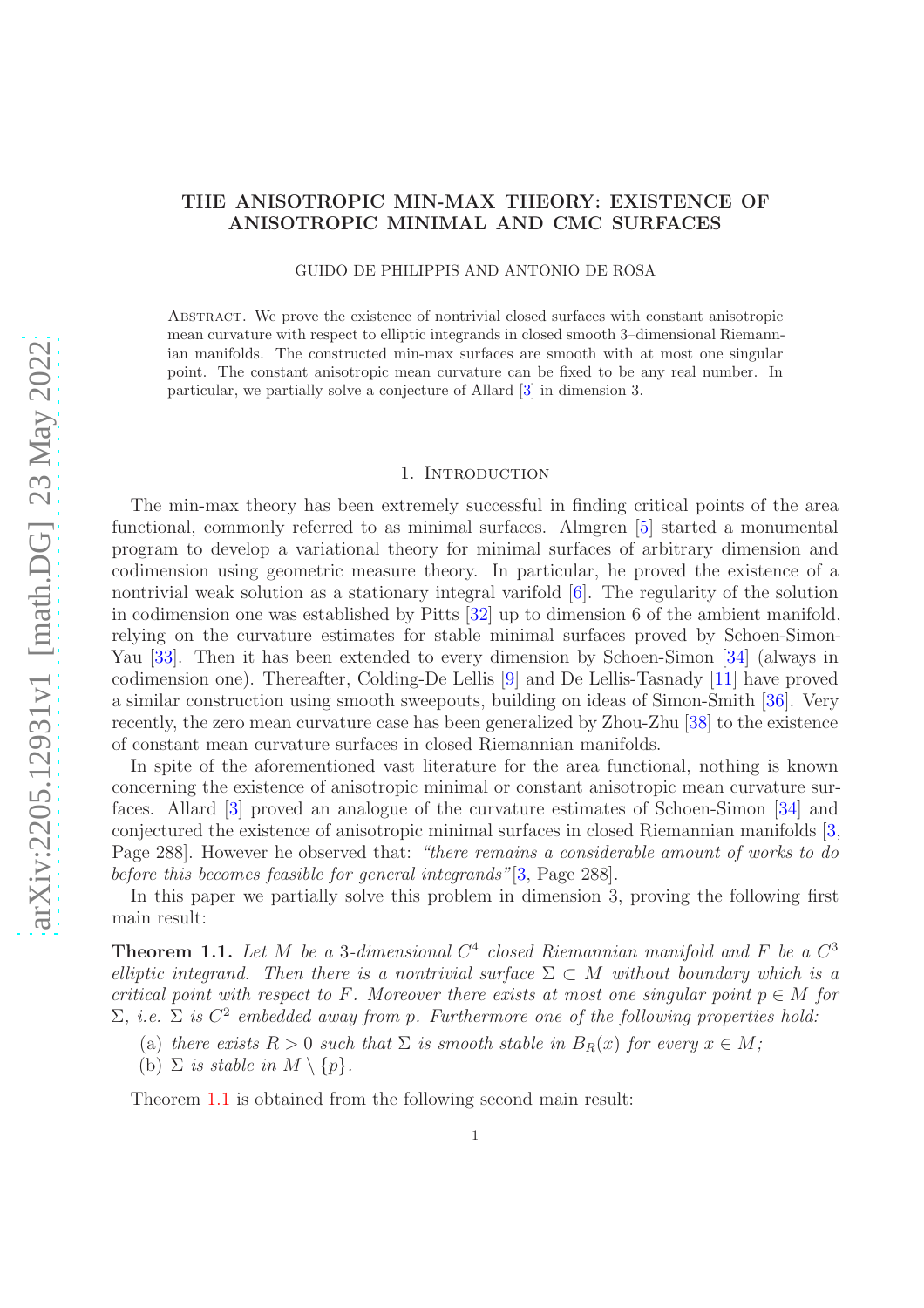<span id="page-1-0"></span>**Theorem 1.2.** Let M be a 3-dimensional  $C^4$  closed Riemannian manifold, F be a  $C^3$  elliptic integrand and  $c \in \mathbb{R} \setminus \{0\}$ . Then there is a nontrivial surface  $\Sigma \subset M$  without boundary which has constant anisotropic mean curvature c with respect to F. Moreover there exists at most one singular point  $p \in M$  for  $\Sigma$ , i.e.  $\Sigma$  is  $C^2$  almost embedded away from p. Furthermore one of the following properties hold:

- (a) there exists  $R > 0$  such that  $\Sigma$  is smooth stable in  $B_R(x)$  for every  $x \in M$ ;
- (b)  $\Sigma$  is stable in  $M \setminus \{p\}.$

The assumptions of a  $C^4$  Riemannian manifold and a  $C^3$  Lagrangian are used to construct a surface  $\Sigma$  of class  $C^2$ . An higher regularity on M and F provides a better regularity also for Σ. In this paper, if not further specified, smooth will always refer to the above regularities.

Theorem [1.1](#page-0-0) is the 3-dimensional anisotropic counterpart of the celebrated existence result for the area functional proved by Pitts in his groundbreaking monograph [\[32\]](#page-37-0). The isotropic version of Theorem [1.2](#page-1-0) has been recently proved by Zhou-Zhu in [\[38\]](#page-37-4).

As previously remarked, Allard has conjectured in [\[3\]](#page-35-0) the possibility to run the Pitts minmax construction scheme [\[32\]](#page-37-0) in the anisotropic setting. Theorem [1.1](#page-0-0) positively answers to this conjecture for 3-dimensional manifolds.

Strategy of the proof. The proof follows the scheme developed by Almgren-Pitts [\[32\]](#page-37-0) for the existence of isotropic minimal surfaces. The scheme consists of two parts: the existence and the regularity part. The existence of an anisotropic stationary rectifiable varifold can be proved with a similar strategy to the one used by Almgren-Pitts [\[32\]](#page-37-0), replacing Allard rectifiability theorem [\[1\]](#page-35-3) with its anisotropic counterpart proved by the authors [\[13\]](#page-36-2). To this aim we need to employ a density lower bound, proved by Allard in [\[3\]](#page-35-0). On the other hand the regularity part has several obstructions. The main issue is in showing that two consecutive replacements glue smoothly. Indeed, due to the lack of monotonicity formula [\[2\]](#page-35-4), it is not clear a priori if upper density estimates hold at the points of the interface of two consecutive replacements. Moreover, the lack of monotonicity formula does not allow to directly prove that the blowups at these points are planes by simple mass comparison at different scales. To solve these issues, our strategy is first to focus on the existence of constant non-zero anisotropic mean curvature (CMC) surfaces. Borrowing ideas from [\[38\]](#page-37-4), in the CMC setting we can construct multiplicity one replacements, containing just a 1 dimensional set of touching points with multiplicity 2. This allows to split the proof of the smooth gluing at the interface in two cases:

- For multiplicity one points we can refine the construction of the second replacement, showing that its approximating sequence is regular up to the interface. Using its stability and the work of the authors [\[15\]](#page-36-3), we get uniform boundary curvature estimates, which allow to pass to the limit the sequence and to obtain a replacement that is smooth (and stable) across the interface. For the boundary curvature estimate we deeply rely on the surface being two-dimensional.
- For the isolated points of multiplicity two, we can show upper density estimates adapting [\[15\]](#page-36-3). The blowups are then proved to be planes with multiplicity two, exploiting the regularity in the points of multiplicity one and the maximum principle. Then by a graphicality argument we conclude that the two replacements glue smoothly.

This allows to show that the constructed anisotropic CMC surface is smooth and locally stable away from finitely many points: the centers of the balls of the previous argument.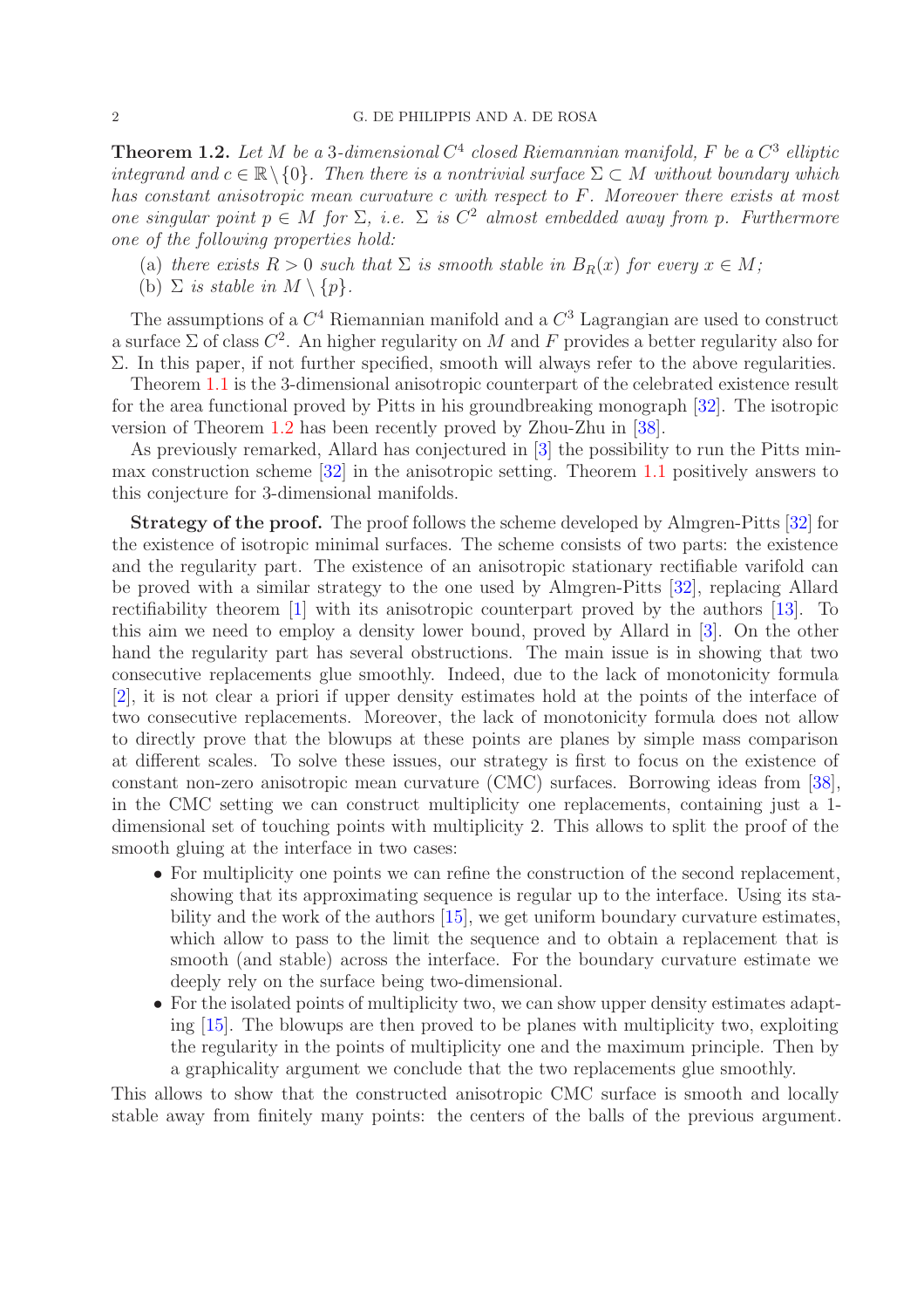Again due to the lack of monotonicity formula we cannot remove these singularities just using the stationarity and stability. However, refining Almgren-Pitts combinatorial lemma, by compactness we are able to remove all these isolated singularities, except one. This last singularity is the one accounting for the index of the constructed surface and cannot be removed by further exploiting Almgren-Pitts combinatorial lemma. However, we would expect that this singularity is removable, too, by means of the PDE and of the stability inequality outside of the singularity. The last step is to apply this construction to obtain a sequence of CMC surfaces  $\Sigma_k$  with anisotropic mean curvature  $1/k$ , smooth away from at most one point  $x_k$ . A simple compactness theorem will guarantee the convergence of  $\Sigma_k$  to an anisotropic minimal surface, smooth outside of at most one point.

Acknowledgments. Guido De Philippis has been partially supported by the NSF grant DMS 2055686 and by the Simons Foundation. Antonio De Rosa has been partially supported by the NSF DMS Grant No. 1906451, the NSF DMS Grant No. 2112311, and the NSF DMS CAREER Award No. 2143124.

### 2. Preliminaries

<span id="page-2-0"></span>In this paper, unless otherwise specified, M will denote a 3-dimensional smooth Riemannian manifold without boundary.

2.1. Notation. We first recall some classical notation:  $\text{Inj}(M)$  is the injectivity radius of M, diam(S) is the diameter of  $S \subset M$  and  $d(S_1, S_2) := \inf_{x \in S_1, y \in S_2} d(x, y)$  for every  $S_1, S_2 \subset M$ .

We denote with  $B_r(x)$  and  $B_r(x)$  respectively the open and closed balls centered at x of radius r with respect to the metric of the Riemannian manifold M.  $\mathcal{B}_r(x)$  denotes instead the ball of radius r and centered in x in  $\mathbb{R}^3$ . If the center is 0, we simply write  $\mathcal{B}_r$ . We set

$$
An(x, s, r) := B_r(x) \setminus \overline{B_s(x)}, \quad \mathcal{A}n(x, s, r) := \mathcal{B}_r(x) \setminus \overline{\mathcal{B}_s(x)}
$$

to be the open annulus centered at  $x$  of radii  $s$  and  $r$ . Furthermore we will define

$$
\mathcal{AN}_r(x) := \{ \text{An}(x, s, t) : 0 < s < t < r \}, \quad \text{and} \quad \mathcal{AN}_\infty(x) := \{ \text{An}(x, s, t) : 0 < s < t \}.
$$

Given an annulus An, we denote with  $\partial_+ An$  the largest connected component of  $\partial An$ .

We denote the space of smooth (respectively compactly supported) vector fields on M as  $\mathcal{X}(M)$  (respectively  $\mathcal{X}_c(M)$ ).

2.2. Measures, rectifiable sets and varifolds. Given a locally compact metric space  $Y$ , we denote by  $\mathcal{M}_+(Y)$  the set of positive Radon measures in Y. For a Borel set  $A \subset Y, \mu \sqcup A$ is the restriction of  $\mu$  to A, i.e. the measure defined by  $[\mu\Box A](E) = \mu(A\cap E)$  for every Borel set  $E \subset Y$ .

For every  $n \in \mathbb{N}$ , we denote by  $\mathcal{H}^n$  the *n*-dimensional Hausdorff measure. A set K is said to be 2-rectifiable if it can be covered, up to an  $\mathcal{H}^2$ -negligible set, by countably many  $C^1$ 2-dimensional submanifolds. Given a 2-rectifiable set K, we denote  $T_xK$  the approximate tangent space of K at x, which exists for  $\mathcal{H}^2$ -almost every point  $x \in K$ , [\[35,](#page-37-5) Chapter 3].

For  $\mu \in \mathcal{M}_+(M)$  we consider its lower and upper 2-dimensional densities at x:

$$
\theta_*(x,\mu) := \liminf_{r \to 0} \frac{\mu(B_r(x))}{\pi r^2}, \qquad \theta^*(x,\mu) := \limsup_{r \to 0} \frac{\mu(B_r(x))}{\pi r^2},
$$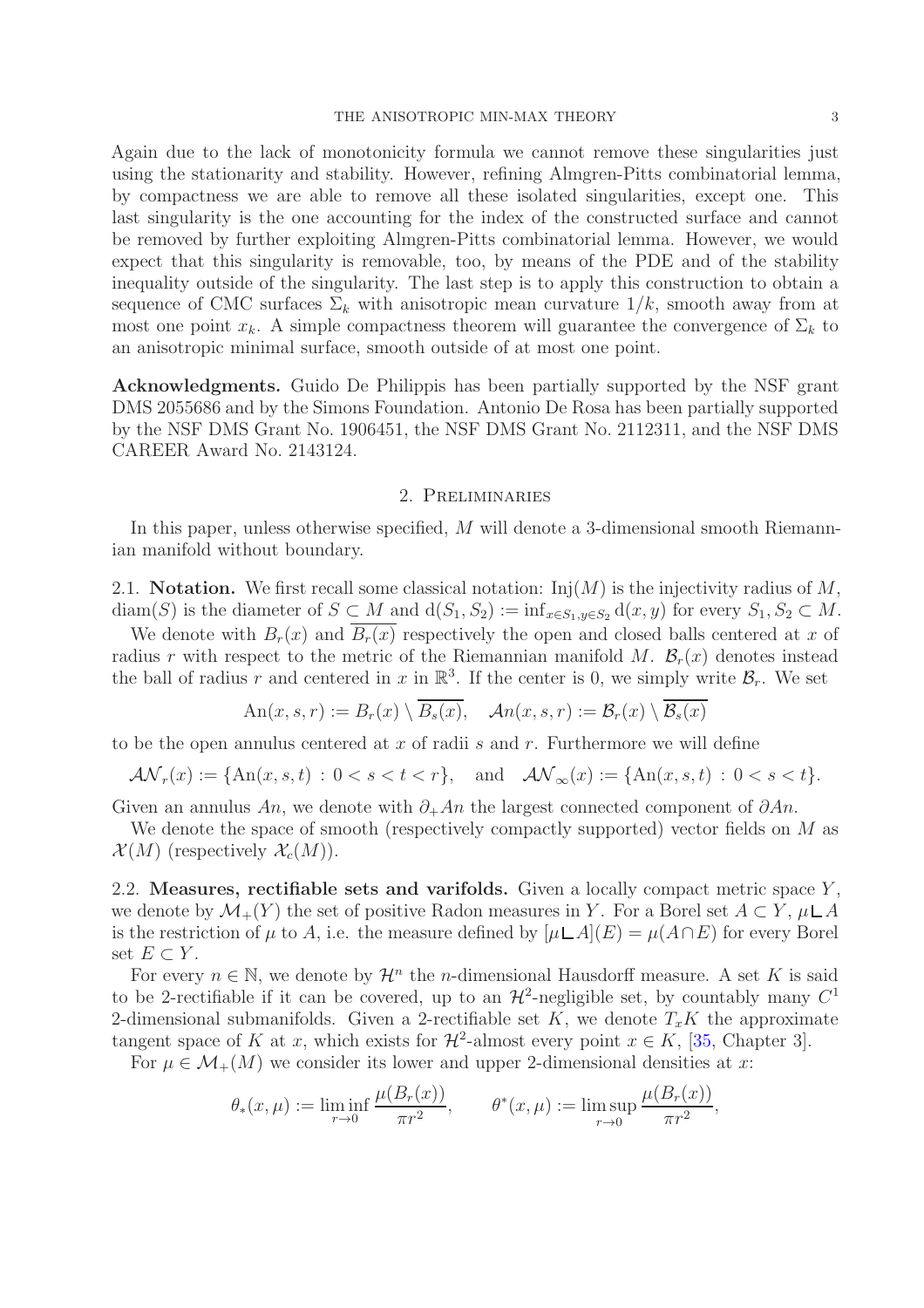In case these two limits are equal, we denote by  $\theta(x,\mu)$  their common value. Note that, if  $\mu = \theta \mathcal{H}^2 \Box K$  where K is 2-rectifiable, then  $\theta(x) = \theta_*(x, \mu) = \theta^*(x, \mu)$  for  $\mu$ -a.e. x, see [\[35,](#page-37-5) Chapter 3, and  $\mu$  is called a 2-rectifiable measure.

For every open subset  $\Omega \subset M$ , we denote

 $G_2(\Omega) := \{(x, S) : x \in \Omega, S \text{ is a 2-dimensional linear subspace of } T_xM\},\$ 

and for every open subset  $U \subset \mathbb{R}^3$ 

$$
G_2(U) := \{(x, S) : x \in U, S \text{ is a 2-dimensional linear subspace of } \mathbb{R}^3\},\
$$

We denote with  $\mathcal{V}(M) := \mathcal{M}_+(G_2(M))$  (resp.  $\mathcal{V}(U) := \mathcal{M}_+(G_2(U))$ ) the space of the 2-varifolds on M (resp. on U). Given a diffeomorphism  $\psi \in C^1(M, M)$ , we define the push-forward of  $V \in \mathcal{V}(M)$  with respect to  $\psi$  as the varifold  $\psi_{\#} V \in \mathcal{V}(M)$  such that

$$
\int_{G_2(M)} \Phi(x, S) d(\psi_{\#} V)(x, S) = \int_{G_2(M)} \Phi(\psi(x), d_x \psi(S)) J\psi(x, S) dV(x, S),
$$

for every  $\Phi \in C_c^0(G_2(M))$ . Here  $d_x\psi(S)$  is the image of S under the linear map  $d_x\psi(x)$ and  $J\psi(x, S)$  denotes the 2-Jacobian determinant (i.e. area element) of the differential  $d_x\psi$ restricted to the 2-plane S, see [\[35,](#page-37-5) Chapter 8].

To a varifold  $V \in \mathcal{V}(M)$  (resp.  $V \in \mathcal{V}(U)$ ), we associate the measure  $||V|| \in \mathcal{M}_+(M)$ (resp.  $||V|| \in \mathcal{M}_+(U)$ ) defined by

$$
||V||(A) = V(G(A)) \qquad \text{for every open } A \subset M \text{ (resp. } A \subset U).
$$

We will also use the notation

$$
\theta_*(x, V) = \theta_*(x, ||V||)
$$
 and  $\theta^*(x, V) = \theta^*(x, ||V||)$ 

for the upper and lower densities of  $||V||$ . In case  $\theta_*(x, V) = \theta^*(x, V)$ , we denote the common value  $\theta(x, V)$  and it will be referred to as density of V at x.

For every  $x \in M$  and  $r < Inj(M)$ , we define  $T_x^r : z \in \mathcal{B}_1 \to \exp_x(rz) \in B_r(x)$ , where  $\exp_x$ denotes the exponential map at the point x. Then we define the function  $\eta_{x,r}(y) := (T_x^r)^{-1}(y)$ . We denote

$$
V_{x,r} := (\eta_{x,r})_{\#}(V \sqcup B_r(x)) \in \mathcal{V}(\mathcal{B}_1),
$$

and we observe that, if  $\theta^*(x, V) < \infty$ , then there exists a sequence  $r_n \to 0$  and  $W \in V(\mathcal{B}_1)$ such that

$$
V_{x,r_n} \rightharpoonup W \in \mathcal{V}(\mathcal{B}_1).
$$

We denote with  $TV(x, V)$  the space of all varifolds W obtained as above.

A varifold  $V \in \mathcal{V}(M)$  is said rectifiable if there exists a 2-rectifiable set K and a function  $\theta \in L^1(M; \mathbb{R}^+; \mathcal{H}^2 \mathcal{L} K)$ , such that

<span id="page-3-0"></span>
$$
V = \theta \mathcal{H}^2 \mathsf{L} K \otimes \delta_{T_x K}.
$$
\n
$$
(2.1)
$$

Moreover we say that a rectifiable varifold  $V$  is integral if in the representation  $(2.1)$ , the density function  $\theta$  is also integer valued.

The weak<sup>\*</sup> topology on  $\mathcal{V}(M)$  is not metrizable. Nevertheless, in any closed ball

$$
\{V \in \mathcal{V}(M) : ||V||(M) \le r\}
$$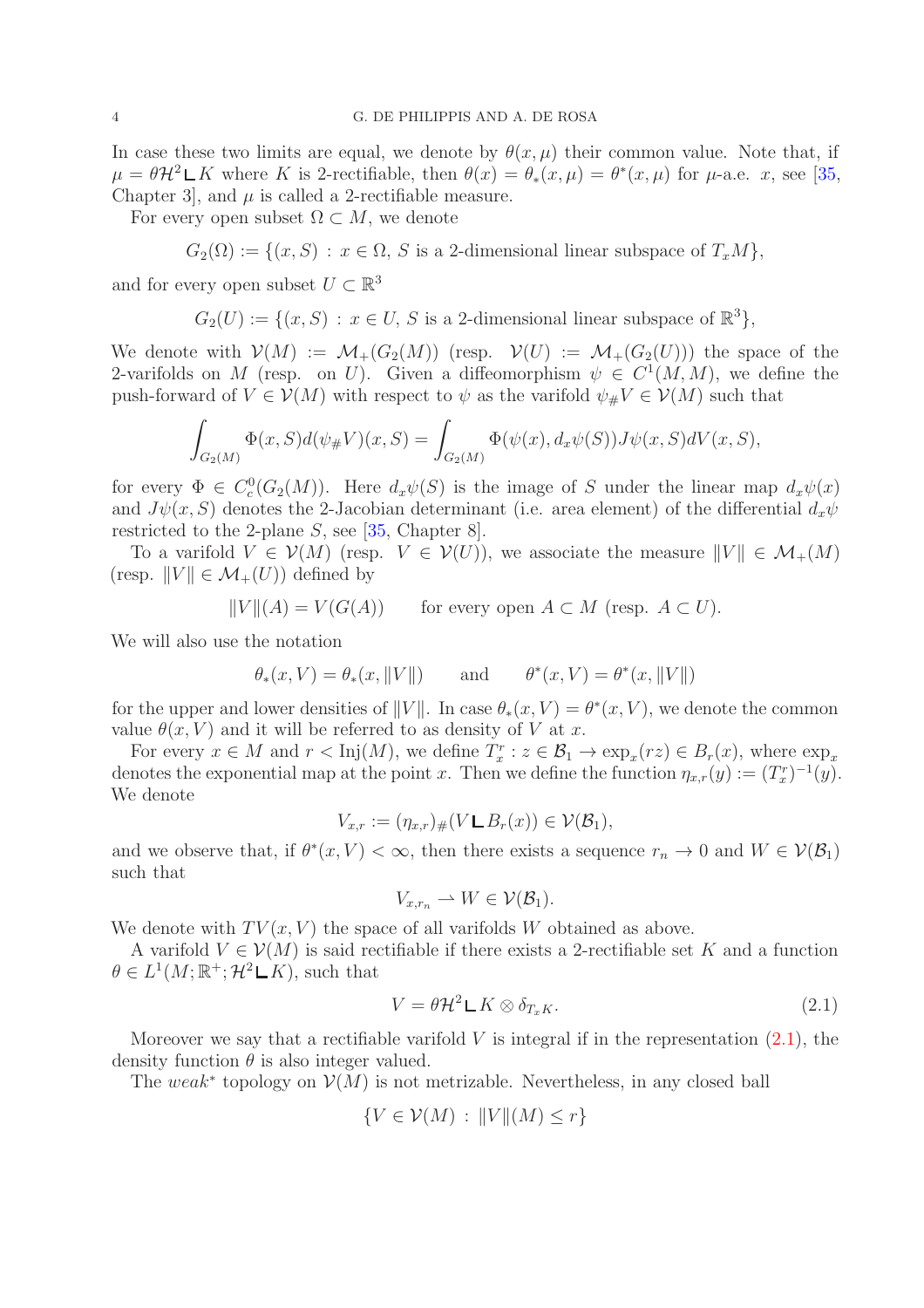of radius r, the weak<sup>∗</sup> topology is metrizable by Banach–Alaoglu theorem: in particular, an example of metric d which induces the weak<sup>\*</sup> topology on  $V$  is

$$
d(V_1, V_2) = \sup \{ V_1(f) - V_2(f) : f \in W^{1, \infty}(G_2(M)) \cap C_c(G_2(M)) \}.
$$

The balls of radius r and center V in this metric will be denoted by  $U_r(V)$ .

# 2.3. Integrands. The anisotropic integrands that we consider are  $C<sup>3</sup>$  positive functions

$$
F: G_2(M) \longrightarrow \mathbb{R}^+ := (0, +\infty),
$$

for which there exist a positive constant  $\lambda$  such that

<span id="page-4-0"></span>
$$
0 < \frac{1}{\lambda} \le F(x, T) \le \lambda < \infty \qquad \text{for all } (x, T) \in G_2(M). \tag{2.2}
$$

Given a 2-rectifiable set  $K \subset M$  and  $V \in \mathcal{V}(M)$ , we define:

$$
\mathbf{F}(K) := \int_K F(x, T_x K) d\mathcal{H}^2 \mathsf{L} K \text{ and } \mathbf{F}(V) := \int_{G_2(M)} F(x, T) dV(x, T).
$$

We will often identify a 2-rectifiable set with the canonically associated density one varifold supported on K. For a vector field  $X \in \mathcal{X}(M)$ , we consider a one-parameter family of diffeomorphisms of M into itself  $\{\varphi_t\}_{t\in\mathbb{R}}$ , such that  $\frac{d\varphi_t}{dt} = X$ . The anisotropic first variation is defined as the following linear operator:

$$
\delta_{\mathbf{F}} V(X) := \frac{d}{dt} \mathbf{F} \big( (\varphi_t)_{\#} V \big) \Big|_{t=0}
$$

We say that a varifold  $V \in \mathcal{V}(M)$  has locally bounded anisotropic first variation if  $\delta_{\mathbf{F}} V$  is a Radon measure on  $\Omega$ , i.e. if

$$
|\delta_{\mathbf{F}} V(X)| \le C(K) ||X||_{\infty}, \quad \text{ for all } X \in \mathcal{X}_c(M).
$$

<span id="page-4-3"></span>Remark 2.1. We identify the integrand  $F: G_2(M) \longrightarrow \mathbb{R}^+$  with a positively one homogeneous even function  $G: TM \to \mathbb{R}^+$  via the equality

$$
G(x, r\nu) := |r|F(x, \nu^{\perp}) \qquad \text{for all } r \in \mathbb{R} \text{ and } (x, \nu) \in SM,
$$
 (2.3)

.

where  $SM := \{(x, \nu) \in TM : |\nu| = 1\}$ . Note that  $G \in C^3(TM \setminus \{(x, 0) : x \in M\})$  and that by one-homogeneity:

<span id="page-4-2"></span>
$$
\langle D_{\nu}G(x,\nu),\nu\rangle = G(x,\nu) \qquad \text{for all } (x,\nu) \in TM, \text{ with } \nu \neq 0. \tag{2.4}
$$

With these identifications, if  $M = \mathbb{R}^3$  it is a simple calculation to check that:

$$
\delta_{\mathbf{F}}V(X) = \int_{SM} \langle D_x G(x,\nu), X(x) \rangle dV(x,\nu) + \int_{SM} \left( G(x,\nu) \mathrm{Id} - \nu \otimes D_{\nu} G(x,\nu) \right) : DX(x) dV(x,\nu), \quad \forall X \in \mathcal{X}(M),
$$

see for instance [\[4,](#page-35-5) Section 3] or [\[17,](#page-36-4) Lemma A.4].

We will always assume that  $F$  is an elliptic integrand, i.e. the map  $G$  associated to  $F$ satisfies (up to select a bigger  $\lambda$  in  $(2.2)$ ):

<span id="page-4-1"></span>
$$
|D_xG|, |D_\nu G|, |D_{x\nu}^2G|, |D_\nu^2G| \le \lambda, \quad |D_\nu G| \ge \frac{1}{\lambda} \quad \text{and} \quad D_\nu^2(G_{|M \times \mathbb{S}^2})(x,\nu) \ge \frac{\mathrm{Id}_{\nu^\perp}}{\lambda}.\tag{2.5}
$$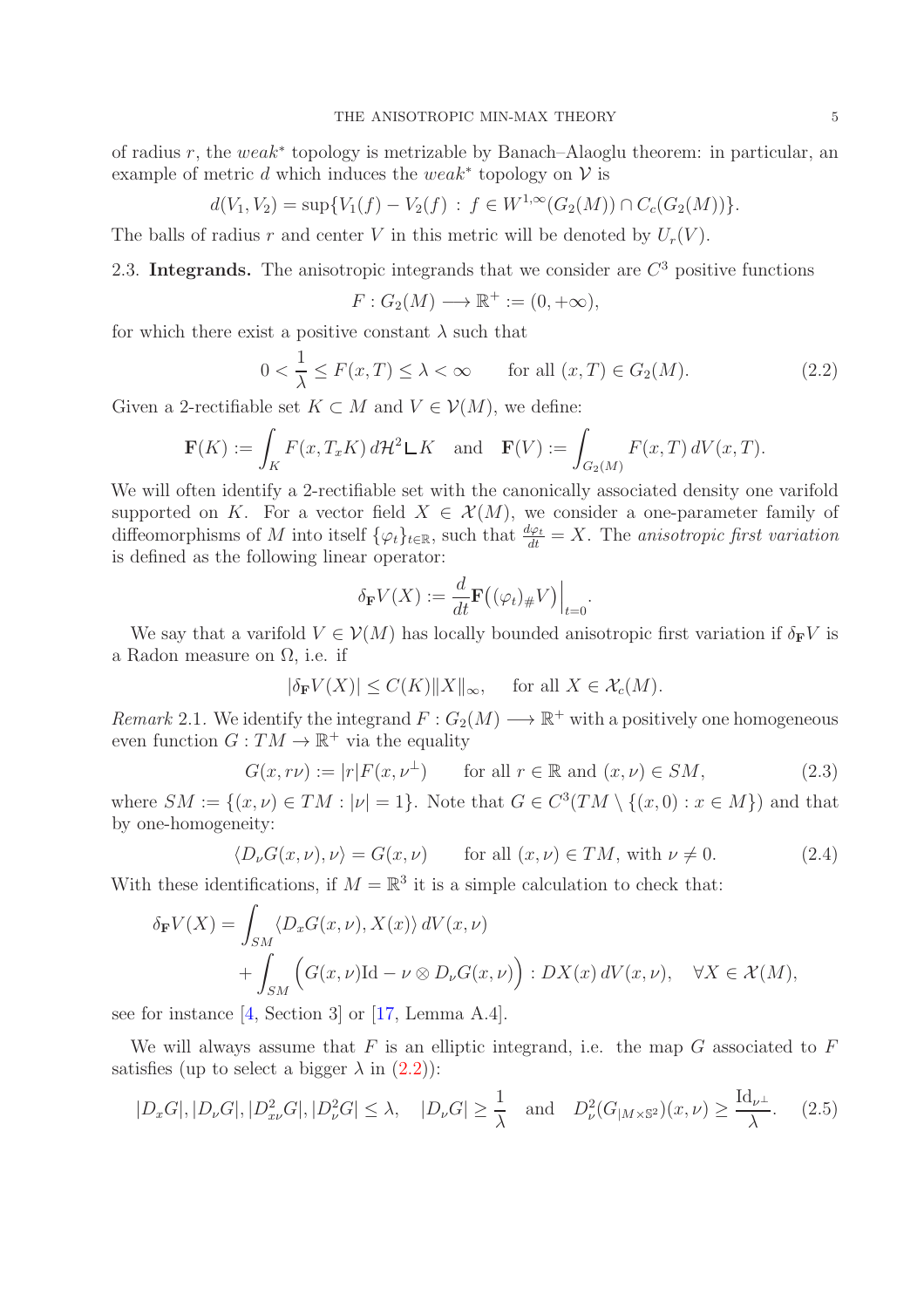The last condition above (the uniform convexity in all but the radial directions) in particular implies the strict convexity of  $G$  in all (but the radial) directions:

<span id="page-5-0"></span>
$$
G(x,\nu) > \langle D_{\nu}G(x,\bar{\nu}),\nu \rangle \quad \text{for all } (x,\bar{\nu}), (x,\nu) \in SM \text{ with } \nu \neq \pm \bar{\nu}. \tag{2.6}
$$

<span id="page-5-4"></span>*Remark* 2.2. We remark that condition  $(2.6)$  is necessary and sufficient to apply the rectifiability theorem the authors proved in [\[13,](#page-36-2) Theorem 1.2], cf. also [\[21\]](#page-36-5).

2.4. CMC surfaces. We will use the following definitions and tools, borrowed from [\[38\]](#page-37-4). We refer to  $[38, Section 2]$  for more detailed notation.

We denote with  $\mathbf{C}(M)$  the space of finite perimeter sets in M, also referred to as Caccioppoli sets. Given  $c > 0$ , we define the following energy functional:

$$
\mathbf{F}^c(\Omega) = \mathbf{F}(\partial\Omega) - c\mathcal{H}^3(\Omega), \qquad \forall \Omega \in \mathbf{C}(M).
$$

In case  $\partial\Omega$  is a smooth surface, the first variation of  $\Omega$  with respect to  $\mathbf{F}^c$  is

<span id="page-5-1"></span>
$$
\delta_{\mathbf{F}^c} \Omega(X) = \int_{\partial \Omega} (H_F^{\partial \Omega} - c) \langle X, \nu \rangle d\mathcal{H}^2, \qquad \forall X \in \mathcal{X}(M), \tag{2.7}
$$

where  $\nu$  and  $H_F^{\partial\Omega}$  denote respectively the outward unit normal on  $\partial\Omega$  and the anisotropic mean curvature of  $\partial\Omega$  with respect to  $\nu$ .

We deduce from [\(2.7\)](#page-5-1) that for any critical point  $\Omega$  of  $\mathbf{F}^c$ ,  $\partial\Omega$  has constant anisotropic mean curvature c with respect to the outward unit normal  $\nu$ . This allows us to compute the second variation  $\delta_{\mathbf{F}^c}^2 \Omega(X,X)$  of a critical point  $\Omega$  with respect to  $\mathbf{F}^c$  applied to a vector field  $X \in \mathcal{X}(M)$  such that  $X(x) = \varphi(x)D_{\nu}G(x,\nu(x))$  on  $\partial\Omega$  where  $\varphi \in C^{\infty}(\partial\Omega)$ , combining [\[3,](#page-35-0) Section 1.5, Page 295] or [\[17,](#page-36-4) Lamma A.5] with [\[7,](#page-35-6) Remark 2.4, Proposition 2.5]. In particular,  $\partial\Omega$  is c-stable if

<span id="page-5-2"></span>
$$
0 \le \delta_{\mathbf{F}^c}^2 \Omega(X, X) = S_F^{\partial\Omega}(\varphi, \varphi) := \delta_{\mathbf{F}}^2(\partial\Omega)(X, X) - \int_{\partial\Omega} Ric^M(\nu, \nu) G(x, \nu)^2 \varphi^2 d\mathcal{H}^2. \tag{2.8}
$$

Here  $\delta_{\mathbf{F}}^2(\partial\Omega)(X,X)$  is the Euclidean second variation of **F** and it is calculated in [\[3,](#page-35-0) Section 1.5, Page 295] (for general  $F$ ) or in [\[17,](#page-36-4) Lemma A.5] (without space dependence). The second term  $-\int_M Ric^M(\nu,\nu)G(x,\nu)^2\varphi^2$  comes instead from the metric of M, as computed in [\[7,](#page-35-6) Remark 2.4, Proposition 2.5], where  $G(x, \nu)^2 \varphi^2 = \langle X, \nu \rangle^2$  as a simple application of the one-homogeneity of  $G$ . We explicitly observe that  $(2.8)$  does not depend on c. For a more detailed study about anisotropic CMC surfaces in the Euclidean space, we refer the author to [\[12,](#page-36-6) [14,](#page-36-7) [18,](#page-36-8) [19,](#page-36-9) [20,](#page-36-10) [22,](#page-36-11) [23,](#page-36-12) [24,](#page-36-13) [28\]](#page-36-14).

<span id="page-5-3"></span>*Remark* 2.3. We remark that we can absorb the metric of  $M$  in the elliptic integrand  $G$ . Hence, up to modify  $G$ , we can always assume to work with the flat metric. This remark will be particularly useful in all the local arguments of this paper, where we can consequently always assume to work in  $\mathbb{R}^3$  rather than M. In particular, in this way the stability inequality [\(2.8\)](#page-5-2) simply reads

$$
\delta_{\mathbf{F}}^2(\partial\Omega)(X,X) \ge 0,
$$

where  $\delta_{\mathbf{F}}^2(\partial\Omega)(X,X)$  is the Euclidean second variation of **F** [\[3,](#page-35-0) Section 1.5, Page 295].

<span id="page-5-5"></span>Remark 2.4. We remark that in the local arguments, by Remark [2.3,](#page-5-3) when we work in  $\mathbb{R}^3$ condition [\(2.5\)](#page-4-1) implies that  $H_F^{\partial \mathcal{B}_r(x)} \geq \frac{1}{\lambda r}$  for every  $x \in \mathbb{R}^3$  and every  $r > 0$ .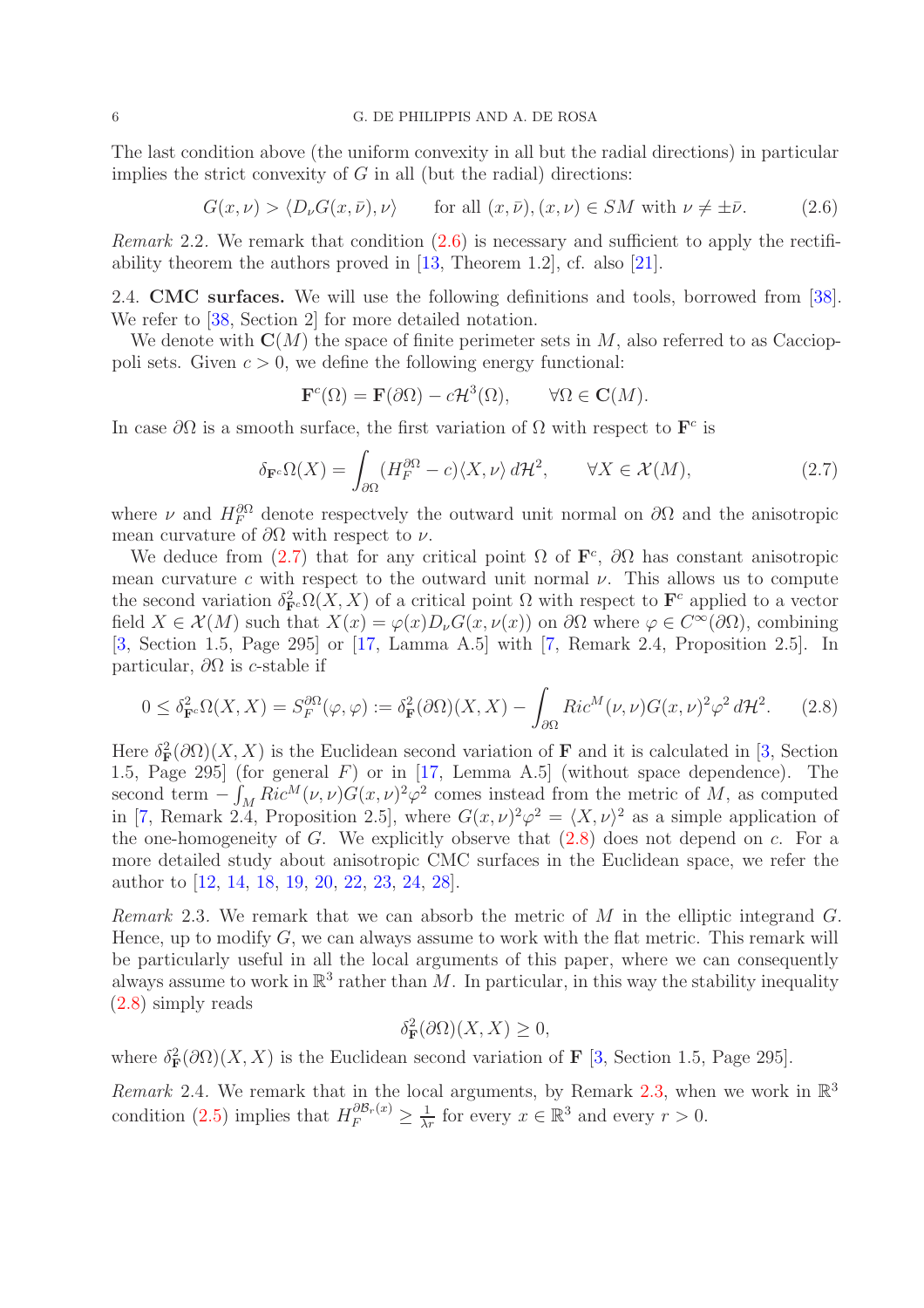**Definition 2.5.** Consider an immersed, smooth, two-sided surface  $\Sigma$  with unit normal vector  $ν$ , and an open set  $U \subset M$ .  $\Sigma$  is called a c-stable surface in U if the anisotropic mean curvature  $H_F^{\Sigma}$  of  $\Sigma \cap U$  with respect to  $\nu$  is identically equals to c and  $S_F^{\Sigma}(\varphi, \varphi) \geq 0$  for all  $\varphi \in C^{\infty}(\Sigma)$  with  $\text{spt}(\varphi) \subset \Sigma \cap U$ .

If  $c = 0$  we simply say that  $\Sigma$  is a stable surface.

<span id="page-6-0"></span>Remark 2.6. Since  $|Ric^M(\nu,\nu)|G(x,\nu)^2 \leq C(M,F)$ , for every c-stable surface we deduce the validity of  $[15, Equation (41)],$  applying  $[3, Lemma 2.1]$  or  $[17, Lemma A.5].$ 

**Definition 2.7.** Consider an open subset  $U \subset M$ , and a smooth 2-dimensional surface  $\Sigma$ . A smooth immersion  $\psi : \Sigma \to U$  is an almost embedding if for every  $p \in \phi(\Sigma)$  where  $\Sigma$  fails to be embedded, there exists a neighborhood  $Q \subset U$  of p, such that

- $\Sigma \cap \psi^{-1}(Q) = \bigcup_{i=1}^n \Sigma_i$ , where  $\Sigma_i$  are disjoint connected components;
- $\psi(\Sigma_i)$  is an embedding for every  $i = 1, \ldots, n;$
- for every i, every  $\psi(\Sigma_i)$ ,  $j \neq i$ , lies on one side of  $\psi(\Sigma_i)$  in Q.

We identify  $\psi(\Sigma)$  with  $\Sigma$  and  $\phi(\Sigma_i)$  with  $\Sigma_i$ . We define the touching set  $\mathcal{S}(\Sigma)$  as the set of points of  $\Sigma$  where  $\Sigma$  fails to be embedded. We define the regular set as  $\mathcal{R}(\Sigma) := \Sigma \backslash \mathcal{S}(\Sigma)$ .

<span id="page-6-2"></span>**Theorem 2.8.** Consider an open subset  $U \subset M$ . Let  $\Sigma \subset U$  be a c-stable surface in U such that  $\partial \Sigma \cap U = \emptyset$ , and  $\mathcal{H}^2(\Sigma) \leq D$ , then there exists  $C > 0$  depending only on  $M, c, D, F$ , such that

<span id="page-6-1"></span>
$$
|A^{\Sigma}|^2(x) \le \frac{C}{d(x,\partial U)^2} \quad \text{for all } x \in \Sigma,
$$
\n(2.9)

where  $A^{\Sigma}(x)$  denotes the second fundamental form of  $\Sigma$  at x.

Moreover if  $\Sigma_k \subset U$  is a sequence of c-stable surfaces in U such that  $\partial \Sigma_k \cap U = \emptyset$  and  $\sup_k \mathcal{H}^2(\Sigma_k) < \infty$ , then up to a subsequence,  $\Sigma_k$  converges locally smoothly to a c-stable surface in U.

*Proof.* From Remark [2.6](#page-6-0) we deduce that c-stable surfaces satisfy all the assumptions in  $\vert 3 \vert$ to get the curvature estimate [\(2.9\)](#page-6-1), provided they enjoy upper density estimates, cf. also [\[37\]](#page-37-6). The upper density estimates for c-stable surfaces can be obtained again from Remark [2.6,](#page-6-0) i.e. the validity of [\[15,](#page-36-3) Equation (41)], applying [\[8,](#page-36-15) Lemma 3.5], compare with the proof of [\[15,](#page-36-3) Lemma 4.3] for the estimate of the  $\hat{L}^2$ -norm of the isotropic mean curvature  $\int |H|^2$ . We deduce that  $(2.9)$  holds. The compactness statement can be easily deduced from the curvature estimates, see [\[38,](#page-37-4) Theorem 2.6].

<span id="page-6-3"></span>**Theorem 2.9.** Given a sequence of almost embedded,  $c_k$ -stable surfaces  $\Sigma_k \subset U$ , such that  $\sup_k \mathcal{H}^2(\Sigma_k) < \infty$  and  $\sup_k c_k < \infty$ . Then the following hold:

- (i) if inf  $c_k > 0$ , then  $\{\Sigma_k\}$  converges locally smoothly to an almost embedded c-stable surface  $\Sigma$  in U (for some  $c > 0$ ), after possibly passing to a subsequence; moreover if  $\{\Sigma_k\}$  are all boundaries, then the density of  $\Sigma$  is 1 on  $\mathcal{R}(\Sigma)$  and 2 on  $\mathcal{S}(\Sigma)$ , and  $\Sigma$ is a boundary as well;
- (ii) if  $c_k \to 0$ , then  $\{\Sigma_k\}$  converges locally smoothly with integer multiplicity to a smooth embedded stable surface  $\Sigma$  in U, after possibly passing to a subsequence.

Proof. The proof is obtained repeating verbatim the proof of [\[38,](#page-37-4) Theorem 2.11], replacing the use of [\[38,](#page-37-4) Theorem 2.6] with Theorem [2.8.](#page-6-2)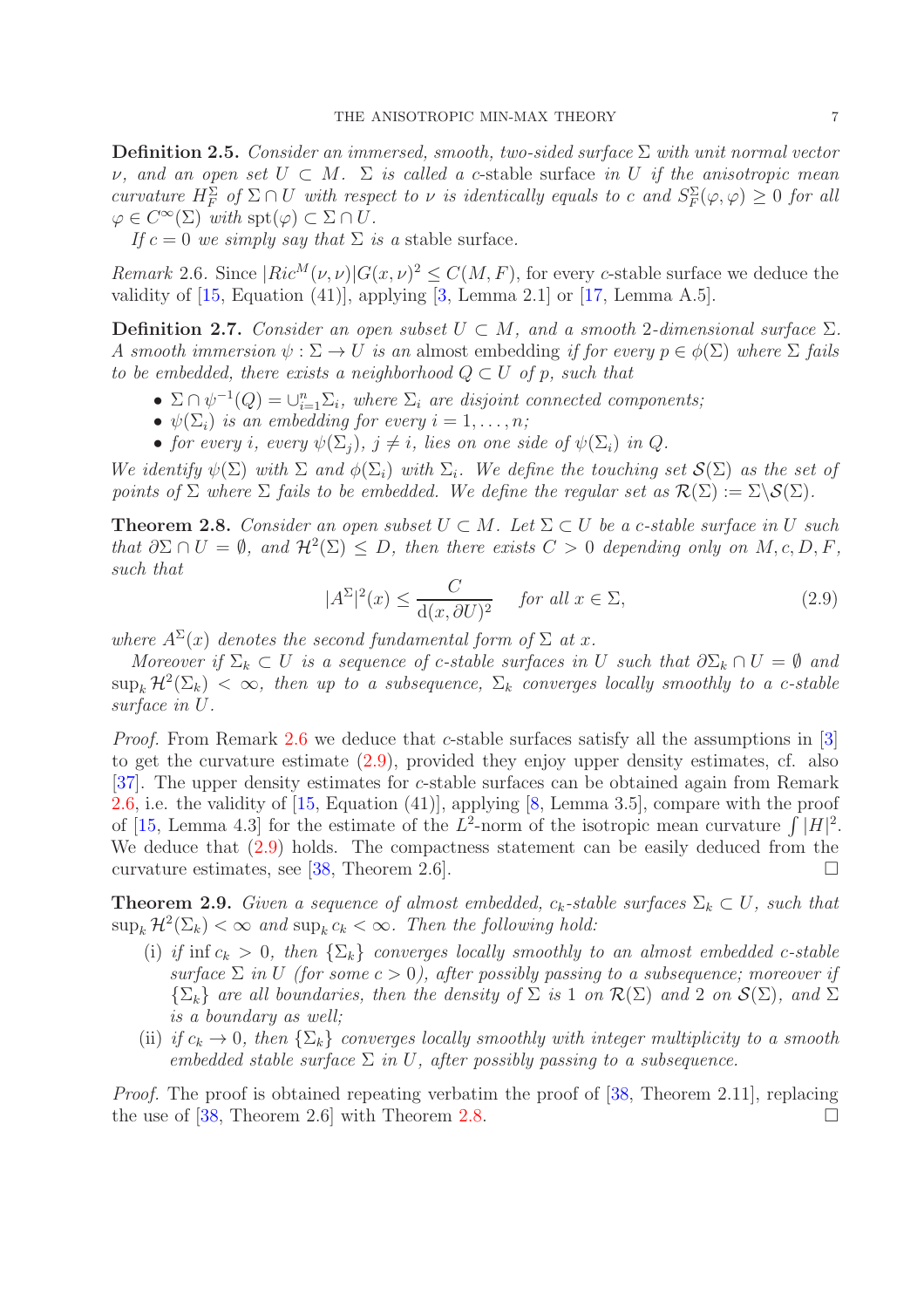# 2.5. Regularity for minimizers of  $\mathbf{F}^c$ .

**Theorem 2.10.** Let  $\Omega \in \mathbb{C}(M)$ ,  $p \in \text{spt} \|\partial \Omega\|$ , and  $r > 0$ , such that  $\Omega$  minimizes the  $\mathbf{F}^c$ functional in  $B_r(p)$ : that is, for every  $W \in \mathbf{C}(M)$  with  $(W \setminus \Omega) \cup (\Omega \setminus W) \subset B_r(p)$ , we have  $\mathbf{F}^{c}(W) \geq \mathbf{F}^{c}(\Omega)$ . Then  $\partial \Omega \square B_r(p)$  is a smooth, embedded surface.

*Proof.* Since for every  $U \in \mathbf{C}(M)$  with  $(U \setminus \Omega) \cup (\Omega \setminus U) \subset \tilde{B}_r(p)$  we have  $\mathbf{F}^c(U) \geq \mathbf{F}^c(\Omega)$ , then

$$
\mathbf{F}(\partial U) - \mathbf{F}(\partial \Omega) \ge -c|\mathcal{H}^{3}(U) - \mathcal{H}^{3}(\Omega)| \ge -c\mathcal{H}^{3}((U \setminus \Omega) \cup (\Omega \setminus U)).
$$

This is [\[16,](#page-36-16) Condition (1.12) in Definition 1.8]. We deduce the claimed regularity applying [\[16,](#page-36-16) Theorem 1.2, Remark 1.3].

2.6. Sweepouts. We recall the following notions of generalized smooth families and sweepouts, cf. [\[11,](#page-36-1) Definition 0.2]:

<span id="page-7-0"></span>**Definition 2.11.** Consider a family  $\{\Sigma_t\}_{t\in[0,1]^k}$  of closed subsets of M. We say that  $\{\Sigma_t\}_{t\in[0,1]^k}$ is a generalized smooth family if the following properties hold

- $\mathcal{H}^2(\Sigma_t) < \infty$  for every t;
- For every t there exists a finite  $P_t \subset M$  such that  $\Sigma_t$  is a smooth surface in  $M \setminus P_t$ ;
- $\mathbf{F}(\Sigma_t)$  depends continuously on t and if  $t \to t_0$ ,  $\sup_{x \in \Sigma_t} d(x, \Sigma_{t_0}) \to 0$ ;
- $\Sigma_t \longrightarrow \Sigma_{t_0}$  in  $C^2$ -norm as  $t \to t_0$ , in any  $U \subset\subset M \setminus P_{t_0}$ .

A family  $\{\Omega_t\}_{t\in[0,1]}$  of open finite perimeter sets is a sweepout of M if  $\{\partial\Omega_t\}_{t\in[0,1]}$  is a generalized smooth family and

(so1)  $\Omega_0 = \emptyset$  and  $\Omega_1 = M$ ; (so2)  $\mathcal{H}^3(\Omega_t \Delta \Omega_{t_0}) \to 0$  as  $t \to t_0$ .

We recall the existence of sweepouts as in Definition [2.11,](#page-7-0) stated in [\[11,](#page-36-1) Proposition 0.4]:

<span id="page-7-2"></span>**Proposition 2.12** (see [\[11,](#page-36-1) Proposition 0.4]). Given any smooth Morse function  $q : M \rightarrow$ [0, 1], then  $\{\{g \le t\}\}_{{t \in [0,1]} }$  is a sweepout.

### 3. Min-max construction

For every  $c > 0$  and every sweepout  $\{\Omega_t\}$  we define

$$
\mathcal{F}^c(\{\Omega_t\}) := \max_{t \in [0,1]} \mathbf{F}^c(\Omega_t).
$$

One can prove a uniform lower bound for  $\mathcal{F}^c$  on the sweepouts:

<span id="page-7-1"></span>**Proposition 3.1.** There exists  $C(M, F, c) > 0$  such that  $\mathcal{F}^c(\{\Omega_t\}) \geq C(M, F, c)$  for every sweepout  $\{\Omega_t\}.$ 

*Proof.* Since  $\{\Omega_t\}$  satisfies the properties of Definition [2.11,](#page-7-0) for every  $V \in [0, \mathcal{H}^3(M)]$  there is  $t_0 \in [0, 1]$  such that  $\mathcal{H}^3(\Omega_{t_0}) = V$ . By [\[38,](#page-37-4) Theorem 2.15], choosing  $V \in [0, V_0]$ , we compute

$$
\mathbf{F}(\partial\Omega_{t_0}) \ \geq \ \frac{\mathcal{H}^2(\partial\Omega_{t_0})}{\lambda} \ \geq \ \frac{C_0V^{\frac{2}{3}}}{\lambda},
$$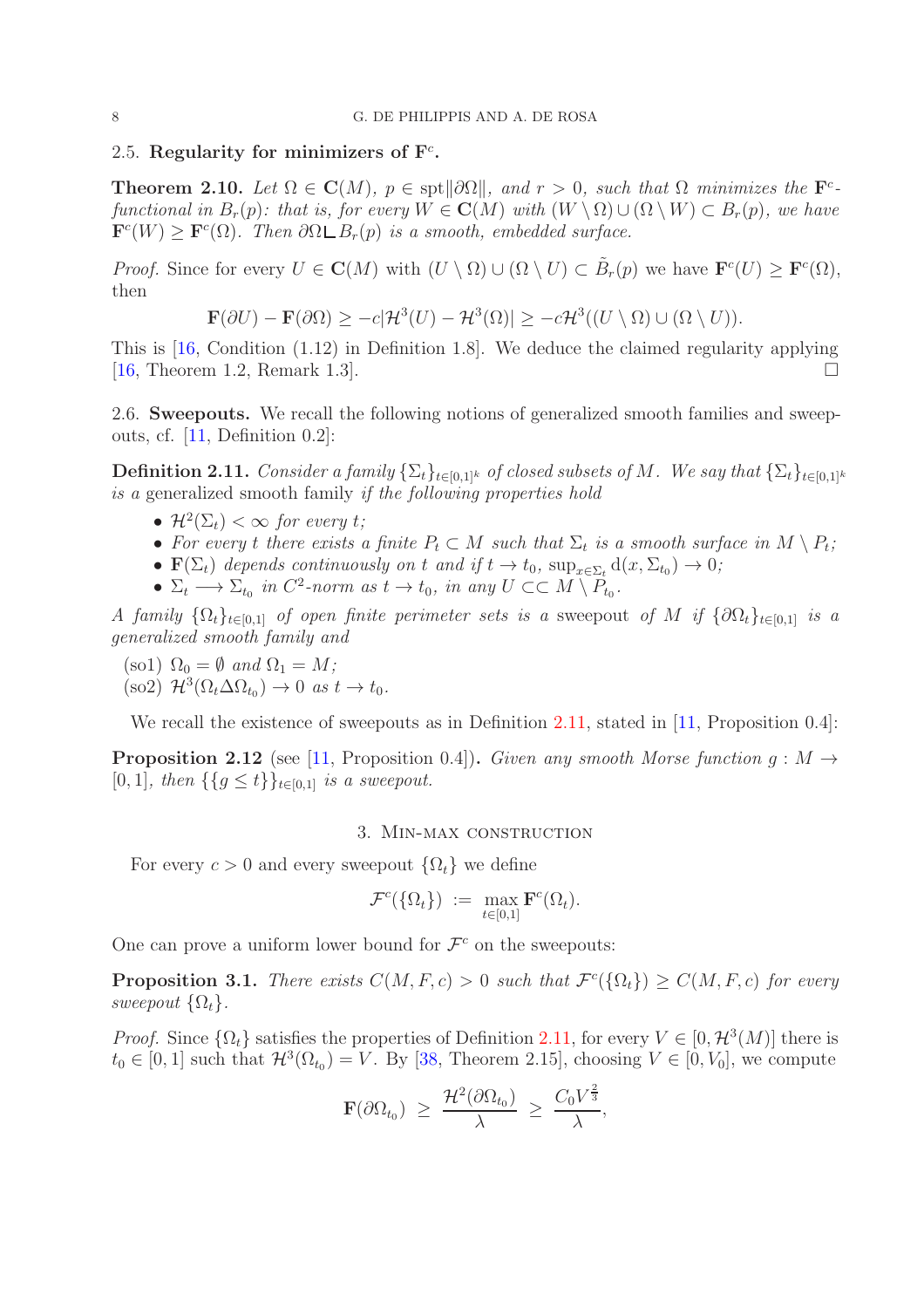where  $C_0$  is the isoperimetric constant of M in [\[38,](#page-37-4) Theorem 2.15]. We can choose  $V \in$  $[0, \mathcal{H}^3(M)]$  such that  $V = \min\{(\frac{C_0}{2c\lambda})^3, V_0\}$ , we deduce that

$$
\mathbf{F}^c(\Omega_{t_0}) = \mathbf{F}(\partial \Omega_{t_0}) - cV \ge \frac{C_0 V^{\frac{2}{3}}}{\lambda} - cV \ge cV = c \min\left\{ \left(\frac{C_0}{2c\lambda}\right)^3, V_0 \right\} =: C(M, F, c),
$$

where  $C(M, F, c)$  depends just on M, F and c.

For every family  $\mathscr L$  of sweepouts, we set

$$
m_c(\mathscr{L}) \ := \ \inf_{\mathscr{L}} \mathcal{F}^c \ = \ \inf_{\{\Omega_t\} \in \mathscr{L}} \left[ \max_{t \in [0,1]} \mathbf{F}^c(\Omega_t) \right].
$$

By Proposition [3.1,](#page-7-1)  $m_c(\mathscr{L}) \geq C(M, F, c) > 0$ . We say that a sequence  $\{\{\Omega_t\}^k\} \subset \mathscr{L}$  is minimizing if

$$
\lim_{k\to\infty}\mathcal{F}^c(\{\Omega_t\}^k) = m_c(\mathscr{L}).
$$

<span id="page-8-1"></span>A sequence  $\{\Omega_{t_k}^k\}$  is a min-max sequence if  $\{\{\Omega_t\}^k\}$  is minimizing and  $\mathbf{F}^c(\Omega_{t_k}^k) \to m_c(\mathscr{L})$ . Remark 3.2. We observe that

$$
m_c(\mathscr{L}) \le \inf_{\{\Omega_t\} \in \mathscr{L}} \left[ \max_{t \in [0,1]} \mathbf{F}(\Omega_t) \right] =: m_0(\mathscr{L}) < \infty, \qquad \forall c > 0.
$$

We will focus our study on the following families of sweepouts:

**Definition 3.3.** Two sweepouts  $\{\Omega_s^0\}$ ,  $\{\Omega_s^1\}$  are homotopic if there exists a generalized smooth family  $\{\Omega_t\}_{t\in[0,1]^2}$  such that  $\Omega_{(0,s)} = \Omega_s^0$  and  $\Omega_{(1,s)} = \Omega_s^1$ . A family  $\mathscr L$  of sweepouts is homotopically closed *if it contains the homotopy class of each of its elements*.

The main result of this paper is the following:

<span id="page-8-0"></span>**Theorem 3.4.** Given  $c > 0$ , for any homotopically closed family  $\mathscr L$  of sweepouts there is a min–max sequence  $\{\Omega_{t_k}^k\}$  converging (in the sense of varifolds) to a non trivial surface  $\Sigma$ with multiplicity one, which is smooth and almost embedded outside of one point  $p \in M$  and  $H_F^{\Sigma} \equiv c$ . Moreover  $\mathbf{F}(\Sigma) \leq 2(m_c(\mathscr{L}) + c\mathcal{H}^3(M))$  and one of the following properties hold:

- (a) there exists  $R_{\Sigma} > 0$  such that  $\Sigma$  is smooth stable in  $B_{R_{\Sigma}}(x)$  for every  $x \in M$  and there exists  $y \in M$  such that  $\Sigma$  is smooth stable in  $M \setminus B_{18R_{\Sigma}}(y)$ ;
- (b) denoting  $R_M := \frac{1}{2} \min \left\{ \frac{\lambda}{c}, \text{Inj}(M)/18, \frac{1}{\lambda(c+\lambda)} \right\}$  $\lambda(c+\lambda+4\lambda^3)$  $\},\, then\, \sum \, is\, smooth\, stable\, \, in\, \, B_{R_M}(x)$ for every  $x \in M$  (when  $c \to 0$  then  $R_M$  depends just on F and M).
- (c)  $\Sigma$  is stable in  $M \setminus \{p\}.$

Since Morse functions exist on every smooth compact Riemannian manifold without boundary, [\[30,](#page-36-17) Corollary 6.7], Proposition [2.12](#page-7-2) and Theorem [3.4](#page-8-0) provide a proof for Theorem [1.2.](#page-1-0) We also remark that Theorem [1.1](#page-0-0) is a corollary of Theorem [3.4,](#page-8-0) as we show below.

*Proof of Theorem [1.1.](#page-0-0)* Fix an homotopically closed family  $\mathscr L$  of sweepouts. Consider the sequence  $c_k = \frac{1}{k}$  $\frac{1}{k}$ . Applying Theorem [3.4,](#page-8-0) we construct a sequence of non trivial surfaces  $\Sigma_k$ with multiplicity one, which are smooth and almost embedded outside of a point  $p_k \in M$ , with constant anisotropic mean curvature  $c_k$ , such that  $\mathbf{F}(\Sigma_k) \leq 2(m_{c_k}(\mathscr{L}) + c_k \mathcal{H}^3(M)).$ In particular, by [\(2.2\)](#page-4-0) and Remark [3.2,](#page-8-1)  $\sup_k \mathcal{H}^2(\Sigma_k) < \infty$ . Moreover one of the following properties hold: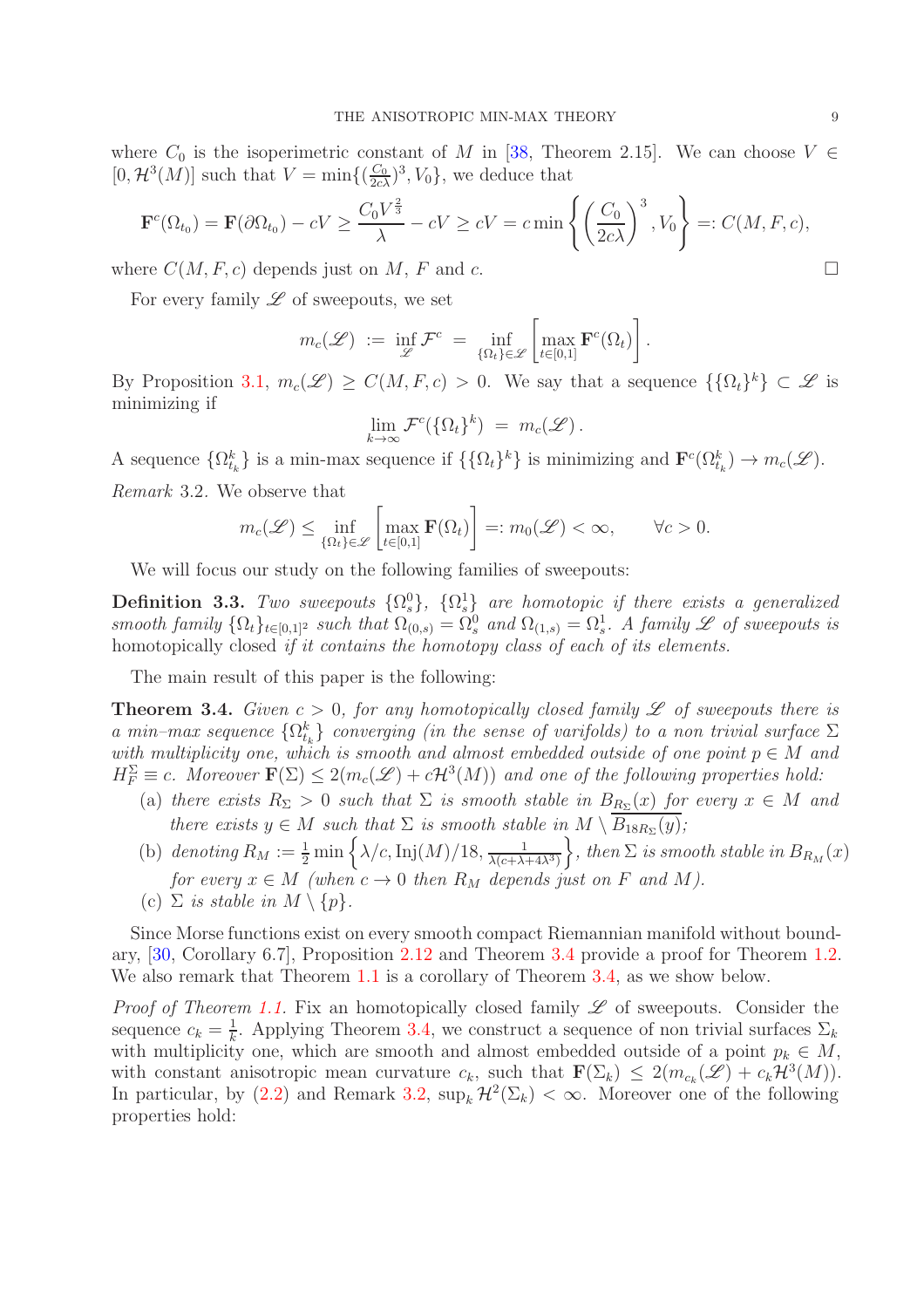(i) there exists  $R > 0$  such that up to subsequences  $R_{\Sigma_k} \geq R$  for every k;

(ii)  $R_{\Sigma_k} \to 0;$ 

- (iii)  $\Sigma$  is smooth stable in  $B_{R_M}(x)$  for every  $x \in M$ ;
- (iv)  $\Sigma_k$  is stable in  $M \setminus \{p_k\}.$

In case (i), by Theorem [2.9\(](#page-6-3)ii), we deduce that  $\{\Sigma_k\}$  converges locally smoothly (with multiplicity) to some smooth, embedded and stable surface in every  $B_R(x)$ . By the arbitrarity of  $x \in M$ , we conclude the proof.

In case (ii), for every k there exists  $y_k \in M$  such that  $\Sigma_k$  is stable in  $M \setminus B_{18R_{\Sigma_k}}(y_k)$ . By compactness of M, up to pass to a non-relabeled subsequence,  $y_k \to p \in M$ . In particular, since  $R_{\Sigma_k} \to 0$ , for every compact set  $K \subset M \setminus \{p\}$ , there exists  $N \in \mathbb{N}$  such that for every  $k \geq N$  then  $\Sigma_k$  is smooth,  $c_k$ -stable and almost embedded in K. By Theorem [2.9\(](#page-6-3)ii), we deduce that  $\{\Sigma_k\}$  converges locally smoothly (with multiplicity) to some smooth, embedded and stable surface in  $int(K)$ . By the arbitrarity of K, we conclude the proof.

In case (iii), we can argue as in case (i).

In case (iv), by compactness of M, up to pass to a non-relabeled subsequence,  $p_k \to p \in M$ . In particular, for every compact set  $K \subset M \setminus \{p\}$ , there exists  $N \in \mathbb{N}$  such that for every  $k \geq N$  then  $\Sigma_k$  is smooth,  $c_k$ -stable and almost embedded in K. By Theorem [2.9\(](#page-6-3)ii), we deduce that  $\{\Sigma_k\}$  converges locally smoothly (with multiplicity) to some smooth, embedded and stable surface in  $int(K)$ . By the arbitrarity of K, we conclude the proof.

## 4. Proof of Theorem [3.4](#page-8-0)

This section is devoted to the proof of Theorem [3.4.](#page-8-0)

<span id="page-9-0"></span>4.1. Pull-tight. We aim to show the existence of a minimizing sequence  $\{\{\Omega_t\}^k\}$  such that the boundaries of any corresponding min–max sequence converge to a varifold with anisotropic first variation bounded by c. Nowadays, it is a well known construction for the isotropic case and it is referred to as pull-tight [\[9,](#page-36-0) Section 4], [\[32,](#page-37-0) Section 4.3]. We adapt the pull-tight in [\[9,](#page-36-0) [32\]](#page-37-0) to the anisotropic setting for the sake of exposition. In order to state it, we need further terminology.

We denote

$$
\mathcal{V} := \left\{ V \in \mathcal{V}(M) : ||V||(M) \leq 2\lambda (m_c(\mathcal{L}) + c\mathcal{H}^3(M)) \right\}.
$$

We set

$$
\mathcal{V}^c_{\infty} := \{ V \in \mathcal{V} : |\delta_{\mathbf{F}} V(X)| \le c \int |X| \, d\|V\| \text{ for all } X \in \mathcal{X}_c(M)) \},
$$

to be the set of varifolds with anisotropic mean curvature bounded by c.  $\mathcal{V}_{\infty}^{c}$  is clearly closed by lower semicontinuity of the anisotropic first variation with respect to varifold convergence.

**Proposition 4.1.** Let  $\mathcal{L}$  be a homotopically closed family of sweepouts. There exists a minimizing sequence  $\{\{\Omega_t\}^k\} \subset \mathscr{L}$  such that, if  $\{\Omega_{t_k}^k\}$  is a min-max sequence, then  $d(\partial \Omega_{t_k}^k, \mathcal{V}_{\infty}^c) \to 0.$ 

*Proof. Step 1: Mapping V to the space of vector fields.* For every  $l \in \mathbb{Z}$  we define the annulus

$$
\mathcal{V}_l = \{ V \in \mathcal{V} : 2^{-l+1} \ge d(V, \mathcal{V}_{\infty}^c) \ge 2^{-l-2} \}.
$$

The sets  $V_l$  are compact in the weak<sup>\*</sup> topology by Banach-Alaoglu Theorem.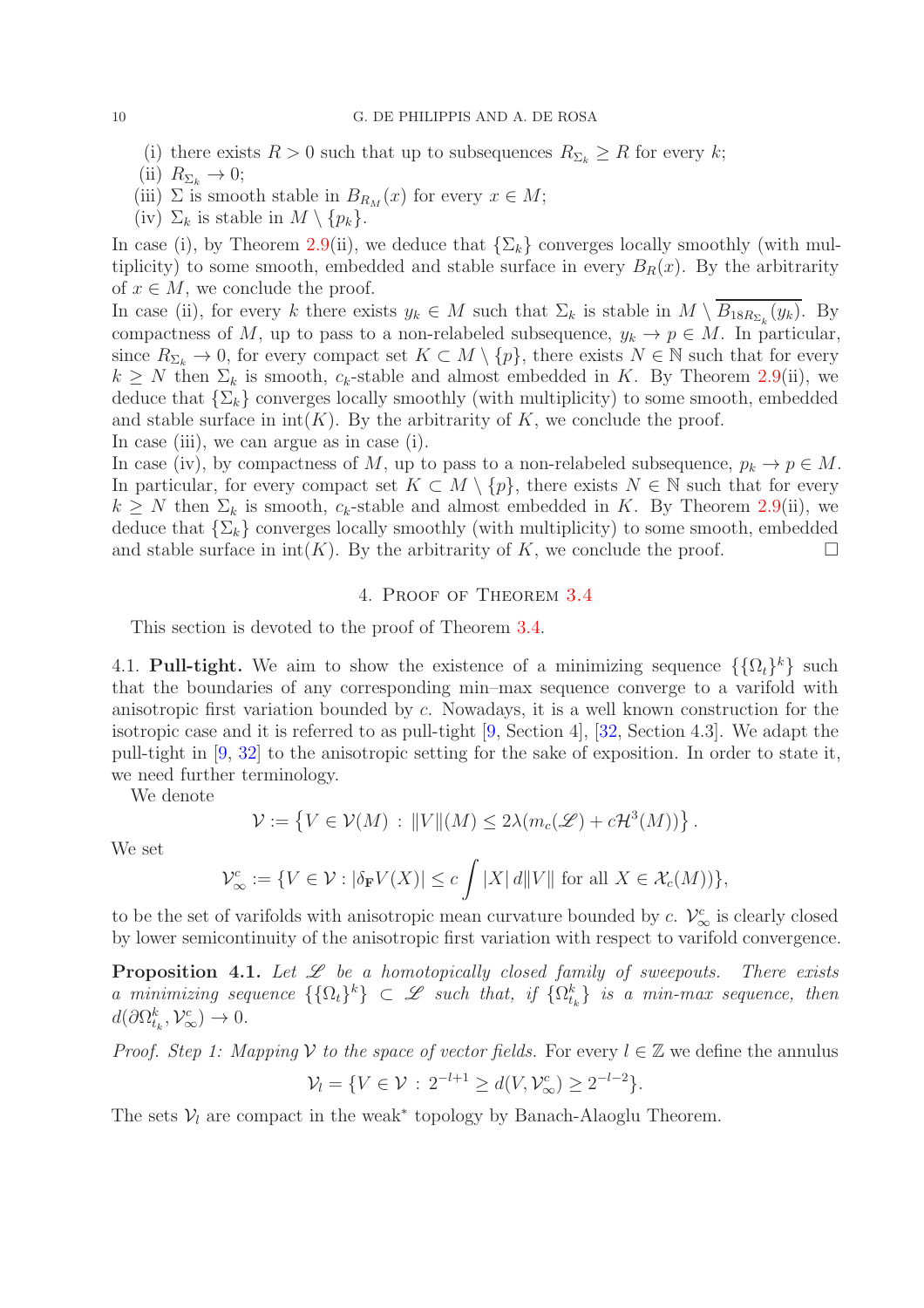For every  $V \in \mathcal{V}_l$ , there exists by definition a smooth vector field

$$
X_V \in \mathcal{X}(M)
$$
, s.t.  $\delta_{\mathbf{F}} V(X_V) + c \int |X| d||V|| < 0$ .

If  $l \in \mathbb{N} \setminus \{0\}$ , up to multiply  $X_V$  by a suitable constant, we can also assume

$$
||X_V||_{C^l} \le \frac{1}{l}.
$$

By continuity of the functional  $Z \mapsto \delta_{\mathbf{F}} Z(X_V) + c \int |X_V| d||Z||$  with respect to the weak<sup>\*</sup> topology for varifolds, we get that for every  $V \in \mathcal{V}_l$ , there exists  $\varepsilon_V > 0$  such that

<span id="page-10-0"></span>
$$
\delta_{\mathbf{F}}W(X_V) + c \int |X_V| \, d\|W\| \le \frac{1}{2} \left( \delta_{\mathbf{F}}V(X_V) + c \int |X_V| \, d\|V\| \right), \quad \forall W \in U_{2\varepsilon_V}(V). \tag{4.1}
$$

By compactness of  $V_l$ , we can cover it with a finite number  $N(l)$  of balls  $U_{\varepsilon_{V_i^l}}(V_i^l)$  satisfying property [\(4.1\)](#page-10-0) (with vector fields  $X_{V_i^l}$ ). Moreover, for each  $i = 1, ..., N(l)$ , we choose  $\varphi_i^l \in C_c(U_{2\varepsilon_{V_i^l}}(V_i^l))$  which is equal to 1 on  $U_{\varepsilon_{V_i^l}}(V_i^l)$  and satisfies  $0 \leq \varphi_i^l \leq 1$ .

We now define the following continuous function

$$
H^l: V \in \mathcal{V}_l \to H^l_V \in \mathcal{X}(M) \qquad \text{where} \quad H^l_V := \frac{\sum_{i=1}^{N(l)} \varphi_i^l(V) X_{V_i^l}}{\sum_{i=1}^{N(l)} \varphi_i^l(V)},
$$

which by construction satisfies:

$$
\delta_{\mathbf{F}} V(H_V^l) + c \int |H_V^l| \, d||V|| < 0 \text{ for every } V \in \mathcal{V}_l.
$$

We also remark that if  $l \in \mathbb{N} \setminus \{0\}$ , then  $\|H_V^l\|_{C^l} \leq \frac{1}{l}$  $\frac{1}{l}$  for every  $V \in \mathcal{V}_l$ .

Next, for every  $l \in \mathbb{Z}$ , we choose a function  $\psi^l$  with the properties that  $0 \leq \psi^l \leq 1$  and  $\psi^l = 1$  on  $\{V \in \mathcal{V} : 2^{-l} \ge d(V, \mathcal{V}_{\infty}^c) \ge 2^{-l-1}\}\.$  On  $\mathcal{V} \setminus \mathcal{V}_{\infty}^c$  we define the continuous function

$$
H: V \in \mathcal{V} \setminus \mathcal{V}_{\infty}^{c} \to H_{V} \in \mathcal{X}(M) \quad \text{where} \quad H_{V} := \frac{\sum_{l \in \mathbb{Z}} \psi^{l}(V) H_{V}^{l}}{\sum_{l \in \mathbb{Z}} \psi^{l}(V)},
$$

which by construction satisfies

$$
\delta_{\mathbf{F}} V(H_V) + c \int |H_V| \, d\|V\| < 0 \text{ for every } V \in \mathcal{V} \setminus \mathcal{V}^c_{\infty}.
$$

Moreover, if  $d(V, \mathcal{V}_{\infty}^c) \leq 2^{-l}$  with  $l \in \mathbb{N} \setminus \{0, 1\}$ , then  $||H_V||_{C^{l-1}} \leq \frac{1}{l-1}$  $\frac{1}{l-1}$ . Hence, we can extend the map  $V \to H_V$  to  $\mathcal V$  continuously in every  $C^l$  norm by setting it equal to 0 on  $\mathcal V^c_{\infty}$ .

Step 2: Mapping V to the space of isotopies. For each  $V \in V$  let  $\Phi_V$  be the 1-parameter family of diffeomorphisms generated by  $H_V$ , i.e.

$$
\Phi_V : [0, +\infty) \times M \to M
$$
 where  $\frac{\partial \Phi_V}{\partial t}(t, x) = H_V(\Phi_V(t, x)).$ 

By continuity of the functional  $Z \mapsto \delta_{\mathbf{F}} Z(H_V) + c \int |H_V| d||Z||$ , for each  $V \in \mathcal{V} \setminus \mathcal{V}^c_{\infty}$  there is a positive time  $\sigma_V$  such that, for every  $s \in [0, \sigma_V]$ 

$$
\delta_{\mathbf{F}}((\Phi_V(s,\cdot))_{\#}V)(H_V) + c \int |H_V| \, d\|(\Phi_V(s,\cdot))_{\#}V\| \leq \frac{1}{2} \left( \delta_{\mathbf{F}}V(H_V) + c \int |H_V| \, d\|V\| \right) < 0.
$$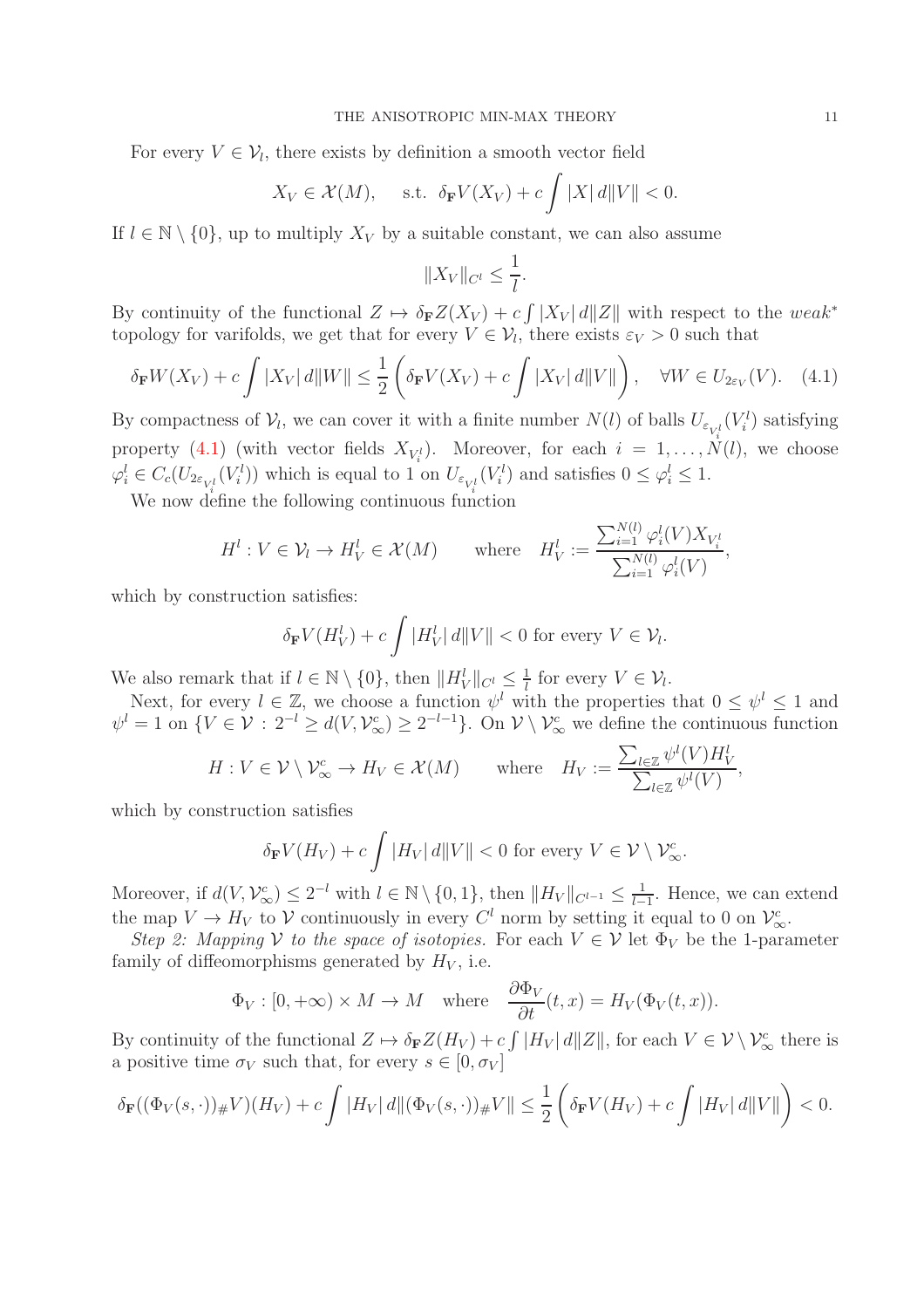By the continuity of the map  $H_V$ , the map

$$
(s, V) \mapsto \delta_{\mathbf{F}}((\Phi_V(s, \cdot))_{\#}V)(H_V) + c \int |H_V| d\|(\Phi_V(s, \cdot))_{\#}V\|
$$

is also continuous. Thus we conclude the existence of a radius  $\rho_V$  such that, for every  $s \in [0, \sigma_V]$  and  $W \in U_{2\rho_V}(V)$ 

$$
\delta_{\mathbf{F}}((\Phi_W(s,\cdot))_\# W)(H_W)+c\int |H_W|\,d\|(\Phi_W(s,\cdot))_\# W\|\leq \frac{1}{4}\left(\delta_{\mathbf{F}}V(H_V)+c\int |H_V|\,d\|V\|\right)<0.
$$

Similarly to Step 1, we can construct a continuous function  $\sigma : \mathcal{V} \to [0,\infty]$  such that  $\sigma(V) = 0$  for every  $V \in \mathcal{V}_{\infty}^c$ ,  $\sigma(V) > 0$  for every  $V \in \mathcal{V} \setminus \mathcal{V}_{\infty}^c$ , and

<span id="page-11-0"></span>
$$
\max_{s \in [0,\sigma(V)]} \delta_{\mathbf{F}}((\Phi_V(s,\cdot))_\# V)(H_V) + c \int |H_V| \, d\|(\Phi_V(s,\cdot))_\# V\| < 0 \text{ for every } V \in \mathcal{V} \setminus \mathcal{V}^c_\infty. \tag{4.2}
$$

We can redefine a (non relabeled)  $H_V$  by multiplying the old one by  $\sigma(V)$ . The new function  $H_V$  remains continuous and vanishes identically on  $\mathcal{V}^c_{\infty}$ , but [\(4.2\)](#page-11-0) now reads

<span id="page-11-1"></span>
$$
\max_{s \in [0,1]} \delta_{\mathbf{F}}((\Phi_V(s,\cdot))_\# V)(H_V) + c \int |H_V| \, d\|(\Phi_V(s,\cdot))_\# V\| < 0, \qquad \forall V \in \mathcal{V} \setminus \mathcal{V}^c_\infty. \tag{4.3}
$$

Step 3: Construction of an intermediate minimizing sequence. We choose a minimizing sequence of families  $\{\{U_t\}^k\}\subset\mathscr{L}$  and consider the new families  $\{\{\tilde{\Omega}_t\}^k\}$  defined as

$$
\tilde{\Omega}_t^k = \Phi_{\partial U_t^k}(1, U_t^k), \qquad \forall t \in [0, 1], k \in \mathbb{N}.
$$

Notice that this is not our final minimizing sequence, because  $\{\{\tilde{\Omega}_t\}^k\}$  is not necessarily an element of  $\mathscr{L}$ , since the map  $(t, x) \mapsto \Phi_{\partial U_t^k}(1, x)$  is not known to be smooth in the parameter t. Nevertheless, we prove that the sequence  $\{\{\tilde{\Omega}_t\}^k\}$  satisfies the property claimed by the proposition. By [\(4.3\)](#page-11-1), we know that for every  $t \in [0, 1]$  and  $k \in \mathbb{N}$ 

<span id="page-11-2"></span>
$$
\mathbf{F}^{c}(\tilde{\Omega}_{t}^{k}) - \mathbf{F}^{c}(U_{t}^{k}) \leq \int_{0}^{1} \delta_{\mathbf{F}^{c}}(\Phi_{\partial U_{t}^{k}}(s, U_{t}^{k}))(H_{\partial U_{t}^{k}}) ds
$$
\n
$$
\leq \int_{0}^{1} \left( \delta_{\mathbf{F}}(\Phi_{\partial U_{t}^{k}}(s, \partial U_{t}^{k}))(H_{\partial U_{t}^{k}}) + c \int |H_{\partial U_{t}^{k}}| d\|\Phi_{\partial U_{t}^{k}}(s, \partial U_{t}^{k})\| \right) ds \leq 0.
$$
\n(4.4)

Since  $\{\{U_t\}^k\}\subset\mathscr{L}$  is a minimizing sequence,  $(4.4)$  implies that also  $\{\{\tilde{\Omega}_t\}^k\}$  is a minimizing sequence. Notice that we are making a slight abuse of notation from now until the end of the step, since  $\{\{\tilde{\Omega}_t\}^k\}$  is not necessarily a subset of  $\mathscr{L}$ . We still call it minimizing sequence to denote that  $\limsup_{k\to\infty} \mathcal{F}^c(\{\tilde{\Omega}_t\}^k) \leq m_c(\mathcal{L})$ . We will use the same abuse of notation for a min-max sequence  $\{\tilde{\Omega}_{t_k}^k\}$ , simply meaning that  $\lim_{k\to\infty} \mathbf{F}^c(\tilde{\Omega}_{t_k}^k) = m_c(\mathscr{L})$ .

We now want to show that every min-max sequence associated to  $\{\{\tilde{\Omega}_t\}^k\}$  clusters to  $\mathcal{V}_{\infty}^c$ . The main idea of the proof is to show that the min-max sequences associated to  $\{\{\tilde{\Omega}_t\}^k\}$ are generated through  $\Phi$  just by those min-max sequences of  $\{\{U_t\}^k\}$  clustering to  $\mathcal{V}_{\infty}^c$ . Indeed, fix a general sequence  $\{t_k\}$  such that  $\lim_{k\to\infty} \mathbf{F}^c(\tilde{\Omega}_{t_k}^k) = m_c(\mathscr{L})$ . By [\(4.4\)](#page-11-2), we deduce that  $\partial U_{t_k}^k$  is a min-max sequence associated to  $\{\{U_t\}^k\}$ . In particular, up to extract a non relabeled subsequence,

$$
\mathcal{H}^{2}(\partial U_{t_{k}}^{k}) \leq \lambda \mathbf{F}(\partial U_{t_{k}}^{k}) \leq 2\lambda (m_{c}(\mathscr{L}) + c\mathcal{H}^{3}(M)).
$$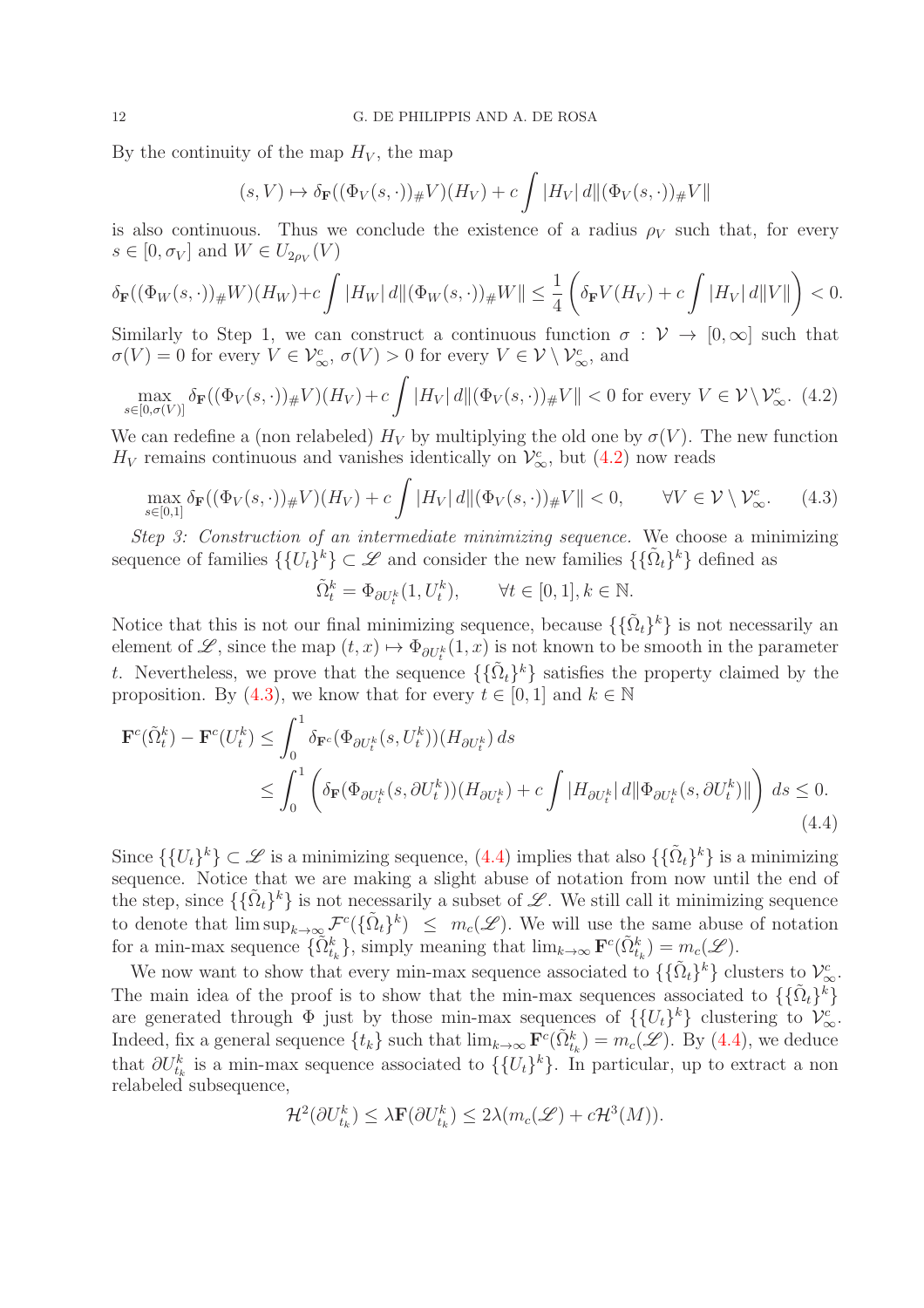This uniform bound implies that, up to possibly passing to a further subsequences,  $\partial U_{t_k}^k$ converges to some varifold V. In particular, by continuity of the maps  $\Phi$ , we deduce that

$$
\tilde{\Omega}_{t_k}^k = \Phi_{\partial U_{t_k}^k}(1, U_{t_k}^k) \to \Phi_V(1, \cdot)_{\#}V, \quad \text{in the sense of variables.}
$$

We claim that  $V \in \mathcal{V}_{\infty}^c$ , otherwise if  $V \in \mathcal{V} \setminus \mathcal{V}_{\infty}^c$ , then we would compute the following contradiction:

$$
m_c(\mathcal{L}) = \lim_{k \to \infty} \mathbf{F}^c(\tilde{\Omega}_{t_k}^k) = \lim_{k \to \infty} \mathbf{F}^c(U_{t_k}^k) + \lim_{k \to \infty} \int_0^1 \delta_{\mathbf{F}^c}(\Phi_{\partial U_{t_k}^k}(s, U_{t_k}^k))(H_{\partial U_{t_k}^k}) ds
$$
  
\n
$$
\leq m_c(\mathcal{L}) + \lim_{k \to \infty} \int_0^1 \left( \delta_{\mathbf{F}}((\Phi_{\partial U_{t_k}^k}(s, \cdot))_{\#} \partial U_{t_k}^k)(H_{\partial U_{t_k}^k}) + c \int |H_{\partial U_{t_k}^k}| d\|(\Phi_{\partial U_{t_k}^k}(s, \cdot))_{\#} \partial U_{t_k}^k\| \right) ds
$$
  
\n
$$
= m_c(\mathcal{L}) + \int_0^1 \left( \delta_{\mathbf{F}}((\Phi_V(s, \cdot))_{\#} V)(H_V) + c \int |H_V| d\|(\Phi_V(s, \cdot))_{\#} V\| \right) ds \stackrel{(4.3)}{<} m_c(\mathcal{L}).
$$

Since  $V \in \mathcal{V}_{\infty}^c$ , then  $H_V = 0$  and consequently the diffeomorphism  $\Phi_V$  is just the identity. We deduce that  $\tilde{\Omega}_{t_k}^k \rightharpoonup \Phi_V(1, \cdot)_{\#} V = V \in \mathcal{V}_{\infty}^c$ . By the arbitrarity of the min-max sequence  $\{\tilde{\Omega}_{t_k}^k\}$  we conclude the proof of this step.

Step 4: Construction of the final minimizing sequence. We now wish to construct the final minimizing sequence  $\{\{\Omega_t\}^k\}$ , which still satisfies the property of the proposition and is contained in  $\mathscr{L}$ . To this aim we want to regularize each  $\{\{U_t\}^k\}$  in the parameter t.

For each  $k \in \mathbb{N}$ , let  $h_t^k$  denote the one parameter family of vector fields  $H_{\partial U_t^k}$ . The map  $(t, x) \mapsto h_t^k(x)$  is continuous. Moreover, for every fixed  $l \in \mathbb{N}$ 

$$
\lim_{t \to \tau} ||h_t^k(\cdot) - h_\tau^k(\cdot)||_{C^l} = \lim_{t \to \tau} ||H_{\partial U_t^k} - H_{\partial U_\tau^k}||_{C^l} = 0.
$$

Convolving  $h_t^k$  with a standard convolution kernel in the parameter t, we can construct a smooth map  $(t, x) \mapsto \bar{h}_t^k(x)$  with the property that

<span id="page-12-0"></span>
$$
\max_{t} \|h_t^k(\cdot) - \bar{h}_t^k(\cdot)\|_{C^1} \le \frac{1}{k+1}.\tag{4.5}
$$

Consider now for each fixed k and t the one-parameter family of diffeomorphisms  $\Psi_t^k(s, \cdot)$ generated by  $\bar{h}_t^k$  and the one-parameter family of diffeomorphisms  $\Phi_t^k(s, \cdot)$  generated by  $h_t^k$ . Recall that  $\tilde{\Omega}_t^k = \Phi_t^k(1, U_t^k)$ . We define the corresponding family  $\Omega_t^k = \Psi_t^k(1, U_t^k)$ . By the smoothness of the map  $(t, x) \mapsto \bar{h}_t^k(x)$ , we know that  $\{\Omega_t\}^k\} \subset \mathscr{L}$ .

We first observe that  $(4.5)$  and  $(4.4)$  imply that

$$
\limsup_{k \to \infty} \max_{t} \mathbf{F}^{c}(\Omega_{t}^{k}) = \limsup_{k \to \infty} \max_{t} \mathbf{F}^{c}(\tilde{\Omega}_{t}^{k}) \le \limsup_{k \to \infty} \max_{t} \mathbf{F}^{c}(U_{t}^{k}) \le m_{c}(\mathcal{L}).
$$

Consequently  $\{\{\Omega_t\}^k\}\subset \mathscr{L}$  is a minimizing sequence.

Furthermore, given a min-max sequence  $\{\Omega^k_{t_k}\}$  associated to  $\{\{\Omega_t\}^k\}$ , that is  $\lim_{k\to\infty} \mathbf{F}^c(\Omega^k_{t_k})$  $m_c(\mathscr{L})$ , again by  $(4.5)$  we have  $\lim_{k\to\infty} \mathbf{F}^c(\tilde{\Omega}_{t_k}^k) = m_c(\mathscr{L})$ . Therefore, by Step 3,  $\lim_{k\to\infty} d(\partial \tilde{\Omega}_{t_k}^k, \mathcal{V}_{\infty}^c)$ . Since, again by  $(4.5)$ ,

$$
\lim_{k \to \infty} \max_t \mathrm{d}(\partial \Omega_t^k, \partial \tilde{\Omega}_t^k) = 0,
$$

we deduce that  $\lim_{k\to\infty} d(\partial\Omega_{t_k}^k, \mathcal{V}_{\infty}^c)$ , as desired.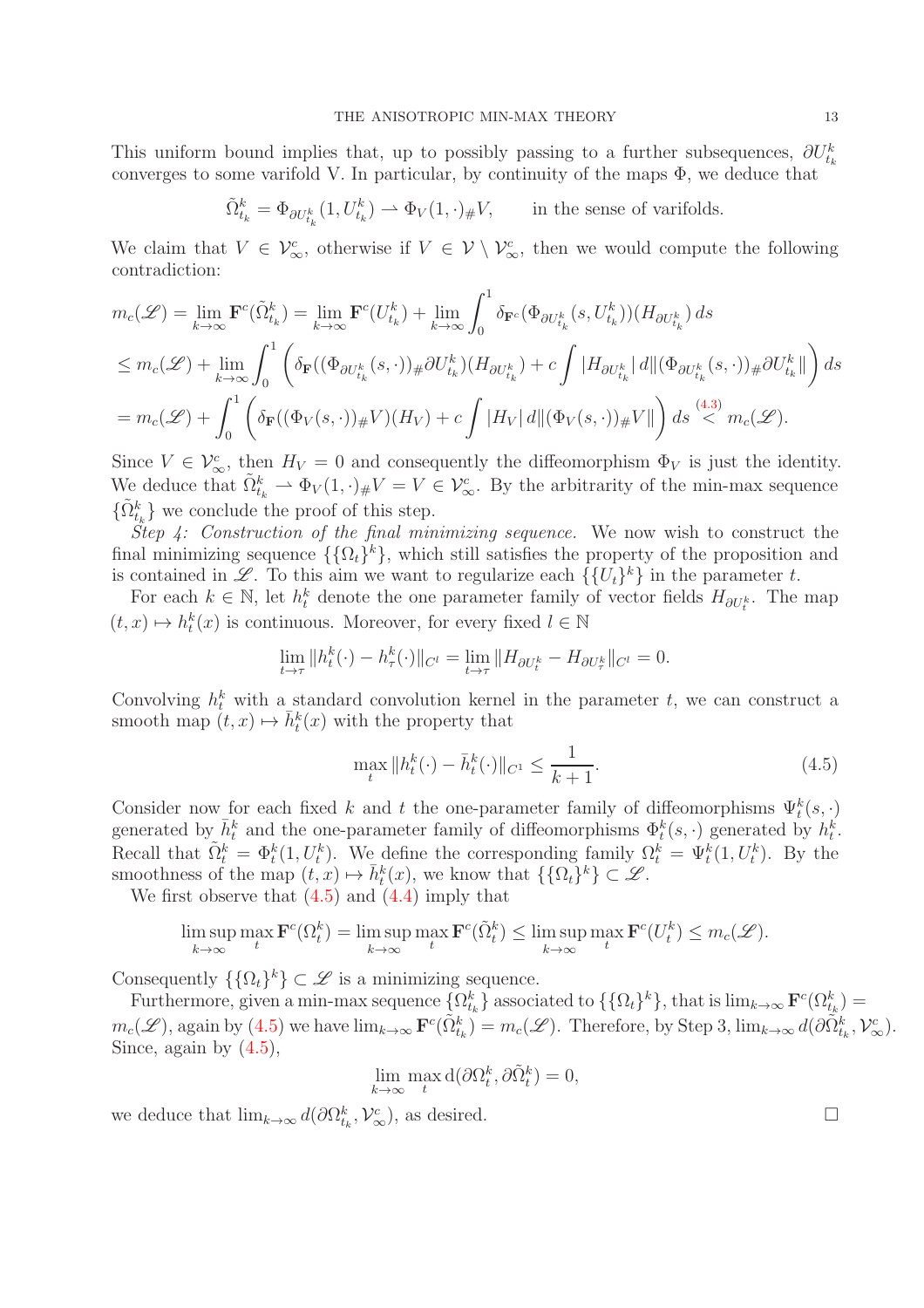4.2. Almost minimality. The limiting varifolds of the min-max sequences obtained in Subsection [4.1](#page-9-0) are not necessarily regular. Hence, in order to prove Theorem [3.4](#page-8-0) we introduce the notion of almost minimizing varifolds, cf. [\[11,](#page-36-1) Definition 2.3].

**Definition 4.2.** Fix  $\varepsilon > 0$  and an open set  $U \subset M$ . An open set  $\Omega \subset M$  is called  $\varepsilon$ -almost minimizing (ε-a.m.) in U if it does not exist any one parameter family of open sets  $\{\Omega_t\}_{t\in[0,1]}$ such that:

<span id="page-13-1"></span> ${\partial \Omega_t}_{t \in [0,1]}$  is a generalized smooth family and (so2) of Definition [2.11](#page-7-0) hold; (4.6)

 $\Omega_0 = \Omega$  and  $\Omega_t \setminus U = \Omega \setminus U$  for all  $t \in [0, 1]$ ; (4.7)

 $\mathbf{F}^c(\Omega_t) \leq \mathbf{F}^c(\Omega) + \frac{\varepsilon}{8}$  for all  $t \in [0, 1]$ ; (4.8)

$$
\mathbf{F}^c(\Omega_1) \le \mathbf{F}^c(\Omega) - \varepsilon. \tag{4.9}
$$

A sequence  $\{\Omega^k\}$  of open sets is called almost minimizing (a.m.) in U if each  $\Omega^k$  is  $\varepsilon_k$ -a.m. in U, where  $\varepsilon_k$  possibly depends on U and  $\varepsilon_k \to 0$  as  $k \to \infty$ .

The analogous notion for the isotropic stationary setting was introduced by Pitts and then rephrased by Colding-De Lellis (see Section 3.2 of [\[9\]](#page-36-0)) and by De Lellis-Tasnady (see Section 2.2 of [\[9\]](#page-36-0)). Using a combinatorial argument inspired by a general one of [\[6\]](#page-35-2) reported in [\[32\]](#page-37-0), we prove the following existence result, following the isotropic counterpart in [\[11,](#page-36-1) Proposition 2.4].

<span id="page-13-0"></span>**Proposition 4.3.** Let  $\mathscr L$  be a homotopically closed family of sweepouts. There is a min-max sequence  $\Omega^k = \Omega^k_{t_k}$  and a function  $r : M \to (0, \infty]$  such that for every  $An \in \mathcal{AN}_{r(x)}(x)$  with  $x \in M$ , there exists a (non relabeled) subsequence  $\{\Omega^k\}$  that is a.m. in An and such that  $\partial\Omega^k$  converges to a varifold  $V \in \mathcal{V}^c_{\infty}$ , as  $k \to \infty$ . Moreover the function  $r(x)$  satisfies one of the following properties:

- (a) there exists  $\text{Inj}(M)/18 > R > 0$  such that  $r(x) \equiv R$  for every  $x \in M$  and there exists  $y \in M$  such that  $\{\Omega^k\}$  is a.m. in  $M \setminus \overline{B_{18R}(y)}$ .
- (b)  $r(x) \equiv \text{Inj}(M)/18$  for every  $x \in M$ .
- (c) there exists  $p \in M$  such that  $r(x) = d(x, p)$  for  $x \neq p$  and  $r(p) = \infty$ .

The proof of Proposition [4.3](#page-13-0) will build on the following result.

<span id="page-13-2"></span>**Lemma 4.4.** Given two open sets  $U \subset\subset \tilde{U} \subset M$  and a sweepout  $\{Q_t\}_{t\in[0,1]}$ . Consider an  $\varepsilon > 0$ ,  $t_0 \in [0, 1]$  and a one parameter family of open sets  $\{\Omega_s\}_{s\in[0,1]}$  satisfying [\(4.6\)](#page-13-1), [\(4.7\)](#page-13-1), [\(4.8\)](#page-13-1) and [\(4.9\)](#page-13-1), with  $\Omega_0 = Q_{t_0}$ . Then there exists  $\eta > 0$  such that for every  $a, \alpha, \beta, b$  with  $t_0 - \eta \le a < \alpha < \beta < b \le t_0 + \eta$ , the following holds: There exists a sweepout  $\{Q'_t\}_{t \in [0,1]}$ homotopic to  $\{\partial Q_t\}$  and satisfying:

- (a)  $Q_t = Q'_t$  for every  $t \in [0, a] \cup [b, 1]$  and  $Q_t \setminus \tilde{U} = Q'_t \setminus \tilde{U}$  for every  $t \in (a, b)$ ;
- (b)  $\mathbf{F}^c(Q_t') \leq \mathbf{F}^c(Q_t) + \frac{\varepsilon}{4}$  for every  $t \in [0, 1]$ ;
- (c)  $\mathbf{F}^c(Q'_t) \leq \mathbf{F}^c(Q_t) \frac{\tilde{\varepsilon}}{2}$  $\frac{\varepsilon}{2}$  for every  $t \in (\alpha, \beta)$ .

Proposition [4.3](#page-13-0) can be proved gathering Lemma [4.4](#page-13-2) with a combinatorial argument due to Almgren-Pitts. This statement is slightly stronger than the corresponding propositions for the isotropic case in [\[9,](#page-36-0) Section 5] and [\[11,](#page-36-1) Section 3]. We will need this stronger version to prove the regularity of the surface we construct away from a single point. The difficulty appears in Section [4.6:](#page-22-0) in the anisotropic setting we are not able to remove the center singularities in the punctured balls, and in principle we may have a finite number of singularities.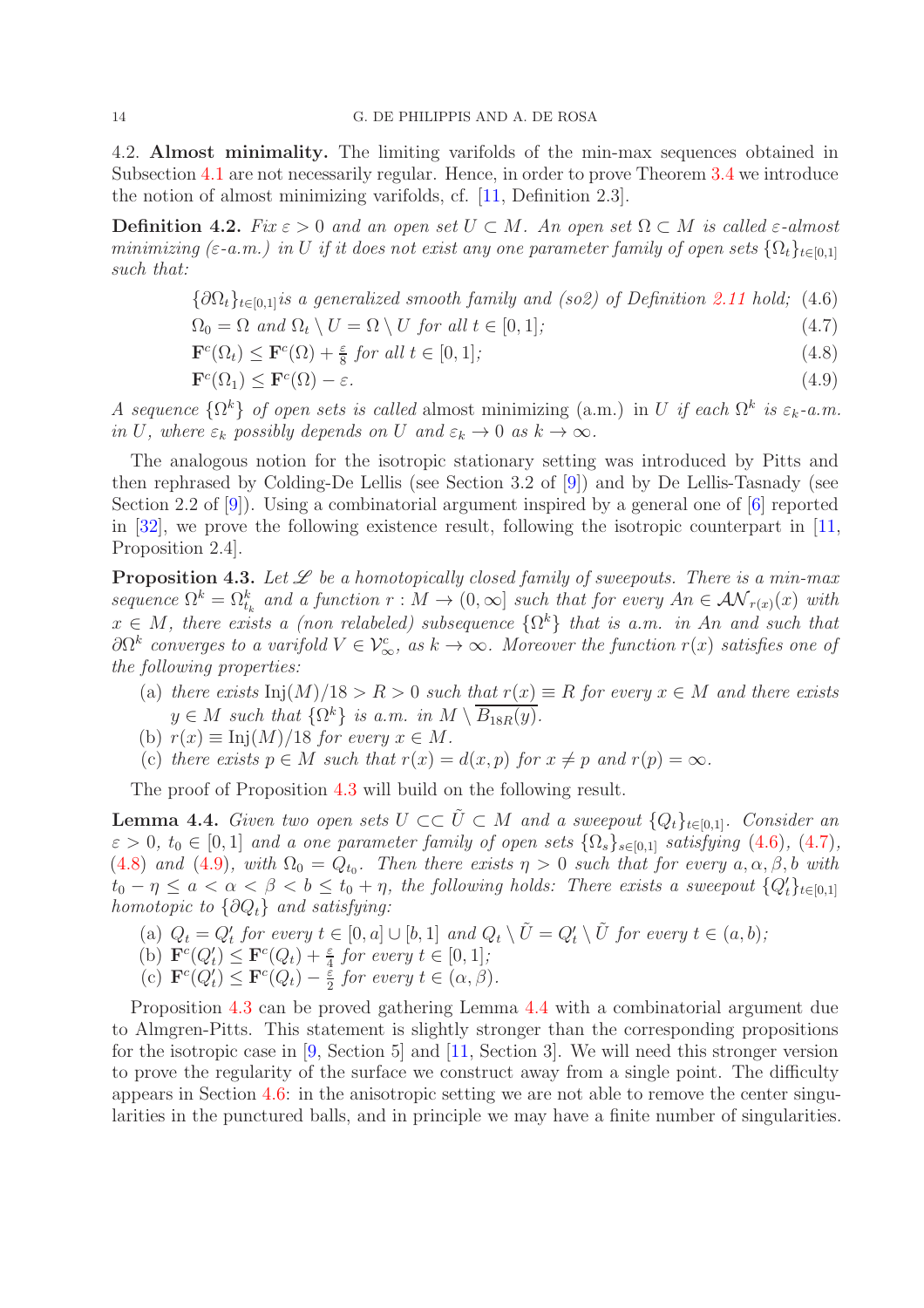But with the strengthened Proposition [4.3,](#page-13-0) we will be able to cover  $M$  with balls such that the surface is regular in all the punctured balls and moreover each center, but  $p$ , is contained in another ball.

In order to prove Proposition [4.3,](#page-13-0) we need some further notation. Below we recall [\[11,](#page-36-1) Definition 3.2]:

**Definition 4.5.** Let  $A, B \subset M$  be two open sets. We say that  $\Omega \in \mathbf{C}(M)$  is  $\varepsilon$ -a.m. in  $(A, B)$  if it is  $\varepsilon$ -a.m. in at least one of the two open sets. A sequence  $\{\Omega^k\}$  of open sets is called almost minimizing (a.m.) in  $(A, B)$  if each  $\Omega^k$  is  $\varepsilon_k$ -a.m. in  $(A, B)$  for some sequence  $\varepsilon_k \to 0$  (possibly depending on  $(A, B)$ ). We denote by CO the set of pairs  $(A, B)$  of open sets with

$$
d(A, B) \ge 4 \min\{diam(A), diam(B)\}.
$$

The following proposition is Almgren–Pitts combinatorial Lemma: Proposition [4.3](#page-13-0) follows as a corollary of it.

<span id="page-14-0"></span>**Proposition 4.6.** For every homotopically closed family of sweepouts  $\mathscr{L}$ , there exists a minmax sequence  $\{\Omega^n\} = \{\Omega^{k(n)}_{t_{k(n)}}\}$  $\{e^{(n)}_{t_{k(n)}}\}$  such that  $\partial \Omega^n \rightharpoonup V \in \mathcal{V}_{\infty}^c$  in the sense of varifolds, and  $\{\Omega^n\}$ is a.m. in  $(A, B)$  for every  $(A, B) \in \mathcal{CO}$ .

*Proof of Proposition [4.3.](#page-13-0)* We claim that the sequence  $\{\Omega^n\}$  given by Proposition [4.6](#page-14-0) satisfies the claim of Proposition [4.3.](#page-13-0) To this aim we fix  $R > 0$  such that  $\text{Inj}(M) > 9R > 0$ . Then,  $(B_R(x), M \setminus \overline{B_{9R}(x)}) \in \mathcal{CO}$  for all  $x \in M$ . In particular we deduce that  $\{\Omega^n\}$  is a.m. in  $(B_R(x), M \setminus B_{9R}(x))$ . Hence for every  $R \in (0, Inj(M)/9)$  one of the following cases hold:

- $(a_R) \{\Omega^n\}$  is a.m. in  $B_R(x)$  for every  $x \in M$ ;
- $(b_R)$  there exists  $p_R \in M$  and a (not relabeled) subsequence  $\{\Omega^n\}$  such that  $\{\Omega^n\}$  is a.m. in  $M \setminus B_{9R}(p_R)$ .

Denote with  $R' := \sup\{\text{Inj}(M)/18 > R \geq 0 : (a_R) \text{ holds}\}.$  If  $\text{Inj}(M)/18 > R' > 0$ , then denoting  $R'' := \frac{2}{3}R$  we clearly have a sequence as in Proposition [4.3](#page-13-0) (a) for which  $r(x) \equiv R''$ for every  $x \in M$  and there exists  $y \in M$  such that  $\{\Omega^n\}$  is a.m. in  $M \setminus \overline{B_{18R''}(y)}$ . If  $\text{Inj}(M)/18 = R'$ , analogously (b) holds.

The last possibility is  $R' = 0$ , that is  $(b_R)$  holds for every  $R \in (0, \text{Inj}(M)/18)$ . Then there exist a subsequence of  $\{\Omega^n\}$ , not relabeled, and a sequence of points  $\{p_j\}_{j\in\mathbb{N}}\subset M$  such that  $p_j \to p \in M$  as  $j \to \infty$  and

for any fixed j, there exists a subsequence  $\{\Omega^{n_j}\}\$  that is a.m. in  $M \setminus B_{1/j}(p_j)$ .

If  $x \in M \setminus \{p\}$ , for every  $r < d(x, p)$  then  $B_r(x) \subset\subset M \setminus \{p\}$ . Therefore, for every  $An \in \mathcal{AN}_{d(x,p)}(x)$  there exists a (non relabeled) subsequence  $\{\Omega^n\}$  that is a.m. in An. Moreover, for every  $An \in \mathcal{AN}(p)$ , we have  $An \subset\subset M\setminus\{p\}$ , hence there exists a (non relabeled) subsequence  $\{\Omega^n\}$  that is a.m. in An. We deduce that  $\{\Omega^n\}$  satisfies (c) of Proposition [4.3,](#page-13-0) which completes the proof.  $\Box$ 

*Proof of Proposition [4.6.](#page-14-0)* The proof of Proposition [4.6](#page-14-0) is obtained repeating verbatim the proof of [\[11,](#page-36-1) Proposition 3.4], with the only difference of replacing all the occurences of  $\mathcal{H}^n$ and F in [\[11,](#page-36-1) Proposition 3.4] respectively with  $\mathbf{F}^c$  and  $\mathcal{F}^c$ , and replacing the use of [11, Lemma 3.1 with Lemma [4.4.](#page-13-2)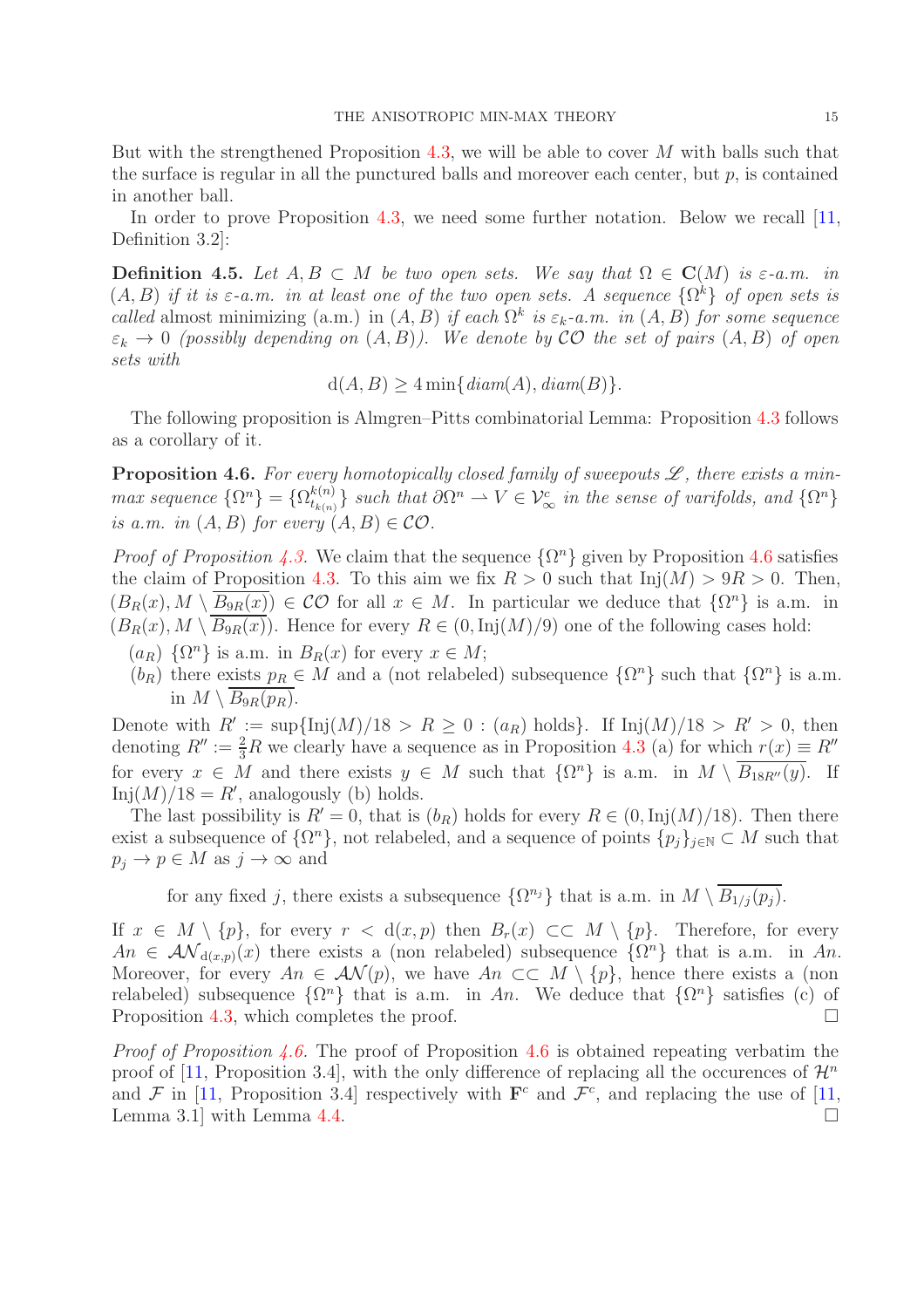Proof of Lemma [4.4.](#page-13-2) Although the proof of Lemma [4.4](#page-13-2) follows the same proof of [\[11,](#page-36-1) Lemma 3.1, the estimates need to be adapted to the functional  $\mathbf{F}^c$ . Hence we sketch the argument for the sake of readability, we refer to the proof of [\[11,](#page-36-1) Lemma 3.1] for more details.

We fix two open sets A, B such that  $U \subset\subset A \subset\subset B \subset\subset \tilde{U}$  and  $\partial Q_{t_0} \cap C$  is a smooth surface, where  $C = B \setminus A$ . Moreover, we choose two functions  $\varphi_A \in C_c^{\infty}(B)$ ,  $\varphi_B \in C_c^{\infty}(M \setminus A)$ such that  $\varphi_A + \varphi_B = 1$ . Next, we consider normal coordinates  $(z, \sigma) \in \partial Q_{t_0} \cap C \times (-\delta, \delta)$ in a regular  $\delta$ -neighborhood of  $C \cap \partial Q_{t_0}$ . As  $Q_t$  converges to  $Q_{t_0}$ , there exist  $\eta > 0$  and an open  $C' \subset C$ , such that the following holds for every  $t \in (t_0 - \eta, t_0 + \eta)$ :

- $\partial Q_t \cap C$  is the graph of a function  $\gamma_t$  over  $\partial Q_{t_0} \cap C$ ;
- $\bullet \ Q_t \cap C \setminus C' = Q_{t_0} \cap C \setminus C';$
- $Q_t \cap C' = \{(z, \sigma) : \sigma < \gamma_t(z)\} \cap C'.$

We also define

$$
\gamma_{t,s,\tau} := \varphi_B \gamma_t + \varphi_A((1-s)\gamma_t + s\gamma_\tau) \qquad t, \tau \in (t_0 - \eta, t_0 + \eta), s \in [0,1].
$$

Denoting with  $\Gamma_{t,s,\tau}$  the graph of  $\gamma_{t,s,\tau}$ , there exists  $\eta$  small enough such that

<span id="page-15-0"></span>
$$
\max_{s,\tau} \mathbf{F}(\Gamma_{t,s,\tau}) \le \mathbf{F}(\partial Q_t \cap C) + \frac{\varepsilon}{32},\tag{4.10}
$$

and

<span id="page-15-1"></span>
$$
\max_{s,\tau} c\mathcal{H}^3(\{(z,\sigma) : \sigma < \gamma_{t,s,\tau}(z)\} \cap C) \le c\mathcal{H}^3(Q_t \cap C) + \frac{\varepsilon}{32}.
$$
\n(4.11)

Now, given  $t_0 - \eta < a < \alpha < \beta < b < t_0 + \eta$ , we choose  $\alpha' \in (a, \alpha)$  and  $\beta' \in (\beta, b)$  and consider a smooth function  $\psi : [a, b] \to [0, 1]$  that is equal to 0 in a neighborhood of a and b and has value 1 on  $[\alpha', \beta']$ . Moreover we choose a smooth function  $\gamma : [a, b] \to [t_0 - \eta, t_0 + \eta]$ which is the identity in a neighborhood of a and b and equal to  $t_0$  in  $[\alpha', \beta']$ . Finally, we define the family of open sets  $\{O_t\}$  satisfying  $O_t = Q_t$  for  $t \notin [a, b]$ , while for every  $t \in [a, b]$ we impose:

$$
O_t \setminus \overline{B} = Q_t \setminus \overline{B}, \qquad O_t \cap A = Q_{\gamma(t)} \cap A
$$

$$
O_t \cap C \setminus C' = Q_{t_0} \cap C \setminus C', \qquad O_t \cap C' = \{(z, \sigma) : \sigma < \gamma_{t, \psi(t), \gamma(t)}(z)\} \cap C'.
$$

<span id="page-15-2"></span>In particular  $\{\partial O_t\}$  is a sweepout homotopic to  $\partial Q_t$ . By  $(4.10)$  and  $(4.11)$ , we estimate

$$
\mathbf{F}^{c}(O_{t} \cap C) \le \max_{s,\tau} \mathbf{F}(\Gamma_{t,s,\tau}) + \max_{s,\tau} c\mathcal{H}^{3}(\{(z,\sigma) : \sigma < \gamma_{t,s,\tau}(z)\} \cap C)
$$
  
\n
$$
\le \mathbf{F}^{c}(Q_{t} \cap C) + \frac{\varepsilon}{16} \quad \text{for } t \in [a,b].
$$
\n(4.12)

We choose a smooth function  $\chi : [\alpha', \beta'] \to [0,1]$  which is equal to 0 in a neighborhood of α' and β' and which is identically 1 on  $[\alpha, \beta]$ . For  $t \notin [\alpha', \beta']$  we set  $Q'_t = O_t$ , while for  $t \in [\alpha', \beta']$  we set:

$$
Q'_t \setminus A = O_t \setminus A, \qquad Q'_t \cap A = \Omega_{\chi(t)} \cap A.
$$

 ${Q'_t}$  is a sweepout homotopic to  ${O_t}$  and hence to  ${Q_t}$ . To verify properties  $(a)$ ,  $(b)$  and (c) of the lemma, we need to estimate  $\mathbf{F}^c(Q'_t)$ .

If  $t \notin [a, b]$ , then  $Q'_t \equiv Q_t$  and hence  $\mathbf{F}^c(Q'_t) = \mathbf{F}^c(Q_t)$ , which in turn implies the validity of properties  $(a)$ ,  $(b)$ .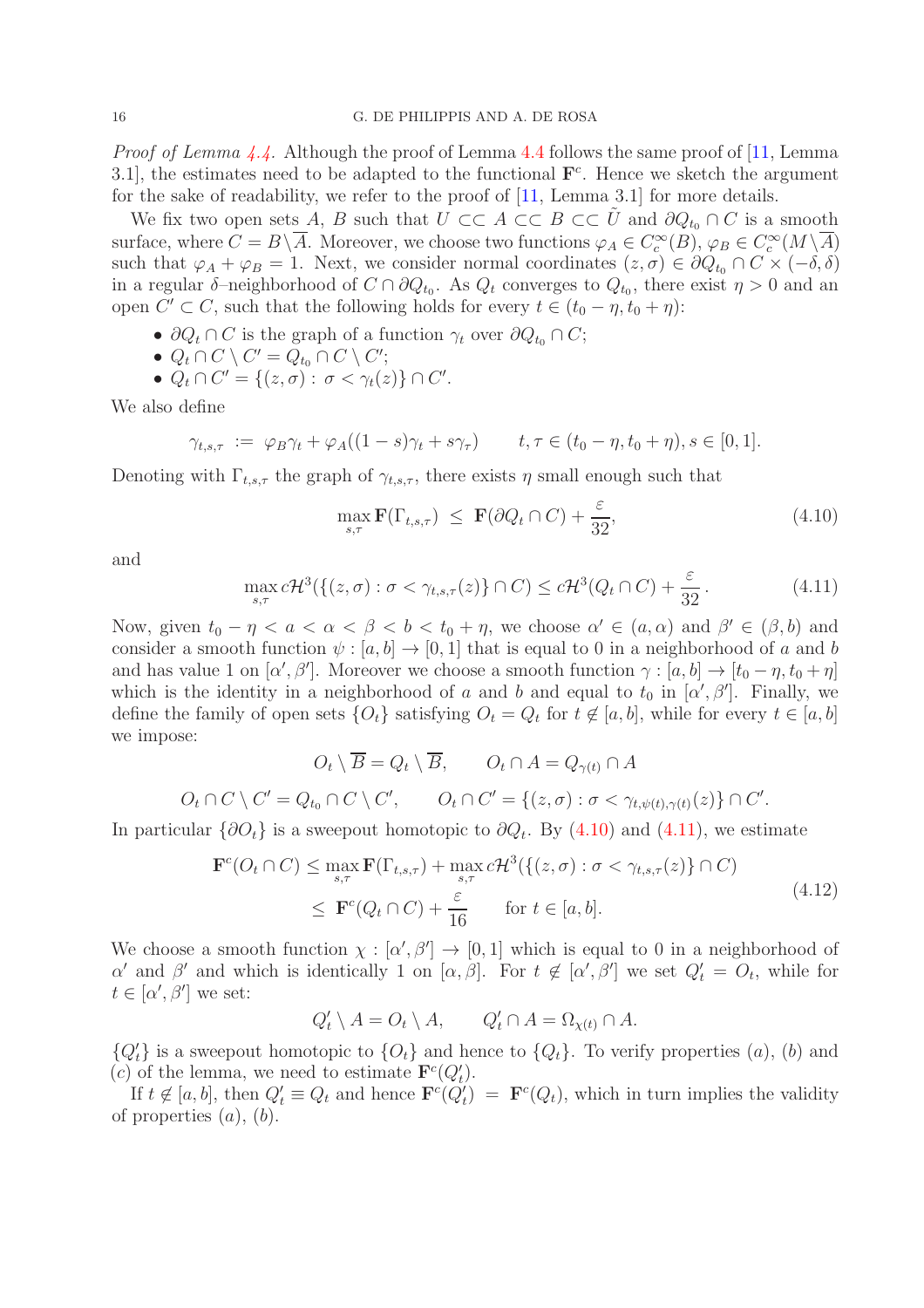We focus now on the more involved  $t \in [a, b]$ . In this case, we have  $Q'_t \setminus B = Q_t \setminus B$  and  $Q'_t \cap C = O_t \cap C$ . This shows the property (*a*) of the lemma. Moreover, we have

<span id="page-16-0"></span>
$$
\begin{array}{rcl}\n\mathbf{F}^c(Q'_t) - \mathbf{F}^c(Q_t) & \leq & [\mathbf{F}^c(O_t \cap C) - \mathbf{F}^c(Q_t \cap C)] + [\mathbf{F}^c(Q'_t \cap A) - \mathbf{F}^c(Q_t \cap A)] \\
& \leq & \frac{\varepsilon}{16} + [\mathbf{F}^c(Q'_t \cap A) - \mathbf{F}^c(Q_t \cap A)].\n\end{array} \tag{4.13}
$$

Now, we have to consider three subcases:

(Subcase 1) If  $t \in [a, \alpha'] \cup [\beta', b]$ , then  $Q'_t \cap A = O_t \cap A = Q_{\gamma(t)} \cap A$ . Since  $\gamma(t), t \in (t_0 - \eta, t_0 + \eta)$ , choosing  $\eta$  small enough, we can assume

<span id="page-16-1"></span>
$$
|\mathbf{F}^c(Q_s \cap A) - \mathbf{F}^c(Q_\sigma \cap A)| \leq \frac{\varepsilon}{16} \quad \text{for every } \sigma, s \in (t_0 - \eta, t_0 + \eta). \tag{4.14}
$$

Hence [\(4.13\)](#page-16-0) implies that  $\mathbf{F}^c(Q'_t) \leq \mathbf{F}^c(Q_t) + \frac{\varepsilon}{8}$ .

(Subcase 2) If  $t \in [\alpha', \alpha] \cup [\beta', \beta]$ , then  $Q'_t \cap A = \Omega_{\chi(t)} \cap A$ . Hence, by [\(4.13\)](#page-16-0), we compute

$$
\mathbf{F}^{c}(Q'_{t}) - \mathbf{F}^{c}(Q_{t}) \leq \frac{\varepsilon}{16} + [\mathbf{F}^{c}(Q_{t_{0}} \cap A) - \mathbf{F}^{c}(Q_{t} \cap A)] + [\mathbf{F}^{c}(\Omega_{\chi(t)} \cap A) - \mathbf{F}^{c}(Q_{t_{0}} \cap A)] \stackrel{(4.14),(4.8)}{\leq} \frac{\varepsilon}{4}
$$

(Subcase 3) If  $t \in [\alpha, \beta]$ , then  $Q'_t \cap A = \Omega_1 \cap A$ . Hence, by [\(4.13\)](#page-16-0), we compute

$$
\mathbf{F}^{c}(Q'_{t}) - \mathbf{F}^{c}(Q_{t}) \leq \frac{\varepsilon}{16} + [\mathbf{F}^{c}(\Omega_{1} \cap A) - \mathbf{F}^{c}(Q_{t_{0}} \cap A)] + [\mathbf{F}^{c}(Q_{t_{0}} \cap A) - \mathbf{F}^{c}(Q_{t} \cap A)] \stackrel{(4.9),(4.14)}{\leq} -\frac{\varepsilon}{2}
$$

The previous estimates imply properties  $(b)$  and  $(c)$  of the lemma. This concludes the  $\Box$ 

4.3. Replacements. We use the notion of replacements introduced by Pitts, but we also require a density one condition, as in [\[38\]](#page-37-4).

**Definition 4.7.** Let  $V \in V_c^{\infty}$  and  $U \subset M$  be an open set. We say that a varifold  $V' \in V_c^{\infty}$  $\overline{U}$  is a replacement for V in U if  $V' \mathsf{L}(M \setminus \overline{U}) = V \mathsf{L} M \setminus \overline{U}$ ,  $\theta(x, V') = 1$  for  $||V'||$ -a.e.  $x \in U$ , and  $V \cup U$  is a smooth c-stable surface.

We aim to show that almost minimizing varifolds posses replacements.

<span id="page-16-2"></span>**Proposition 4.8.** Consider  $\{\Omega^j\}$ , V and  $r : M \to (0,\infty]$  be as in Proposition [4.3.](#page-13-0) For every  $x \in M$  and  $An \in \mathcal{AN}_{r(x)}(x)$  there exist a varifold  $\tilde{V}$ , a min-max sequence  $\{\tilde{\Omega}^j\}$  and a map  $r': M \to (0, \infty]$  satisfying the following properties:

- $\tilde{V}$  is a replacement for V in An and  $\partial \tilde{\Omega}^j \rightharpoonup \tilde{V}$  in the varifolds topology;
- $\tilde{\Omega}^j$  is a.m. in every  $An' \in \mathcal{AN}_{r'(y)}(y)$  for every  $y \in M$ ;

$$
\bullet \ r'(x) = r(x);
$$

•  $\lim_{j \to \infty} (\mathbf{F}^c(\tilde{\Omega}^j) - \mathbf{F}^c(\Omega^j)) = 0.$ 

Remark 4.9. Once we have applied Proposition [4.8](#page-16-2) obtaining the replacement  $\tilde{V}$ , thanks to the properties above we can apply Proposition [4.8](#page-16-2) again to  $\{\tilde{\Omega}^j\}$ ,  $\tilde{V}$ , and r' in any  $An' \in \mathcal{AN}_{r(x)}(x) \cup \bigcup_{y \neq x} \mathcal{AN}_{r'(y)}(y).$ 

.

.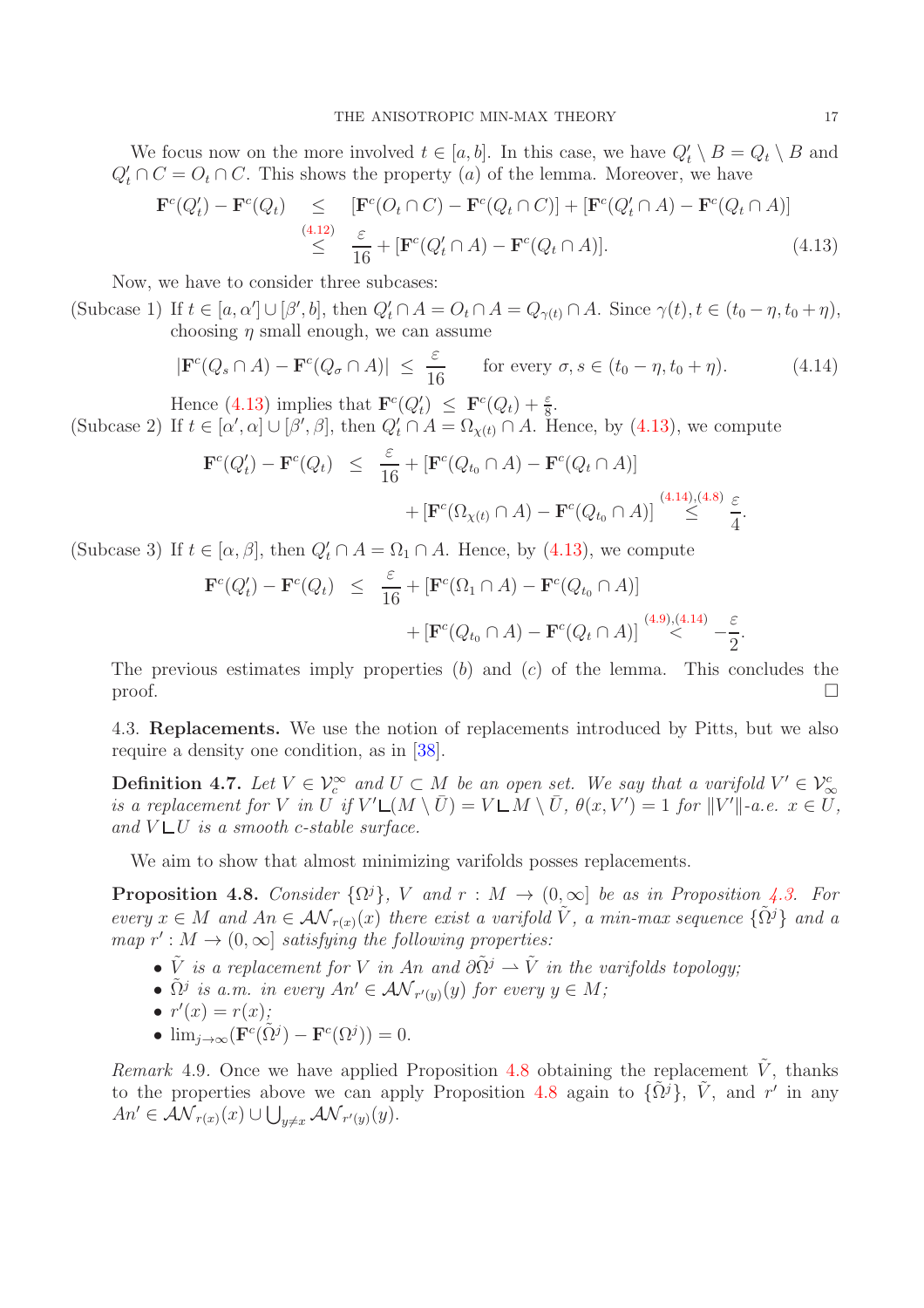4.4. Proof of Proposition [4.8.](#page-16-2) The proof of Proposition [4.8](#page-16-2) follows the proof of [\[11,](#page-36-1) Proposition 2.6], however it requires non-trivial adaptations. We fix  $An \in \mathcal{AN}_{r(x)}(x)$ , and for every j, consider the class  $\mathcal{E}(\Omega^j, An)$  of sets Q such that there is a family  $\{\Omega_t\}$  satisfying  $\Omega_0 = \Omega^j$ ,  $\Omega_1 = Q$ , [\(4.6\)](#page-13-1), [\(4.7\)](#page-13-1) and [\(4.8\)](#page-13-1) for  $\varepsilon = \frac{1}{i}$  $\frac{1}{j}$  and  $U = An$ . We choose a minimizing sequence  $\{\Omega^{j,k}\}_k$  for  $\mathbf{F}^c$  in the class  $\mathcal{E}(\Omega^j, An)$  such that  $\Omega^{j,k}$  converges to a Caccioppoli set  $\tilde{\Omega}^j$ ,  $\partial\Omega^{j,k}$  converges to a varifold  $V^j \in \mathcal{V}_{\infty}^c$ , and both  $V^j$  and a diagonal sequence  $\partial\tilde{\Omega}^j = \partial\Omega^{j,k}(j)$ converge to the same varifold  $V$ .

To prove Proposition [4.8](#page-16-2) we need four intermediate lemmas:

<span id="page-17-0"></span>**Lemma 4.10.** For every  $j \in \mathbb{N}$  and every  $y \in An$  there exist a ball  $B_{\rho}(y) \subset An$  and  $k_0 \in \mathbb{N}$ for which the following statement holds:

For every  $k \geq k_0$  and any open set Q satisfying:

- $\partial Q$  is smooth in the complement of a finite set,
- $-Q \setminus B_{\rho}(y) = \Omega^{j,k} \setminus B_{\rho}(y),$
- and  $\mathbf{F}^c(Q) \leq \mathbf{F}^c(\Omega^{j,k}),$

then  $Q \in \mathcal{E}(\Omega^j, An)$ .

<span id="page-17-1"></span>**Lemma 4.11.**  $\partial \tilde{\Omega}^j \cap An$  is a smooth c-stable surface in An and  $\partial \tilde{\Omega}^j \mathsf{L} An = V^j \mathsf{L} An$ .

<span id="page-17-2"></span>**Lemma 4.12.** Assume that there exists  $y \in \partial_{+} A_n$  and a ball  $B_{\rho_y}(y)$  such that  $\partial \Omega^j \cap B_{\rho}(y) \cap$  $An = \gamma$  where  $\gamma$  is a smooth simple curve. There exist a ball  $B_{\rho}(y) \subset B_{\rho_y}(y)$  and  $k_0 \in \mathbb{N}$  for which the following statement holds:

For every  $k \geq k_0$  and any open set Q satisfying:

- $\partial Q$  is smooth in the complement of a finite set,
- $-Q \setminus (B_o(y) \setminus An) = \Omega^{j,k} \setminus (B_o(y) \setminus An),$
- and  $\mathbf{F}^c(Q) \leq \mathbf{F}^c(\Omega^{j,k}),$

then  $Q \in \mathcal{E}(\Omega^j, An)$ .

<span id="page-17-3"></span>**Lemma 4.13.** Fix  $y \in \partial_+ An$  and assume  $\partial \Omega^j$  is a smooth embedded c-stable surface in a ball  $B_{\rho_y}(y)$ . Then there exists a ball  $B_{\rho}(y)$  such that  $\partial \tilde{\Omega}^j \cap B_{\rho}(y) \cap An$  is smooth up to the boundary  $\partial \Omega^j \cap \partial_+ An \cap B_{\rho}(y)$ .

Assuming the validity of the intermediate lemmas [4.10,](#page-17-0) [4.11,](#page-17-1) [4.12,](#page-17-2) [4.13,](#page-17-3) we can conclude the proof of Proposition [4.8](#page-16-2) as follows:

By definition  $\tilde{\Omega}^j$  coincides with  $\Omega^j$  outside An. Fix an annulus  $An' = An(x, \varepsilon, r(x)-\varepsilon) \supset$ An. By the assumptions on  $\{\Omega^j\}$ , then  $\{\tilde{\Omega}^j\}$  is also a.m. in An'. As  $\tilde{\Omega}^j$  is a.m. in every open subset  $U \subset An'$ , by the arbitrarity of  $\varepsilon$  we deduce that  $\tilde{\Omega}^j$  is a.m. in any annulus in  $\mathcal{AN}_{r(x)}(x)$ . Moreover we have that  $M = An' \cup (M \setminus An)$ .

For every  $y \in M \setminus An$ ,  $y \neq x$ , we define  $r'(y) := \min\{r(y), d(y, An)\}\$ . If  $An'' \in \mathcal{AN}_{r'(y)}(y)$ , then  $\Omega^j \cap An'' = \tilde{\Omega}^j \cap An''$ , which in turn implies that  $\{\tilde{\Omega}^j\}$  is a.m. in  $An''$ . If  $y \in An$ , then we define  $r'(y) := \min\{r(y), d(y, \partial An')\}$ . If  $An'' \in \mathcal{AN}_{r'(y)}(y)$ , then  $An'' \subset An'$  and, since  $\{\tilde{\Omega}^j\}$  is a.m. in An', then  $\{\tilde{\Omega}^j\}$  is a.m. in An''.

Now we prove that  $\tilde{V}$  is a replacement for V in An. Theorem [2.9](#page-6-3) implies that  $\tilde{V}$  is a c-stable surface in An. We need to show that  $\tilde{V} \in V^c_{\infty}$ . To this aim, we consider a partition of unity  $\{\psi_1,\psi_2\}$  for the covering  $\{An',M\setminus An\}$  of M. Since  $\tilde{V}$  coincides with V in  $M\setminus An$ ,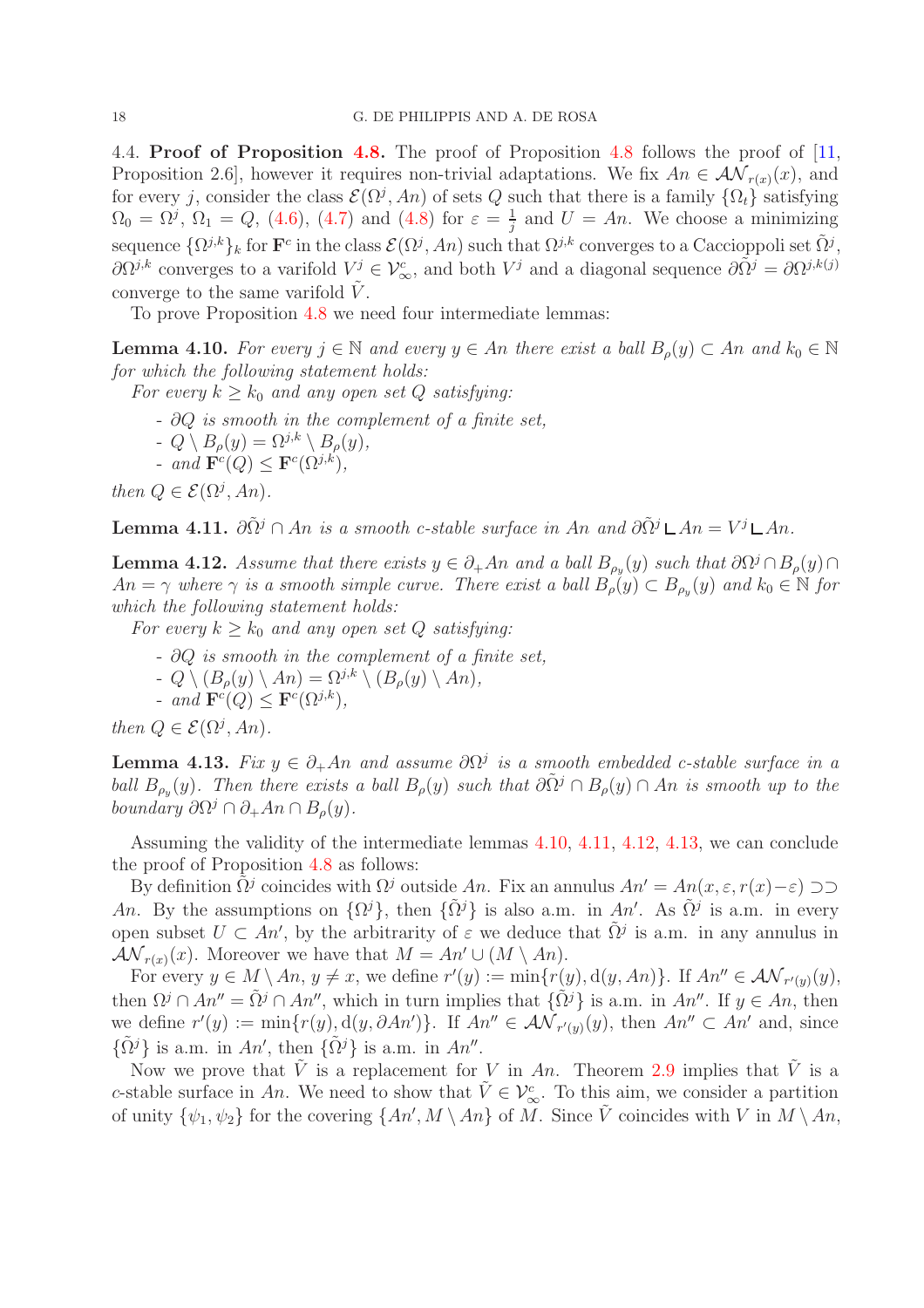for every  $X \in \mathcal{X}(M)$  we compute

$$
|[\delta_{\mathbf{F}}\tilde{V}](X)| \leq |[\delta_{\mathbf{F}}\tilde{V}](\psi_1 X)| + |[\delta_{\mathbf{F}}\tilde{V}](\psi_2 X)| = [\delta_{\mathbf{F}}\tilde{V}](\psi_1 X) + c \int \psi_2 |X| d\|\tilde{V}\|.
$$

Hence, it is enough to prove that

$$
|\delta_{\mathbf{F}}\tilde{V}(X)| \le c \int |X| \, d\|\tilde{V}\| \text{ for all } X \in \mathcal{X}_c(An').
$$

If the inequality above does not holds, then there exists  $X \in \mathcal{X}_c(An')$  such that

$$
\delta_{\mathbf{F}}\tilde{V}(X) + c \int |X| \, d\|\tilde{V} \le -4C < 0.
$$

We consider the isotopy  $\Phi$  generated by X through the ODE  $\frac{\partial \Phi(x,t)}{\partial t} = X(\Phi(x,t))$ . Denoting

$$
\tilde{V}(t) := \Phi(t)_{\#}\tilde{V} \qquad \Sigma^{j}(t) = \Phi(t, \partial \tilde{\Omega}^{j}) \qquad \tilde{\Omega}^{j}(t) = \Phi(t, \tilde{\Omega}^{j}),
$$

there exists  $\varepsilon > 0$  such that  $\delta_{\mathbf{F}} \tilde{V}(t)(X) + c \int |X| d\|\tilde{V}(t)\| \leq -2C$  for every  $t \leq \varepsilon$ . Since  $\Sigma^{j}(t) \rightharpoonup \tilde{V}(t)$  in the sense of varifolds, there exists  $N \in \mathbb{N}$  such that

<span id="page-18-0"></span>
$$
\delta_{\mathbf{F}} \Sigma^{j}(t)(X) + c \int |X| \, d\|\Sigma^{j}(t)\| \le -C \quad \text{for every } j > N \text{ and } t \le \varepsilon. \tag{4.15}
$$

Integrating [\(4.15\)](#page-18-0) in t, we conclude that  $\mathbf{F}^c(\tilde{\Omega}^j(t)) \leq \mathbf{F}^c(\tilde{\Omega}^j) - Ct$  for every  $t \in [0, \varepsilon]$  and  $j \geq N$ , which contradicts the a.m. property of  $\tilde{\Omega}^j$  in  $An'$ . This conclude the proof that  $\tilde{V}$  is a replacement for  $V$  in  $An$ .

Finally, observe that  $\mathbf{F}^c(\tilde{\Omega}^j) \leq \mathbf{F}^c(\Omega^j)$  by construction and  $\liminf_n(\mathbf{F}^c(\tilde{\Omega}^j) - \mathbf{F}^c(\Omega^j)) \geq 0$ , because otherwise we would contradict the a.m. property of  $\{\Omega^j\}$  in An. We thus conclude that:

$$
\lim_{n \to \infty} (\mathbf{F}^c(\tilde{\Omega}^j) - \mathbf{F}^c(\Omega^j)) = 0.
$$

# 4.5. Proof of the intermediate lemmas [4.10,](#page-17-0) [4.11,](#page-17-1) [4.12,](#page-17-2) [4.13.](#page-17-3)

*Proof of Lemma [4.10.](#page-17-0)* The proof of Lemma [4.10](#page-17-0) is analogous to the proof of  $[11]$ , Lemma 4.1]. Hence we refer the reader to [\[11\]](#page-36-1) for more detailed justifications of the proof.

Let us fix  $j \in \mathbb{N}$  and  $y \in An$ . Let  $\rho > 0$  be such that  $B_{2\rho}(y) \subset An$  and consider an open set Q satisfying the properties in the statement of the Lemma. Given the local nature of Lemma [4.10,](#page-17-0) by Remark [2.3](#page-5-3) we will assume without loss of generality that the ambient space is  $\mathbb{R}^3$ .

As in the Step 1 of the proof of [\[11,](#page-36-1) Lemma 4.1], we can choose  $r \in (\rho, 2\rho)$  such that, for every k,  $\partial \Omega^{j,k}$  is regular in a neighborhood of  $\partial B_r(y)$  and intersects it transversally. For each  $z \in \overline{B}_r(y)$  we denote with  $[y, z]$  the closed segment with end points y and z, and  $(y, z) := [y, z] \setminus \{y, z\}.$  We define T as the following open cone

$$
T = \bigcup_{z \in \partial B_r(y) \cap \Omega^{j,k}} (y, z) .
$$

We consider  $\varepsilon > 0$  and a smooth function  $\psi : [0, 2\rho] \to [0, 2\rho]$ , such that:  $|\psi(s) - s| \leq \varepsilon$ and  $0 \leq \psi'(s) \leq 2$  for every  $s; \psi(s) = s$  if  $|s - r| > \varepsilon$ ; and  $\psi \equiv r$  in a neighborhood of r.

We set  $\Psi(t,s) := (1-t)s + t\psi(s)$  and, for every  $\lambda \in [0,1]$  and every  $z \in \overline{B}_r(y)$ , we define  $\tau_{\lambda}(z) \in [y, z]$  such that  $d(y, \tau_{\lambda}(z)) = \lambda d(y, z)$ . For  $1 < \lambda$ , we define  $\tau_{\lambda}(z)$  to be the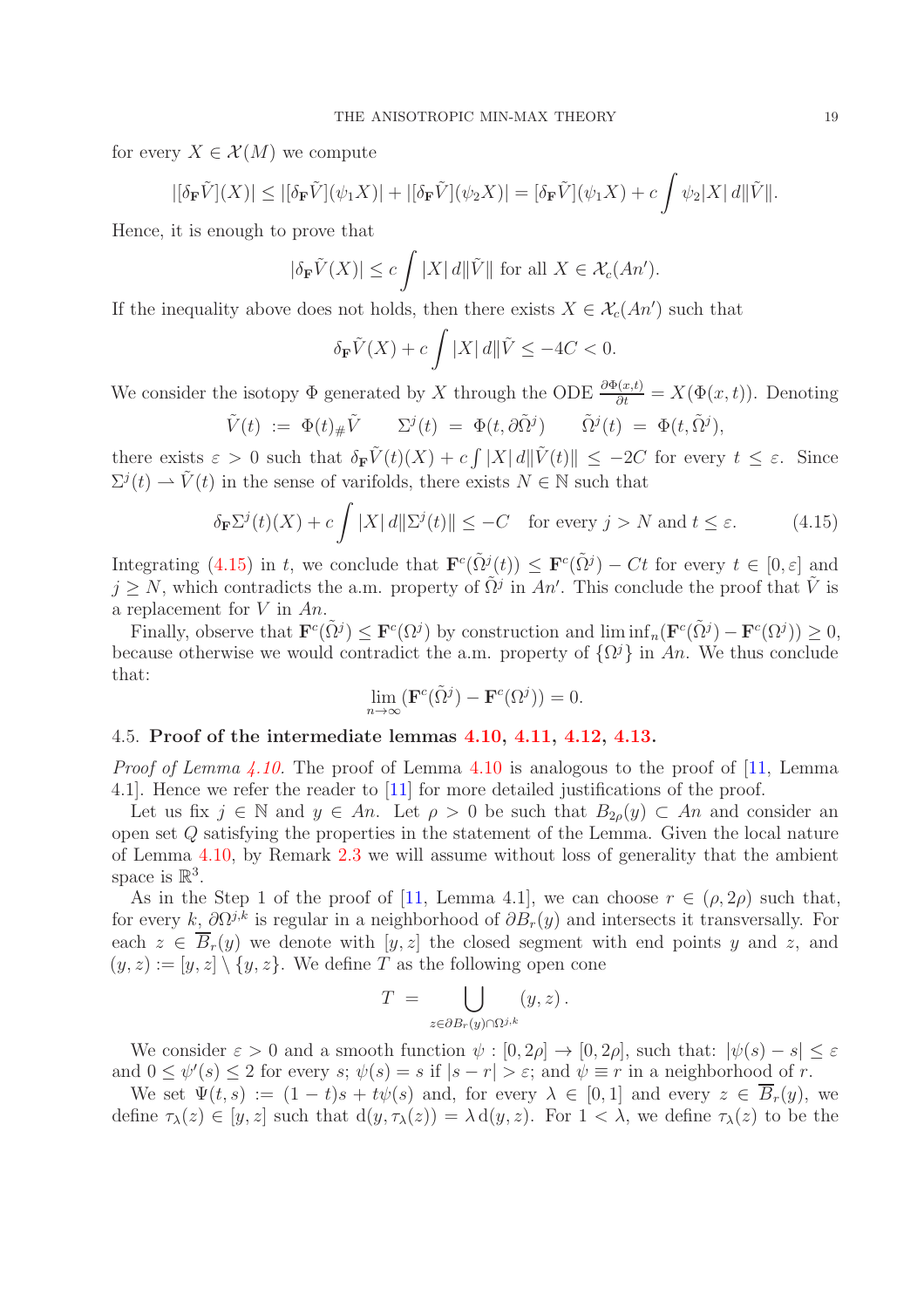corresponding point on the segment that is the extension of  $[y, z]$ . We can finally define an homotopy  $\tilde{\Omega}_t$  between  $\Omega^{j,k}$  and  $\tilde{\Omega}_1$  as follows:

•  $\tilde{\Omega}_t \setminus An(y, r - \varepsilon, r + \varepsilon) = \Omega^{j,k} \setminus An(y, r - \varepsilon, r + \varepsilon);$ 

• 
$$
\tilde{\Omega}_t \cap \partial B_s(y) = \tau_{s/\Psi(t,s)}(\Omega^{j,k} \cap \partial B_{\Psi(t,s)})
$$
 for every  $s \in (r - \varepsilon, r + \varepsilon)$ .

Since  $\partial\Omega^{j,k}$  is regular in a neighborhood of  $\partial B_r(y)$  and intersects it transversally, we can choose  $\varepsilon$  to have  $\max_t \mathbf{F}^c(\partial \tilde{\Omega}_t) - \mathbf{F}^c(\partial \Omega^{j,k})$  as small as desired. Moreover  $\tilde{\Omega}_1$  coincides with T in a neighborhood of  $\partial \dot{B}_r(y)$ . Since Q coincides with  $\Omega^{j,k}$  on  $M \setminus B_\rho(y)$ , the same argument can be applied to Q. We deduce that one can assume  $T = Q = \Omega^{j,k}$  in a neighborhood of  $\partial B_r(y)$ .

We now consider the following family of open sets  $\{\Omega_t\}_{t\in[0,1]}\colon$ 

- $\Omega_t \setminus \overline{B}_r(y) = \Omega^{j,k} \setminus \overline{B}_r(y)$  for every t;
- $\Omega_t \cap An(y, |1-2t|r, r) = T \cap An(y, |1-2t|r, r)$  for every t;
- $\Omega_t \cap \overline{\underline{B}}_{(1-2t)r}(y) = \tau_{1-2t}(\Omega^{j,k} \cap \overline{B}_r(y))$  for  $t \in [0, \frac{1}{2}]$  $\frac{1}{2}$ ];
- $\Omega_t \cap \overline{B}_{(2t-1)r}(y) = \tau_{2t-1}(Q \cap \overline{B}_r(y))$  for  $t \in [\frac{1}{2}]$  $\frac{1}{2}, 1].$

This is a generalized smooth family and it satisfies (so2) of Definition [2.11.](#page-7-0) It remains to check that

<span id="page-19-5"></span>
$$
\max_{t} \mathbf{F}^{c}(\Omega_{t}) \leq \mathbf{F}^{c}(\Omega^{j,k}) + \frac{1}{8j} \qquad \forall k \geq k_{0}.
$$
\n(4.16)

We observe that for every  $r < 2\rho$  and  $\gamma \in [0, 1]$ :

<span id="page-19-1"></span>
$$
\mathbf{F}(\partial T \cap B_r(y)) \le \lambda \mathcal{H}^2(\partial T \cap B_r(y)) \le \lambda r \mathcal{H}^1(\partial \Omega^{j,k} \cap \partial B_r(y)) \tag{4.17}
$$

<span id="page-19-2"></span>
$$
\mathbf{F}([\partial(\tau_{\gamma}(\Omega^{j,k} \cap \overline{B}_r(y)))] \cap B_{\gamma r}(y)) \leq \lambda \mathcal{H}^2([\partial(\tau_{\gamma}(\Omega^{j,k} \cap \overline{B}_r(y)))] \cap B_{\gamma r}(y))
$$
\n
$$
\leq \lambda \mathcal{H}^2(\partial \Omega^{j,k} \cap B_r(y)) \leq \lambda^2 \mathbf{F}(\partial \Omega^{j,k} \cap B_r(y)) \qquad (4.18)
$$

<span id="page-19-0"></span>
$$
\mathbf{F}([\partial(\tau_{\gamma}(Q \cap \overline{B}_r(y)))] \cap B_{\gamma r}(y)) \leq \lambda \mathcal{H}^2([\partial(\tau_{\gamma}(Q \cap \overline{B}_r(y)))] \cap B_{\gamma r}(y))
$$
\n
$$
\leq \lambda \mathcal{H}^2(\partial Q \cap B_r(y)) \leq \lambda^2 \mathbf{F}(\partial Q \cap B_r(y)) \tag{4.19}
$$

<span id="page-19-4"></span>
$$
\int_0^{2\rho} \mathcal{H}^1(\partial \Omega^{j,k} \cap \partial B_{\tau}(y)) d\tau \leq \mathcal{H}^2(\partial \Omega^{j,k} \cap B_{2\rho}(y)) \leq \lambda \mathbf{F}(\partial \Omega^{j,k} \cap B_{2\rho}(y)). \tag{4.20}
$$

Since  $\mathbf{F}^{c}(Q) \leq \mathbf{F}^{c}(\Omega^{j,k})$ , we deduce from [\(4.19\)](#page-19-0) that

<span id="page-19-3"></span>
$$
\mathbf{F}([\partial(\tau_{\gamma}(Q \cap \overline{B}_r(y)))] \cap B_{\gamma r}(y)) \leq \lambda^2 \mathbf{F}(\partial Q \cap B_r(y)) \n\leq \lambda^2 [\mathbf{F}(\partial \Omega^{j,k} \cap B_{2\rho}(y)) + c\mathcal{H}^3(Q \cap B_{2\rho}(y)) - c\mathcal{H}^3(\Omega^{j,k} \cap B_{2\rho}(y))] \n\leq \lambda^2 [\mathbf{F}(\partial \Omega^{j,k} \cap B_{2\rho}(y)) + c\mathcal{H}^3(B_{2\rho}(y))] \leq \lambda^2 [\mathbf{F}(\partial \Omega^{j,k} \cap B_{2\rho}(y)) + C\rho^3],
$$
\n(4.21)

where C is a (possibly changing) constant depending just on F and c. Hence  $(4.17)$ ,  $(4.18)$ and [\(4.21\)](#page-19-3) imply that

$$
\max_{t} \mathbf{F}(\partial \Omega_t) - \mathbf{F}(\partial \Omega^{j,k}) \leq \lambda^2 \mathbf{F}(\partial \Omega^{j,k} \cap B_{2\rho}(y)) + \lambda r \mathcal{H}^1(\partial \Omega^{j,k} \cap \partial B_r(y)) + C \rho^3.
$$

Moreover, by  $(4.20)$  we can choose  $r \in (\rho, 2\rho)$  which satisfies:

$$
\mathcal{H}^1(\partial \Omega^{j,k} \cap \partial B_r(y)) \ \leq \ \frac{2\lambda}{\rho} \mathbf{F}(\partial \Omega^{j,k} \cap B_{2\rho}(y)).
$$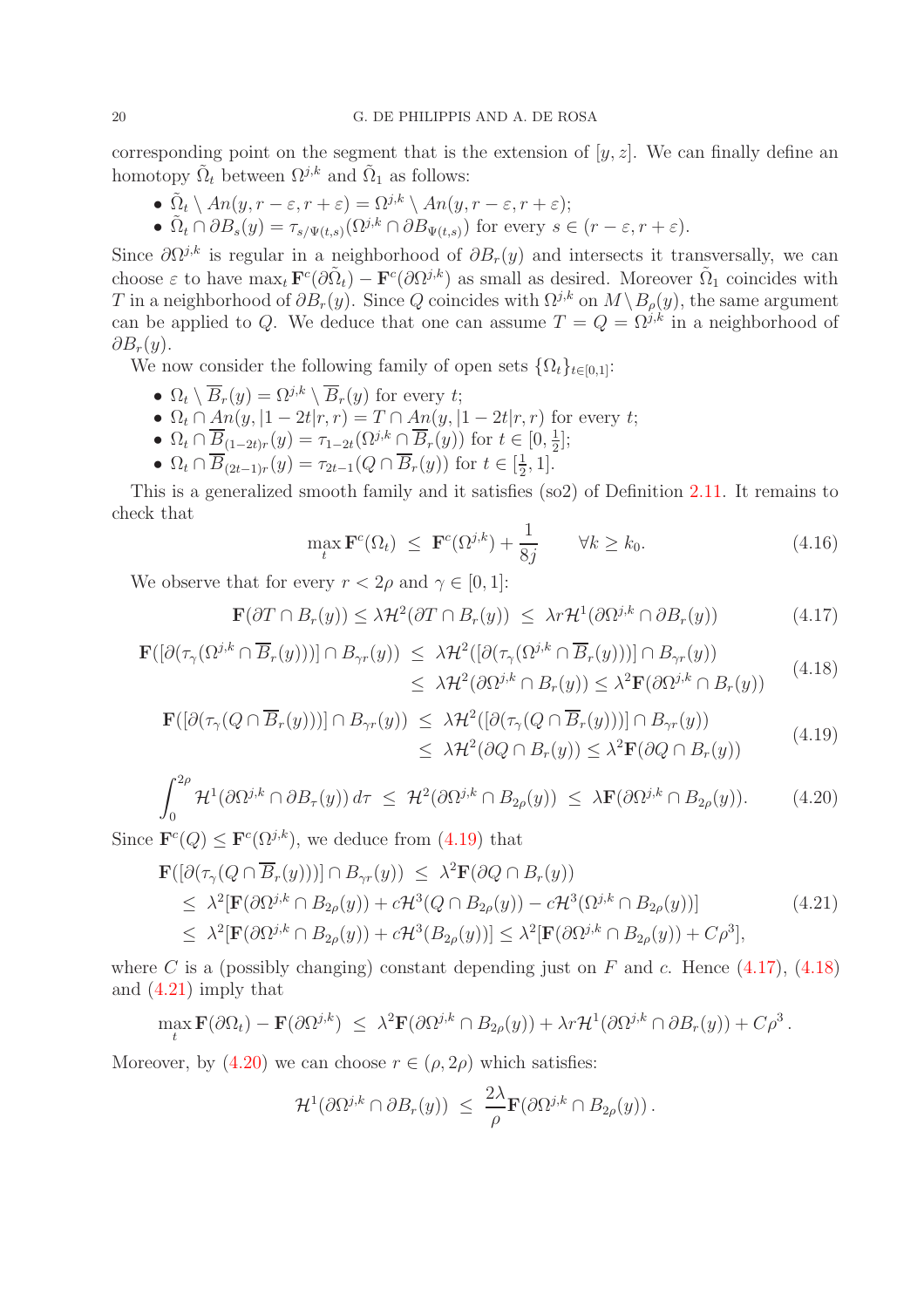Hence, we conclude

<span id="page-20-0"></span>
$$
\max_{t} \mathbf{F}(\partial \Omega_t) \leq \mathbf{F}(\partial \Omega^{j,k}) + 2\lambda^2 \mathbf{F}(\partial \Omega^{j,k} \cap B_{2\rho}(y)) + C\rho^3. \tag{4.22}
$$

Furthermore, there exists  $k_0$  such that

<span id="page-20-1"></span> $\mathbf{F}(\partial \Omega^{j,k} \cap B_{2\rho}(y)) \leq 2\mathbf{F}(V^j \mathbf{L} B_{4\rho}(y)) \leq 2\Lambda \|V^j\| (B_{4\rho}(y))$  for every  $k \geq k_0$ . (4.23) By the non concentration Lemma [5.7,](#page-32-0)

<span id="page-20-2"></span>
$$
||V^j||(B_{4\rho}(y)) \leq C||V^j||(M)\alpha^{\log_2(\rho_0/\rho)}.
$$

We recall that  $\alpha \in (0,1)$  is the constant of Lemma [5.7](#page-32-0) and it depends just on F. To conclude, we observe that

<span id="page-20-3"></span>
$$
c\mathcal{H}^3(\partial\Omega^{j,k}) - \min_t c\mathcal{H}^3(\partial\Omega_t) \leq c\mathcal{H}^3(B_{2\rho}(y)) \leq C\rho^3.
$$
 (4.25)

Combining [\(4.22\)](#page-20-0), [\(4.23\)](#page-20-1), [\(4.24\)](#page-20-2) and [\(4.25\)](#page-20-3), we deduce that

<span id="page-20-4"></span>
$$
\max_{t} \mathbf{F}^{c}(\partial \Omega_{t}) \leq \mathbf{F}^{c}(\partial \Omega^{j,k}) + C \|V^{j}\|(M)\alpha^{\log_{2}(\rho_{0}/\rho)} + C\rho^{3}.
$$
\n(4.26)

As  $\alpha \in (0, 1)$ , choosing  $\rho < \rho_0$  small enough, by [\(4.26\)](#page-20-4) we conclude [\(4.16\)](#page-19-5), as desired.  $\square$ 

*Proof of Lemma [4.11.](#page-17-1)* Fix  $j \in \mathbb{N}$  and  $y \in An$  and let  $B_{\rho}(y) \subset An$  be the ball given by Lemma [4.10.](#page-17-0) Repeating verbatim the proof of [\[11,](#page-36-1) Lemma 4.2], and replacing the use of [\[11,](#page-36-1) Lemma 4.1] with Lemma [4.10,](#page-17-0) one can prove that that  $\tilde{\Omega}^j$  minimizes  $\mathbf{F}^c$  in the class  $\mathcal{P}(\tilde{\Omega}^j, B_{\rho/2}(y))$  of the finite perimeter sets equal to  $\tilde{\Omega}^j$  outside of  $B_{\rho/2}(y)$ .

Now, we want to show that  $\partial \tilde{\Omega}^j \mathsf{L} An = V^j \mathsf{L} An$ . First we prove that

<span id="page-20-5"></span>
$$
\lim_{k \to \infty} \mathbf{F}(\partial \Omega^{j,k}) = \mathbf{F}(\partial \tilde{\Omega}^j). \tag{4.27}
$$

Indeed, if this is not the case, then we would have

$$
\mathbf{F}^c(\tilde{\Omega}^j \cap B_{\rho/2}(y)) \ < \ \limsup_{k \to \infty} \mathbf{F}^c(\Omega^{j,k} \cap B_{\rho/2}(y))
$$

for some  $y \in An$  and some  $\rho$  to which we can apply the conclusion Lemma [4.10.](#page-17-0) We can then use  $\tilde{\Omega}^j$  in place of Q in the argument of the previous step to contradict, once again, the minimality of the sequence  $\{\Omega^{j,k}\}_k$ . We apply [\[26,](#page-36-18) Theorem 1, Section 3.4] to [\(4.27\)](#page-20-5) to deduce that

<span id="page-20-6"></span>
$$
\lim_{k \to \infty} \mathcal{H}^2(\partial \Omega^{j,k}) = \mathcal{H}^2(\partial \tilde{\Omega}^j).
$$
\n(4.28)

Applying [\[11,](#page-36-1) Proposition A.1] to [\(4.28\)](#page-20-6), we deduce that  $\partial \tilde{\Omega}^j \mathsf{L} An = V^j \mathsf{L} An$ .

To conclude, we prove the c-stability of the surface  $\partial \tilde{\Omega}^j$ . Assume by contradiction that there exists a smooth volume preserving vector field  $X$  compactly supported in An such that  $\delta_{\mathbf{F}^c}^2 \tilde{\Omega}^j(X,X) = -C < 0$ . There exists a map  $\varphi : t \in \mathbb{R} \mapsto \varphi_t \in C^{\infty}(An, An)$  solving the following ODE:

$$
\begin{cases} \frac{\partial \varphi_t(x)}{\partial t} = X(\varphi_t(x)) & \forall x \in M, \\ \varphi_0(x) = x & \forall x \in M. \end{cases}
$$

We set

$$
\tilde{\Omega}_t^j := (\varphi_t)(\tilde{\Omega}^j), \quad \text{and} \quad \Omega_t^{j,k} := (\varphi_t)(\Omega^{j,k}).
$$
  
Using the information on the first and second variation, we get that

c c

$$
\mathbf{F}^c(\tilde{\Omega}^j_{\varepsilon}) \le \mathbf{F}^c(\tilde{\Omega}^j) - C\varepsilon^2. \tag{4.29}
$$

 $(4.24)$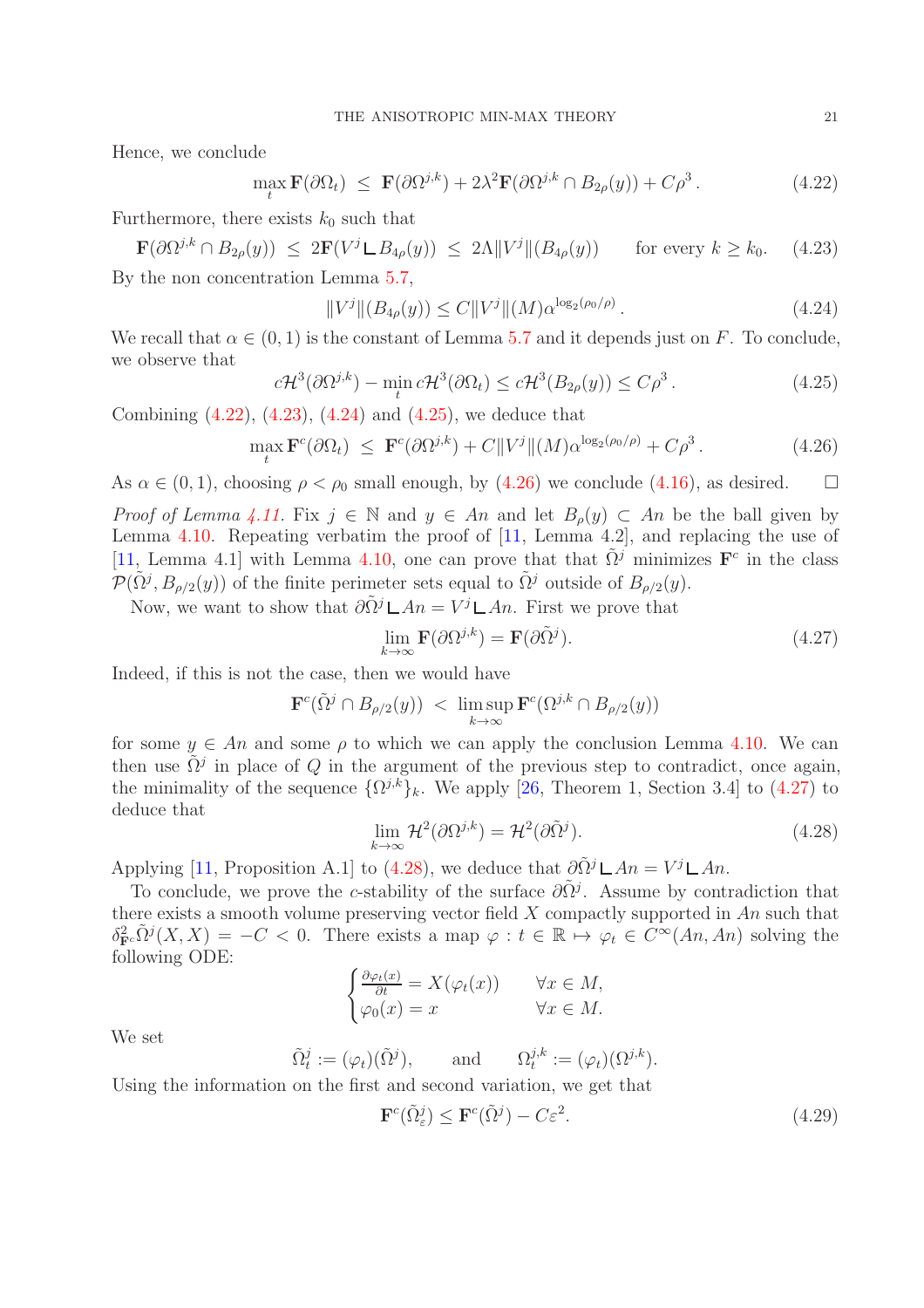We can easily define an homotopy  $\psi(t, x) = \varphi_{\varepsilon t}(x)$  for every  $(t, x) \in [0, 1] \times An$  and  $\psi(t, x) = x$ for every  $(t, x) \in [0, 1] \times (M \setminus An)$ , so that  $\tilde{\Omega}_{\varepsilon}^{j} := \psi(1, \tilde{\Omega}^{j})$ . This contradicts the minimality of the sequence  $\Omega^{j,k}$  in  $\mathcal{E}(\Omega^j, An)$ .  $, An$ ).

Proof of Lemma [4.12.](#page-17-2) The proof is very similar to the one of Lemma [4.10.](#page-17-0) It is achieved by exhibiting a suitable homotopy between  $\Omega^{j,k}$  and Q. For simplicity, we will assume the ambient space is  $\mathbb{R}^3$ , without loss of generality (as this is a local result). Up to translation and rotation, we can assume  $y = 0$ , that the tangent space to  $\partial_+ An$  in 0 is  $(e_1, e_2)$ , that  $\dot{\gamma}/|\dot{\gamma}| = e_1$ , and  $An \in \{\langle x, e_3 \rangle > 0\}$ . Up to consider  $\rho$  small enough, for every  $a \in [-\rho, \rho]$ there exists a unique  $y_a \in \gamma \cap \{x_1 = a\}$ . The key idea is:

- First deform  $\Omega^{j,k}$  to the set  $\tilde{\Omega}$  which is the union of  $\Omega^{j,k} \setminus (B_{\rho}(y) \setminus An)$  and the family of 1-dimensional cones  $\{C_a\}_{a \in [-\rho,\rho]}$  lying in  $\{x_1 = a\}$ , with vertices  $y_a$  and base  $\Omega^{j,k} \cap \partial B_{\rho}(y) \cap An;$
- Then deform  $\tilde{\Omega}$  to  $Q$  in a similar way.

Using this scheme, the proof becomes an immediate modification of the proof of Lemma [4.10](#page-17-0) and we will omit it.  $\Box$ 

*Proof of Lemma [4.13.](#page-17-3)* We observe that  $\partial \Omega^j$  satisfies the assumptions of Lemma [4.12](#page-17-2) in  $B_{\rho_y}(y)$ . Let  $B_{\rho}(y)$  be the ball given by Lemma [4.12.](#page-17-2) We claim that  $\tilde{\Omega}^j$  minimizes  $\mathbf{F}^c$  in the class  $\mathcal{P}(\tilde{\Omega}^j, B_{\rho/2}(y) \cap An)$  of the finite perimeter sets equal to  $\tilde{\Omega}^j$  outside of  $B_{\rho/2}(y) \cap An$ . If this was true, by Theorem [6.1](#page-33-0) in Appendix [6,](#page-33-1) we would deduce that  $\partial \tilde{\Omega}^{j} \cap B_{o/2}(y) \cap An$ is smooth up to the boundary  $\partial \tilde{\Omega}^j \cap \partial_+ An \cap B_{\rho/2}(y)$ .

Let us prove the claim. Assume, by contradiction, that  $Q$  is a Caccioppoli set with  $Q \setminus (B_{\rho/2}(y) \cap An) = \Omega^j \setminus (B_{\rho/2}(y) \cap An)$  and

$$
\mathbf{F}^c(Q) < \mathbf{F}^c(\tilde{\Omega}^j) - 2\eta \,. \tag{4.30}
$$

Then there exists  $\bar{\delta} > 0$  such that, denoting with  $An_t := (1 - t)An$ ,

<span id="page-21-0"></span>
$$
\mathbf{F}^c(Q \cap B_{\rho/2}(y) \cap An_t) < \mathbf{F}^c(\tilde{\Omega}^j \cap B_{\rho/2}(y) \cap An_t) - \eta, \qquad \forall t \in (0, \bar{\delta}).\tag{4.31}
$$

Since the convergence  $\mathbf{1}_{\Omega^{j,k}} \to \mathbf{1}_{\tilde{\Omega}^j}$  is strong in  $L^1$ , there exist  $\tau \in (\rho/2, \rho)$  and  $\delta \in (0, \bar{\delta})$  such that (up to subsequences)

<span id="page-21-1"></span>
$$
\lim_{k \to \infty} \| \mathbf{1}_{\tilde{\Omega}^j} - \mathbf{1}_{\Omega^{j,k}} \|_{L^1(\partial B_\tau(y) \cup \partial_+ An_\delta)} = 0, \qquad (4.32)
$$

<span id="page-21-2"></span>
$$
\mathbf{F}^c(\tilde{\Omega}^j \cap B_{\tau}(y) \cap An_{\delta}) \le \liminf_{k \to \infty} \mathbf{F}^c(\Omega^{j,k} \cap B_{\tau}(y) \cap An_{\delta}), \text{ and } \mathbf{F}^c(\tilde{\Omega}^j) \le \liminf_{k \to \infty} \mathbf{F}^c(\Omega^{j,k}).
$$
\n(4.33)

We define

$$
Q^{j,k} = (Q \cap B_{\tau}(y) \cap An_{\delta}) \cup (\Omega^{j,k} \setminus (B_{\tau}(y) \cap An_{\delta})).
$$

Hence, we deduce from  $(4.31)$ ,  $(4.32)$  and  $(4.33)$  that

$$
\limsup_{k\to\infty} [\mathbf{F}^c(Q^{j,k}) - \mathbf{F}^c(\Omega^{j,k})] \leq -\eta.
$$

We fix now k and a compactly supported kernel  $\varphi$ , then we define  $g_{\varepsilon} := \mathbf{1}_{Q^{j,k}} * \varphi_{\varepsilon}$  and the level set  $\Xi_{\varepsilon} := \{ g_{\varepsilon} > t \}$  for some  $t \in (\frac{1}{4})$  $\frac{1}{4}$ ,  $\frac{3}{4}$  $\frac{3}{4}$ ). Then  $\mathbf{F}^c(\Xi_\varepsilon) \to \mathbf{F}^c(Q^{j,k})$  as  $\varepsilon \to 0$ , see [\[10,](#page-36-19) [31\]](#page-37-7).

As  $\Xi_{\varepsilon}$  does not coincide with  $\Omega^{j,k}$  outside  $B_{\rho}(y) \setminus An$ , we need to modify  $\Xi_{\varepsilon}$ . Hence we choose  $(a, b) \subset (\tau, \rho)$  and  $(\alpha, \beta) \subset (0, \delta)$  so that  $\Sigma^{j,k} := \partial \Omega^{j,k} \cap ((\overline{B_b(y)} \setminus B_a(y)) \cup (\overline{An_{\alpha}} \setminus An_{\beta}))$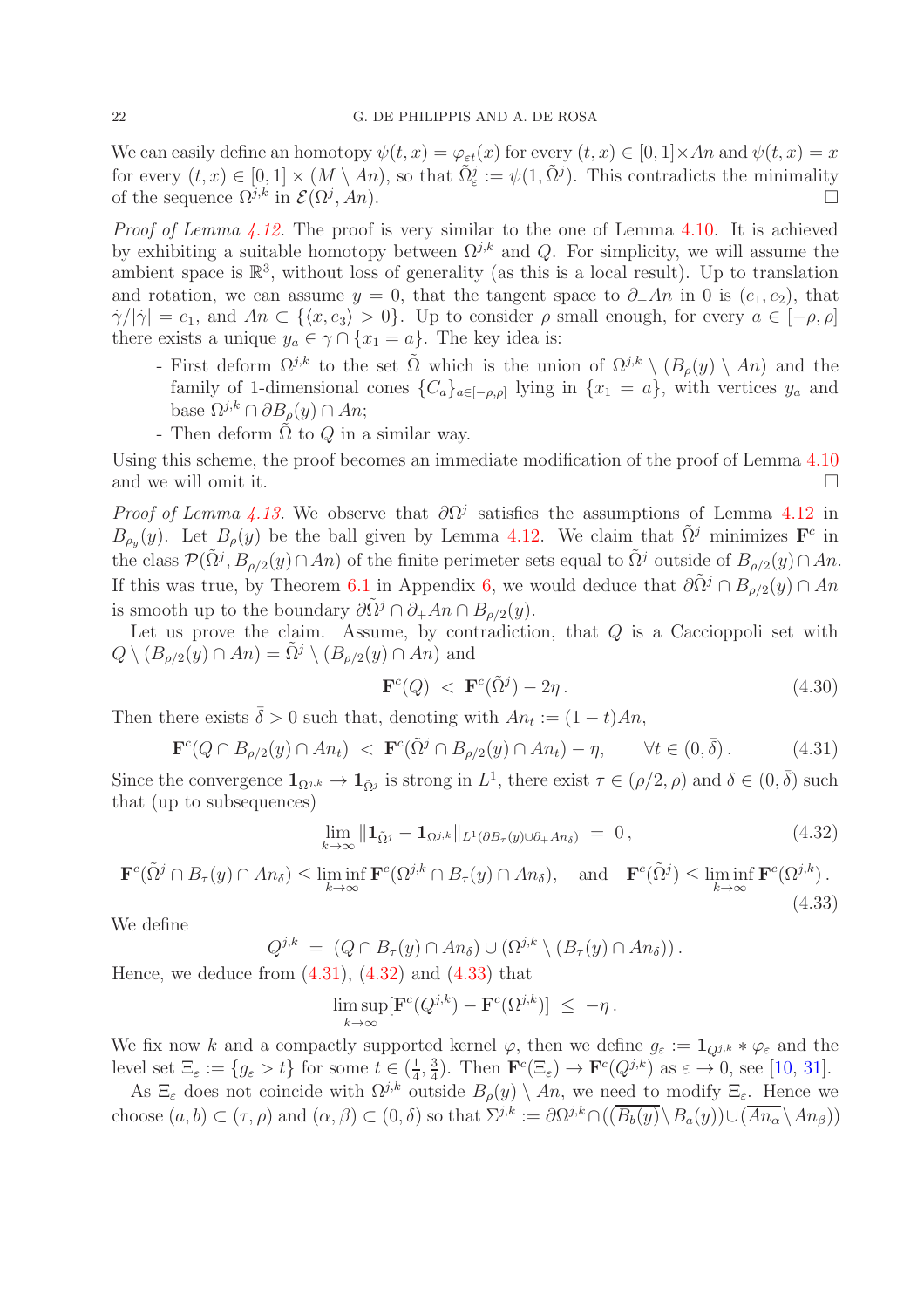is smooth. We also consider a smooth tubular neighborhood T of  $\Sigma^{j,k}$  and the associated normal coordinates  $(\xi, \sigma)$ . As  $Q^{j,k} \setminus (B_{\tau}(y) \cap An_{\delta}) = \Omega^{j,k} \setminus (B_{\tau}(y) \cap An_{\delta})$ , then there exists  $\varepsilon > 0$  and a smooth function  $f_{\varepsilon} : \xi \to f_{\varepsilon}(\xi)$  such that  $\partial \Xi_{\varepsilon} \cap (\overline{(B_b(y)} \setminus B_a(y)) \cup (\overline{An_{\alpha}} \setminus An_{\beta})) \subset T$ and  $T \cap \Xi_{\varepsilon} := \{ \sigma < f_{\varepsilon}(\xi) \},\$ and  $f_{\varepsilon} \to 0$  smoothly as  $\varepsilon \to 0$ ,

Arguing as in the proof of Lemma [4.4](#page-13-2) one can modify  $Q^{j,k}$  to a set  $\Xi^{j,k}$  satisfying:

- $\partial \Xi^{j,k}$  is smooth in the complement of a finite set;
- $\Xi^{j,k}\setminus (B_\rho(y)\setminus An)=\Omega^{j,k}\setminus (B_\rho(y)\setminus An);$
- $\limsup_k (\mathbf{F}^c(\Xi^{j,k}) \mathbf{F}^c(\Omega^{j,k})) \leq -\eta < 0.$

Lemma [4.12](#page-17-2) implies that  $Q^{j,k} \in \mathcal{E}(\Omega^j, An)$  for k sufficiently large, contradicting the minimality of the sequence  $\Omega^{j,k}$ . .

<span id="page-22-0"></span>4.6. Regularity. In this section we use Proposition [4.8](#page-16-2) to get the desired regularity:

<span id="page-22-1"></span>**Proposition 4.14.** Let V be as in Proposition [4.3](#page-13-0) (and consequently as in Proposition [4.8\)](#page-16-2). Then V is induced by a non trivial surface  $\Sigma$  with multiplicity one, which is smooth, c-stable and almost embedded outside of one point  $p \in M$ .

We remark that Proposition [4.14](#page-22-1) implies the validity of Theorem [3.4.](#page-8-0) In order to prove Proposition [4.14,](#page-22-1) we will use some intermediate results that are of independent interest. Since they are also valid in general dimension, we state and prove them in Section [5.](#page-28-0)

As a first step towards the proof of Proposition [4.14](#page-22-1) we have the following:

<span id="page-22-3"></span>**Lemma 4.15.** Let  $V \in V_c^{\infty}$ . If there exists a positive function r on M such that V has a replacement in any annulus An  $\in A\mathcal{N}_{r(x)}(x)$ , then V is integral. Moreover, there exists  $C > 0$ , depending only on F and c, such that  $\theta_*(x, V) > C$  for any  $x \in \text{supp} (||V||)$ .

*Proof.* Fix  $x \in \text{supp} (||V||)$ . Given the local nature around x of this lemma, by Remark [2.3](#page-5-3) we will assume without loss of generality that the ambient space is  $\mathbb{R}^3$ . Fix  $r < \frac{1}{\sqrt{2}}$  $\frac{L}{\Delta}$ where  $\Delta$  is the constant defined in defined in [\[3,](#page-35-0) page 294, Section 1.4] and depends just on F, and  $2r < \lambda/c$ . Replace V with V' in An $(x, r, 2r)$ . We claim that  $||V'||$  cannot be identically 0 on An $(x, r, 2r)$ . Assume it was; since  $x \in \text{supp} (||V'||)$ , there would be a  $\rho \leq r$  such that V' "touches"  $\partial B_{\rho}$  from the interior. More precisely, there would exist  $\rho$ and  $\varepsilon$  such that supp  $||V'|| \cap \partial B_{\rho}(x) \neq \emptyset$  and supp  $||V'|| \cap \text{An}(x, \rho, \rho + \varepsilon) = \emptyset$ . Moreover  $\supp ||V' \mathsf{L} \text{An}(x, \rho, \rho + \varepsilon) ||$  is a  $(2, c)$  subset of  $\text{An}(x, \rho, \rho + \varepsilon)$ , as proved in [\[22,](#page-36-11) Lemma 4.5]. In particular, we deduce from [\[15,](#page-36-3) Proposition 2 (iii)] that  $H_F^{\partial B_\rho(x)}$  $F_F^{^{(1)}(p)}$   $\leq c$  for every  $p \in \text{supp } ||V'|| \cap \partial B_{\rho}(x) \neq \emptyset$ . On the other hand, since  $\rho < 2r < \lambda/c$ , we deduce that  $H_{F}^{\partial B_{\rho}(x)} > \frac{\lambda}{\rho}$  $\frac{\lambda}{\rho} > c$ , which is the desired contradiciton.

<span id="page-22-2"></span>Thus 
$$
V' \text{LAn}(x, r, 2r)
$$
 is a non-empty smooth c-stable surface  $\Sigma$ . (4.34)

We fix  $y \in \partial B_{3r/2}(x) \cap \Sigma$ , which exists because otherwise we could apply the same argument as before to the c-stable surface  $\Sigma$  in  $B_{3r/2}(x)$ , contradicting the maximum principle. We apply [\[3,](#page-35-0) page 305, Theorem, Equation (9)] with  $Z = An(x, r, 2r)$  and  $M = \Sigma$ : the whole set of assumption needed is in [\[3,](#page-35-0) page 294, Section 1.4] and are trivially satisfied. Since  $r < \frac{1}{\sqrt{2}}$  $\frac{1}{\Delta}$ , we deduce that there exists  $C > 0$  depending just on F and c, such that

$$
\mathcal{H}^2(\Sigma \cap B_{r/2}(y)) \ge C(r/2)^2.
$$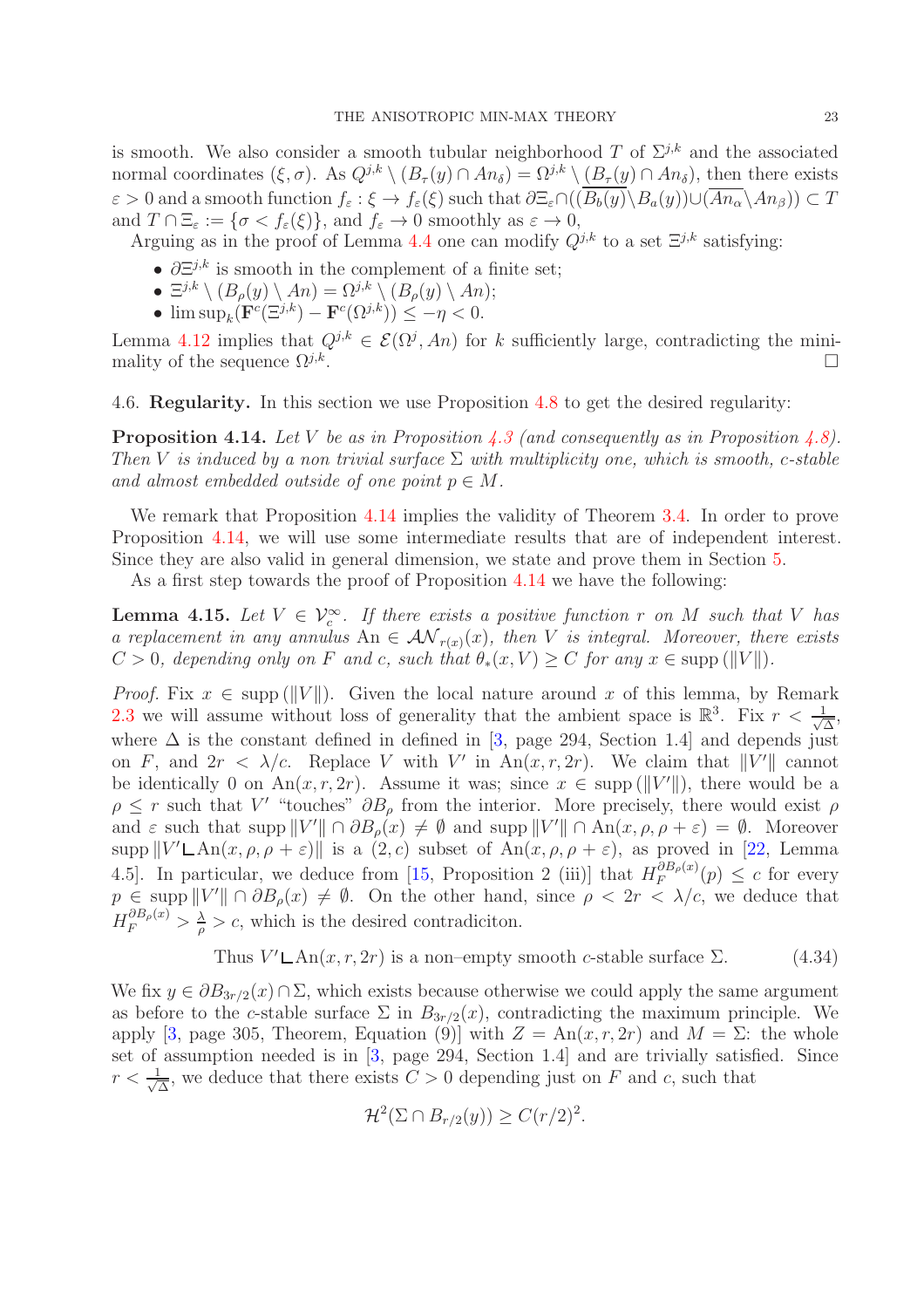In particular

$$
\frac{\|V\|(B_{2r}(x))}{(2r)^2} \ge \frac{\mathcal{H}^2(\Sigma \cap B_{r/2}(y))}{(2r)^2} \ge \frac{C(r/2)^2}{(2r)^2} \ge \frac{C}{16}.
$$

Passing to the liminf in r, by the arbitrarity of x, we deduce that there exists  $C > 0$ , depending only on F and c such that  $\theta_*(x, V) \geq C$  for any  $x \in \text{supp} (||V||)$ , as claimed. The density lower bound, together with V having bounded anisotropic first variation, implies that  $V$  is a rectifiable varifold, see [\[13,](#page-36-2) Theorem 1.2] and Remark [2.2.](#page-5-4)

We next prove that V is integral. Fix  $x \in \text{supp} (||V||)$  such that the tangent cone C is unique and is a plane  $\theta\pi$  with constant multiplicity  $\theta$ . We recall that this is true for  $||V||$ -a.e. x, given that V is rectifiable, cf. [\[35\]](#page-37-5). We need to prove that  $\theta$  is an integer value.

We observe that  $\delta_{\mathbf{F}}(C) = 0$ . Consider a sequence  $\rho_n \downarrow 0$  such that  $(\eta_{x,\rho_n})_{\#} V \to \mathbf{C}$ . Replace V by  $V'_n$  in  $An(x, \rho_n/4, 3\rho_n/4)$  and set  $W'_n = (\eta_{x,\rho_n})_{\#} V'_n$ . After possibly passing to a subsequence, we can assume that  $W'_n \to \mathbb{C}'$ , where  $\mathbb{C}'$  satisfies again  $\delta_{\mathbf{F}}(\mathbb{C}') = 0$ . A trivial consequences of the definition of replacements is that

<span id="page-23-1"></span>
$$
\mathbf{C}' = \mathbf{C} = \theta \pi \text{ in } \mathcal{B}_{1/4} \cup \mathcal{A}n(0, 3/4, 1). \tag{4.35}
$$

Moreover, by definition of replacement and rescaling properties,  $W'_n$  are smooth, almost embedded,  $(c\rho_n)$ -stable surfaces in  $\mathcal{A}n(0, 1/4, 3/4)$ . Hence, by Theorem [2.9\(](#page-6-3)ii) we conclude that  $W'_n$  converge locally smoothly (with integer multiplicity) to some smooth embedded stable surface  $\Sigma'$  in  $\mathcal{A}n(0,1/4,3/4)$ . Since  $\delta_{\mathbf{F}}(\mathbf{C}')=0$ , with the same argument used on  $V'$ to get [\(4.34\)](#page-22-2), we can show that

<span id="page-23-0"></span>
$$
\operatorname{cl}(\Sigma') \cap \partial \mathcal{B}_{3/4} \subset \pi. \tag{4.36}
$$

We claim that  $\Sigma' \subset \pi$ . Indeed, assume by contradiction the claim is false. Up to rotation, we can assume  $\pi = (e_1, e_2)$ . Moreover, without loss of generality we can assume  $\Sigma' \cap \{\langle x, e_3 \rangle \ge \}$  $0\} \neq \emptyset$  (the case where  $\Sigma'$  lies below  $\pi$  is analogous). There exists  $\min\{a > 0 : \Sigma' \cap \{\langle x, e_3 \rangle = 0\}$  $a\} \neq \emptyset$ . By the classical maximum principle (cf. for instance [35, Corollary 5.1]):

$$
\{ \langle x, e_3 \rangle = a \} \cap \mathcal{A}n(0, 1/4, 3/4) \subset \Sigma' \cap \mathcal{A}n(0, 1/4, 3/4),
$$

which contradicts [\(4.36\)](#page-23-0). Recalling [\(4.35\)](#page-23-1), this implies that supp ( $||\mathbf{C}'||$ )  $\subset \pi$ . Since  $\delta_{\mathbf{F}}(\mathbf{C}')$  = 0, the Constancy Theorem [\[15,](#page-36-3) Proposition 5], together with  $(4.35)$ , implies that  $C' = \theta \pi$ . Since  $\Sigma'$  has integer multiplicity in  $\mathcal{A}n(0, 1/4, 3/4)$ , we conclude that  $\theta$  is integer.

*Proof of Proposition [4.14.](#page-22-1)* Fix  $x \in M$ , and consider

<span id="page-23-3"></span>
$$
2\rho := \frac{1}{2} \min \left\{ \text{Inj}(M), \lambda/c, r(x), \frac{1}{\lambda(c + \lambda + 4\lambda^3)} \right\},\tag{4.37}
$$

where  $r(x)$  is as in Proposition [4.3.](#page-13-0) Consider a replacement V' for V in  $An(x, \rho, 2\rho)$ , and let  $\Sigma'$  be the *c*-stable surface given by V' in An(x, ρ, 2ρ). Thanks to Lemma [5.1,](#page-29-0) we can choose  $t \in ]\rho, 2\rho[$  such that

<span id="page-23-2"></span>
$$
\mathcal{H}^0(\mathcal{S}(\Sigma') \cap \partial B_t(x)) < \infty, \qquad \text{and } \Sigma' \text{ intersects } \partial B_t(x) \text{ transversally.} \tag{4.38}
$$

Fixing  $s < \rho$ , we consider the replacement V'' of V' in An $(x, s, t)$ , which in this annulus coincides with a smooth c-stable surface  $\Sigma''$ . We remark that  $V'$  and  $V''$  are integral varifolds by Lemma [4.15](#page-22-3) and the properties of replacements.

Fix a point  $y \in \Sigma' \cap \partial B_t(x)$ .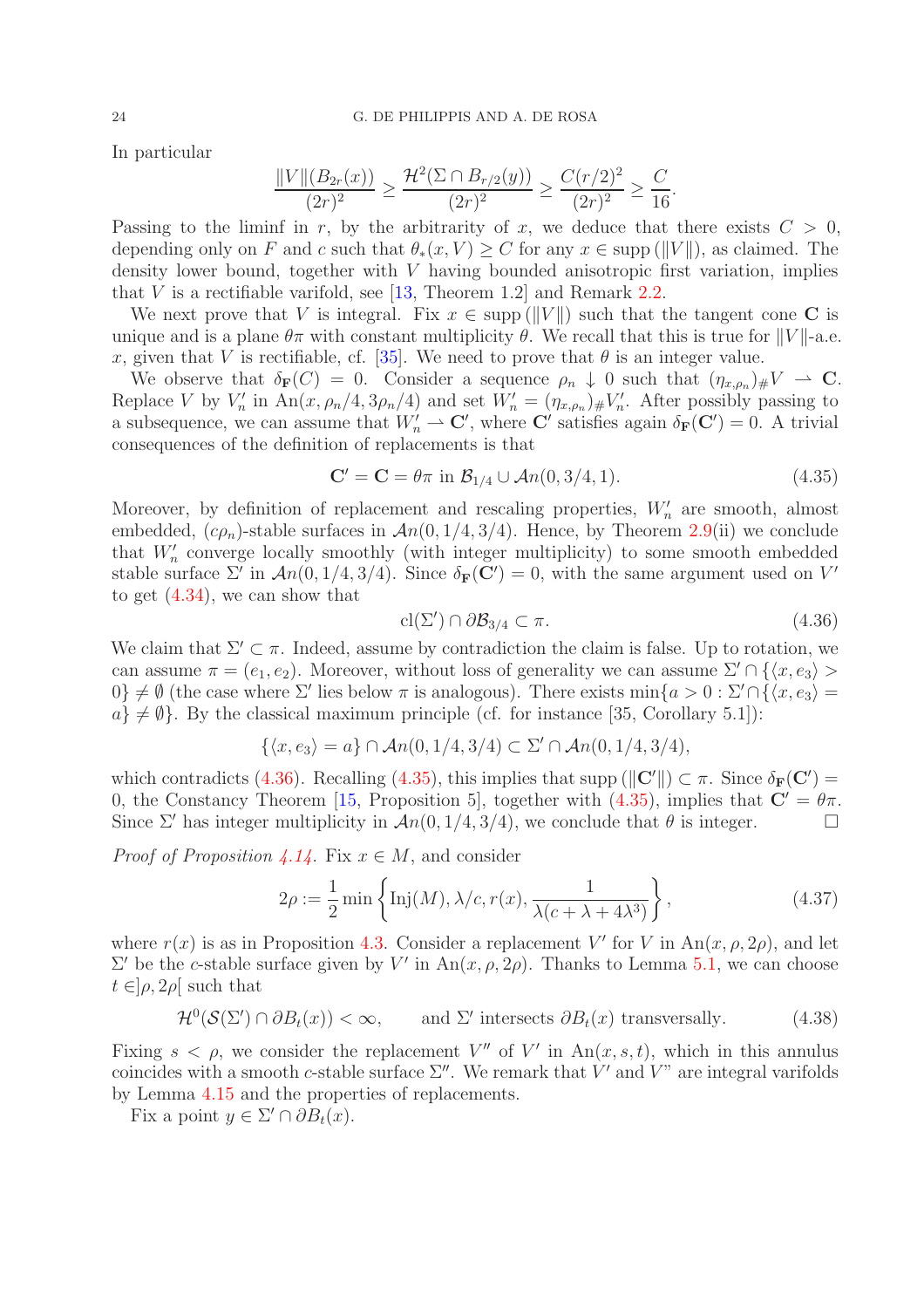Step 1: We claim that there exists a sufficiently small radius r, so that

$$
\Sigma'' \cap B_t(x) \cap B_r(y) = \Sigma' \cap B_t(x) \cap B_r(y).
$$

Given the local nature of Step 1, by Remark [2.3](#page-5-3) we will assume without loss of generality that the ambient space is  $\mathbb{R}^3$ . There are just two cases: either  $y \in \mathcal{R}(\Sigma')$  or  $y \in \mathcal{S}(\Sigma')$ .

Case 1: Fix  $y \in \mathcal{R}(\Sigma')$ . Since  $y \in \mathcal{R}(\Sigma')$ , there exists a sufficiently small radius r, so that  $\Sigma' \cap B_r(y)$  is a smooth deformation of a disk and  $\gamma = \Sigma' \cap \partial B_t(x) \cap B_r(y)$  is a  $C^{2,\alpha}$ embedded curve. We recall that, by construction of the replacement,  $\Sigma'$  is the smooth limit of a locally  $\mathbf{F}^c$ -minimizing sequence  $\{\partial \Omega'_j\}_{j\in\mathbb{N}}$  in  $\text{An}(x,\rho,2\rho)$ . This implies that, denoting  $\gamma_j = \partial \Omega'_j \cap \partial B_t(x) \cap B_r(y)$ , then  $\gamma_j$  are uniformly bounded in  $C^{2,\alpha}$  and uniformly embedded, namely

$$
\inf_{j} \inf_{\substack{x \neq y \\ x, y \in \gamma_j}} \frac{d_{\gamma_j}(x, y)}{|x - y|} > 0.
$$

Moreover  $\Sigma''$  is obtained as a smooth limit in  $\text{An}(x, s, t)$  of a sequence  $\{\partial \Omega''_j\}_{j\in\mathbb{N}}$ . Furthermore, since  $V''$  is c-stationary, with the same argument used to prove  $(4.34)$  or  $(4.36)$ , we get (up to take a smaller radius  $r$ )

$$
\partial\Omega_j'' \cap \partial B_t(x) \cap B_r(y) = \gamma_j,
$$

as  $t < 2\rho < \lambda/c$ , then  $H_F^{\partial B_t} > 2c$ . We apply Lemma [4.13](#page-17-3) to  $\{\partial \Omega_j''\}_{j\in\mathbb{N}}$  and deduce that  $\partial \Omega_j''$ is smooth up to the boundary  $\gamma_j$  in  $B_t(x) \cap B_r(y)$ . Recalling that  $\partial \Omega''_j$  is a c-stable surface in  $An(x, s, t)$ , we deduce from Theorem [5.5](#page-31-0) the following uniform boundary curvature estimates:

$$
\sup_{\substack{p \in B_{\frac{r}{4}}(y) \cap \Sigma'' \\ d(p,\gamma_j) < r_1}} r_1 |A^{\Sigma''_j}(p)| \leq C.
$$

This implies that  $\{\partial \Omega''_j\}_{j\in\mathbb{N}}$  converge to  $\Sigma''$  smoothly up to the boundary  $\gamma$ . Standard regularity theory for Elliptic PDEs implies that

<span id="page-24-2"></span>
$$
\Sigma'' \cap B_t(x) \cap B_{\frac{r}{4}}(y) \supset \Sigma' \cap B_t(x) \cap B_{\frac{r}{4}}(y). \tag{4.39}
$$

In particular  $V'' \cap B_{\frac{r}{4}}(y)$  is c-stable.

Case 2: Fix  $y \in \mathcal{S}(\Sigma')$ . We observe that, by [\(4.38\)](#page-23-2), there exists a sufficiently small radius r, so that  $\mathcal{S}(\Sigma') \cap B_r(y) \cap \partial B_t(x) = \{y\}$ . Up to take a smaller r, we can assume  $\Sigma' \cap \partial B_t(x) \cap B_r(y) = \gamma = \gamma^+ \cup \gamma^-,$  where  $\gamma^+, \gamma^-$  are  $C^{2,\alpha}$  embedded curves, which are tangent each other in y and such that  $\partial \gamma^{\pm} \cap B_r(y) = \emptyset$ . Moreover, since  $V'' \in \mathcal{V}_{\infty}^c$ , then  $\delta_{\mathbf{F}} \Sigma''(X) = \int_{\Sigma''} c \langle X, \nu^{\Sigma''} \rangle d\mathcal{H}^2 + \eta_s(X)$ , for every  $\mathcal{X} \in X_c(B_r(y))$ , where  $\eta_s$  is a finite Radon measure supported on  $\gamma$  satisfying  $\delta_{\mathbf{F}}\Sigma'(X) = \int_{\Sigma'} c\langle X, \nu^{\Sigma'}\rangle d\mathcal{H}^2 - \eta_s(X)$ , for every  $\mathcal{X} \in$  $X_c(B_r(y))$ . Furthermore  $\Sigma'' \cap \partial B_t(x) \cap B_r(y) = \gamma$ , otherwise we would have  $\Sigma''$  touching  $\partial B_t(x)$  from the inside. This violates the maximum principle, since  $t < 2\rho < \lambda/c$ , which in turn reads  $H_F^{\partial B_t} > 2c$ . Since  $H_F^{\partial B_t} > 2c$ , we deduce by Proposition [5.3](#page-29-1) that, up to take a smaller  $r$ ,

<span id="page-24-0"></span>
$$
\sup_{r' < r} \frac{\mathcal{H}^2(\Sigma'' \cap B_{r'}(y))}{\pi (r')^2} < \infty. \tag{4.40}
$$

Moreover, since  $y \in \mathcal{S}(\Sigma')$ , up to take a smaller r, we get that

<span id="page-24-1"></span>
$$
\sup_{r' < r} \frac{\mathcal{H}^2(\Sigma' \cap B_{r'}(y))}{\pi(r')^2} \le 3. \tag{4.41}
$$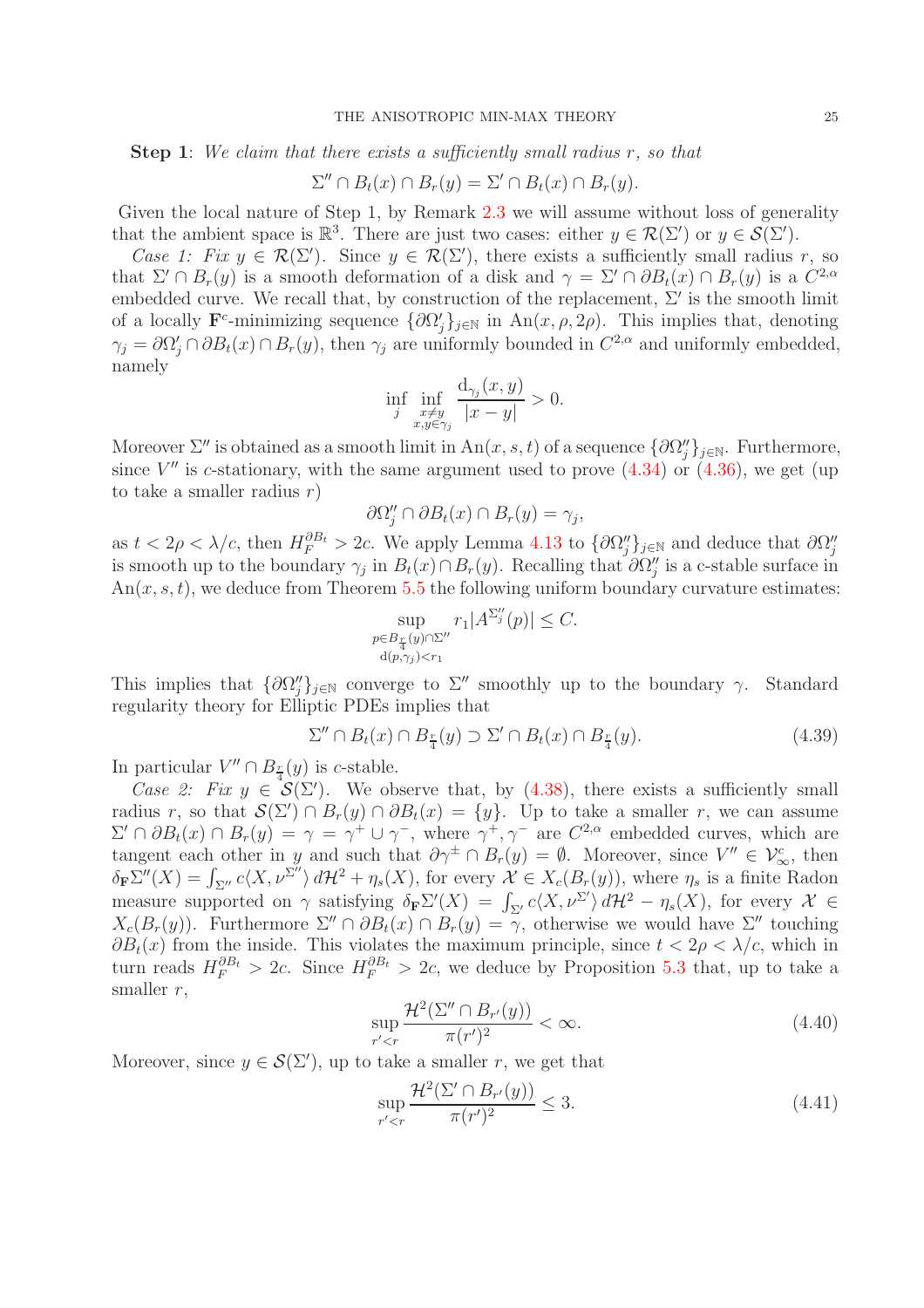Combining  $(4.40)$  and  $(4.41)$ , we deduce that

$$
\sup_{r' < r} \frac{\|V''\| (B_{r'}(y))}{\pi (r')^2} < \infty, \qquad \text{which implies} \qquad \theta^*(V'', y) < \infty.
$$

We deduce that the family  ${(\eta_{y,r'})_{\#}}V''\}_{r' has uniformly bounded mass and consequently$  $TV(y, V'') \neq \emptyset$ . Up to rotation, denoting  $p = (p_1, p_2, p_3) \in \mathcal{B}_1$ , we can assume that  $T_y(\partial B_t(x)) = e_1^{\perp}$ , that  $\eta_{y,r'}(B_t(x)) \subset \{p_1 \geq 0\}$  and that  $\dot{\gamma}/|\dot{\gamma}| = e_2$ . Since  $y \in \mathcal{S}(\Sigma')$ , by [\(4.38\)](#page-23-2) we deduce that for every  $\mathbf{C} \in TV(y, V'')$ ,

<span id="page-25-0"></span>
$$
\mathbf{C} \mathsf{L} \{ p_1 \le 0 \} = 2T_y \Sigma' \mathsf{L} \{ p_1 \le 0 \}, \qquad \text{where } T_y \Sigma' \ne e_1^\perp. \tag{4.42}
$$

Fix  $\mathbf{C} \in TV(y, V'')$  and denote with  $\{r_n\}_n$  the sequence of radii such that  $W_n := (\eta_{y,r_n})_{\#} V''$ converges to C. Moreover, for every  $\alpha \in (0,1)$ , by  $(4.39)$ , we know that there exists  $N(\alpha) \in \mathbb{N}$ such that for every  $n \geq N$  it holds  $W_n \mathsf{L} \mathcal{A}n(0, \alpha, 1/\alpha) \supset \eta_{y,r_n}(\Sigma') \cap \mathcal{A}n(0, \alpha, 1/\alpha)$  and  $W_n$  is a sequence of  $(cr_n)$ -stable almost embedded smooth surfaces in  $\mathcal{A}n(0, \alpha, 1/\alpha)$ . Since  $r_n \downarrow 0$ , by Theorem [2.9\(](#page-6-3)ii)  $W_n \mathcal{L} \mathcal{A}n(0, \alpha, 1/\alpha)$  converge smoothly (with integer multiplicity) to  $\Sigma^{\alpha}$ , where  $\Sigma^{\alpha}$  is a stable smooth embedded surface. Since  $\mathbb{C} \mathsf{L} \mathcal{A}n(0, \alpha, 1/\alpha) = \Sigma^{\alpha}$ , by [\(4.42\)](#page-25-0) we deduce the following inequality in the sense of varifolds

$$
\mathbf{CLAn}(0, \alpha, 1/\alpha) \ge 2T_y \Sigma' \mathbf{LA}n(0, \alpha, 1/\alpha), \qquad \forall \alpha \in (0, 1).
$$

and consequently

$$
\mathbf{C} \mathsf{L}\{0\}^c \ge 2T_y \Sigma' \mathsf{L}\{0\}^c.
$$

Since from  $(4.41)$  it holds  $\theta^*(\mathbb{C}, y) < \infty$ , we deduce that

$$
\mathbf{C} \ge 2T_y \Sigma'.\tag{4.43}
$$

Since both **C** and  $2T_y\Sigma'$  are stationary, we deduce that  $\mathbf{C}' := \mathbf{C} - 2T_y\Sigma' \subset \{p_1 \geq 0\}$  is stationary, where again the difference is to be intended in the space of varifolds. With the same argument used in the proof of Proposition [5.3](#page-29-1) to obtain [\(5.5\)](#page-31-1) and [\(5.6\)](#page-31-2), we can prove that C' is contained in a wedge  $L := \{ |p_3| \le ap_1, p_1 \ge 0 \}$  for some  $a > 0$ . We claim that  $\mathbf{C}' = 0$ , and consequently that  $\mathbf{C} = 2T_y \Sigma'$ . Indeed if by contradiction  $\mathbf{C}' \neq 0$ , there exists  $\bar{h} := \min\{h \geq 0 : \{p_1 = h\} \cap \text{spt}(\mathbb{C}') \neq 0\}.$  By the maximum principle, we deduce that  $\{p_1 = \bar{h}\}\subset \text{spt}(\mathbf{C}')$ . But this cannot be true as  $\{p_1 = \bar{h}\}$  is not entirely contained in the wedge L. This is the desired contradiction.

In conclusion we have proved that

$$
TV(y, V'') = \{2T_y \Sigma'\}.
$$

To conclude the proof of this case, we borrow some ideas from the Step 2 of the proof of [\[9,](#page-36-0) Proposition 6.3]. Let  $g: B_r(y) \to B_1$  be a diffeomorphism such that

$$
g(y) = 0
$$
,  $g(\partial B_t(x)) \subset \{p_1 = 0\}$  and  $g(\Sigma'') \subset \{p_1 > 0\}$ ,

where we denoted  $p = (p_1, p_2, p_3) \in \mathcal{B}_1$ . We will also assume that  $g(\gamma) = \{(0, p_2, v^+(0, p_2))\} \cup$  $\{(0, p_2, v^-(0, p_2))\}$  and  $g(\Sigma' \cap B_r(y)) = \{(p_1, p_2, v^+(p_1, p_2))\} \cup \{(p_1, p_2, v^-(p_1, p_2))\}$  where  $v^{\pm}$ are smooth, tangent in 0 and  $Lv^+ = -Lv^- = c$ . Moreover, by [\(4.39\)](#page-24-2), for every  $\alpha > 0$  it holds

<span id="page-25-1"></span>
$$
g(\Sigma' \cap \text{An}(y,\alpha,r)) \cap \{p_1 > 0\} = g(\Sigma'' \cap \text{An}(y,\alpha,r)).\tag{4.44}
$$

In the following, with an abuse of notation, we identify  $\Sigma$ ,  $\Sigma'$ ,  $\Sigma''$ ,  $V$ ,  $V'$ ,  $V''$  respectively with  $g(\Sigma), g(\Sigma'), g(\Sigma''), g_{\#}V, g_{\#}V', g_{\#}V''.$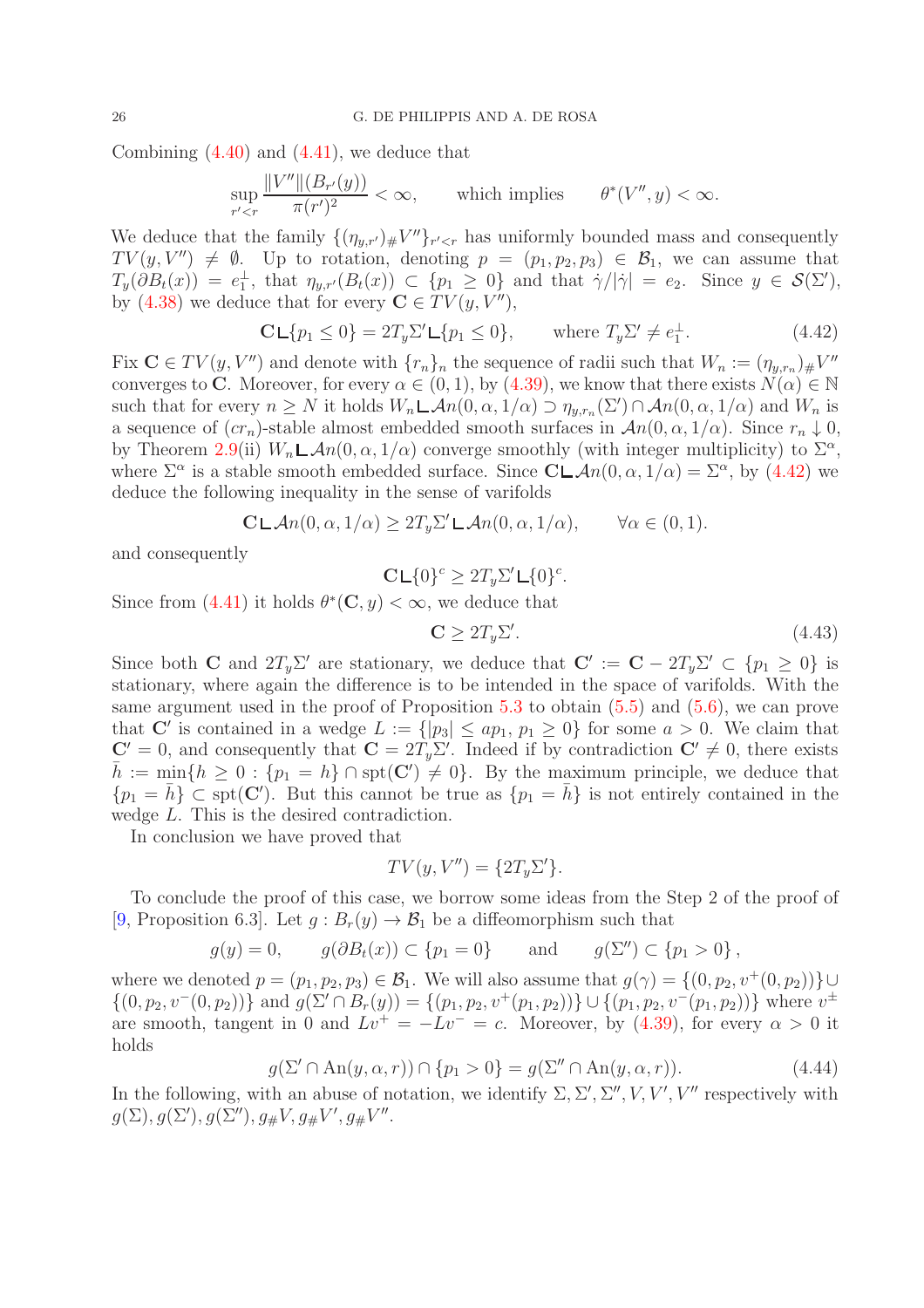The equality  $TV(y, V'') = \{T_y \Sigma'\}$  implies that

<span id="page-26-0"></span>
$$
\lim_{p \to 0, p \in \Sigma''} \frac{|\langle p, \tau \rangle|}{|p|} = 0, \quad \text{where } \tau \text{ denotes the unit normal to the graph of } v^+.
$$
 (4.45)

Indeed assume that [\(4.45\)](#page-26-0) fails; then there is a sequence  ${p_n} \subset \Sigma''$  such that  $p_n \to 0$  and  $|\langle p_n, \tau \rangle| \ge \alpha |p_n|$  for some  $\alpha > 0$ . Set  $r_n = |p_n|$ . There exists a constant  $\beta \in (0, 1)$  such that  $\mathcal{B}_{2\beta r_n}(p_n) \cap T_y \Sigma' = \emptyset$ . Thus  $d(T_y \Sigma', \mathcal{B}_{\beta r_n}(p_n)) \geq \beta r_n$ . By  $(4.44)$ ,  $p_n \in \Sigma' \cap \mathcal{A}_n(0, \beta r_n, 1) =$  $V'' \mathcal{L}An(0, \beta r_n, 1)$ . Since  $\Sigma'$  is c-stable in  $\mathcal{B}_1$ , also  $V''$  is c-stable in  $An(0, \beta r_n, 1)$ . Hence we apply [\[3,](#page-35-0) page 305, Theorem, Equation (9)] with  $Z = \mathcal{B}_1$  and  $M = \Sigma'$ : the whole set of assumptions needed is in [\[3,](#page-35-0) page 294, Section 1.4] and are trivially satisfied. Since  $\mathcal{B}_{\beta r_n}(p_n) \subset \mathcal{A}_n(0, \beta r_n, 1)$ , we have the lower density estimate

$$
||V''||(\mathcal{B}_{\beta r_n}(p_n)) = \mathcal{H}^2(\Sigma' \cap \mathcal{B}_{\beta r_n}(p_n)) \geq C\beta^2 r_n^2.
$$

This contradicts the fact that  $2T_y\Sigma'$  is the only element of  $TV(y, V'')$ .

We now consider the unit normal vector field  $\nu$  to  $\Sigma''$  such that  $\langle \nu, (0, 0, 1) \rangle \geq 0$ . We claim that

$$
\lim_{p \to 0, p \in \Sigma''} \nu(z) = \tau. \tag{4.46}
$$

Indeed let  $\sigma$  be the plane  $\{(0, p_2, p_3), p_2, p_3 \in \mathbb{R}\},$  assume that  $p_n \to 0$  and set  $r_n := d(p_n, \sigma),$ and  $\Sigma^n := \eta_{p_n,r_n}(\Sigma''_n \cap \mathcal{B}_{r_n}(p_n)).$  Each  $\Sigma^n$  is a  $(cr_n)$ -stable surface in  $\mathcal{B}_1$  with  $cr_n \downarrow 0$ , and hence by Theorem [2.9\(](#page-6-3)ii), after possibly passing to a subsequence,  $\Sigma^n$  converges smoothly (with integer multiplicity) in  $\mathcal{B}_{1/2}$  to a stable surface  $\Sigma^{\infty}$ . Since by  $(4.45) \Sigma^{\infty} = T_y \Sigma' \cap \mathcal{B}_{1/2}$ , then  $\nu(p_n)$  converges to  $\tau$  as desired.

We deduce that there exists  $r > 0$  and functions  $w^+, w^- \in C^1({p_1 \ge 0})$  satisfying

$$
\Sigma'' \cap B_r(y) = \{ (p_1, p_2, w^+(p_1, p_2)), p_1 > 0 \} \cup \{ (p_1, p_2, w^-(p_1, p_2)), p_1 > 0 \},
$$

and the boundary conditions  $v^+(0, p_2) = w^+(0, p_2)$ ,  $v^-(0, p_2) = w^-(0, p_2)$ ,  $\nabla v^+(0, p_2) =$  $\nabla w^+(0, p_2)$ , and  $\nabla v^-(0, p_2) = \nabla w^-(0, p_2)$ . In the variables  $p_1, p_2, p_3$ , the functions  $v^{\pm}$  and  $w^{\pm}$  satisfy the same second order uniformly elliptic equation. Hence, by standard elliptic PDEs theory we deduce that  $v^{\pm}$  and  $w^{\pm}$  are restrictions of two unique smooth functions  $u^{\pm}$ .

**Step 2:** We claim that V is almost embedded c-stable surface in  $B_{2\rho}(x) \setminus \{x\}$ . The strategy to prove the claim is similar to the one used in Step 3 of the proof of [\[9,](#page-36-0) Proposition 6.3]. However several arguments need to be changed. Given the local nature of this claim, by Remark [2.3](#page-5-3) we will assume without loss of generality that the ambient space is  $\mathbb{R}^3$ . We first observe that:

<span id="page-26-1"></span>
$$
\Sigma' \cap \overline{S} \cap \partial B_t(x) \neq \emptyset, \quad \text{for every connected component } S \text{ of } \Sigma''. \tag{4.47}
$$

Indeed assume there exists S which does not satisfy [\(4.47\)](#page-26-1). Since  $t < 2\rho < \lambda/c$  and consequently  $H_F^{\partial B_t} > 2c$ , the maximum principle implies that  $\overline{S} \cap \partial B_t(x) \neq \emptyset$ . Fix y in  $\overline{S} \cap \partial B_t(x)$ . As S does not satisfy  $(4.47)$ , there exists  $s > 0$  such that

$$
y \in \text{supp} (||V''||) \cap \partial B_t(x)
$$
 and  $(\text{supp} (||V''||) \cap B_s(y)) \subset \overline{B_t(x)}$ .

Since  $V'' \mathbf{\perp} B_s(y)$  has bounded anisotropic first variation in  $B_s(y)$  and  $\|\delta_{\mathbf{F}}(V'' \mathbf{\perp} B_s(y))\|_{sing} =$ 0 as a varifold in the domain  $B_s(y)$ , we can apply [\[22,](#page-36-11) Lemma 4.5] with  $\Omega = B_s(y)$  to conclude that supp ( $||V'' \mathsf{L}B_s(y)||$ ) is a  $(2, c)$  subset of  $B_s(y)$ . In particular, applying [\[15,](#page-36-3) Proposition 2 (iii)] with  $\Omega = B_s(y)$  and  $N = \overline{B_t(x)} \cap B_s(y)$ , we deduce that  $H_F^{\partial B_t(x)}$  $\binom{OD_t(x)}{F}(y) \leq c$  (one can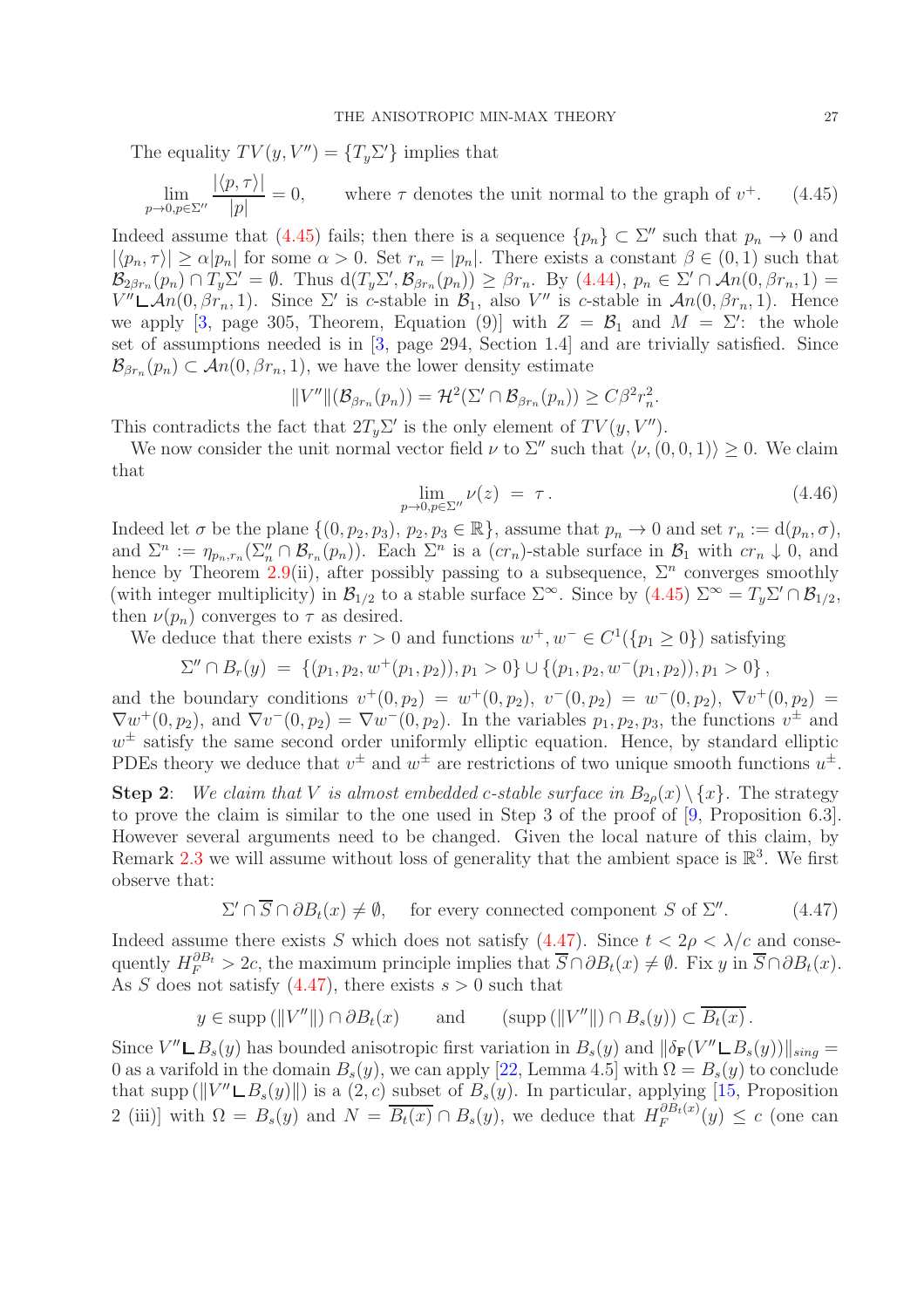verify that the proof of  $[15,$  Proposition 2 (iii)] works with the weaker assumption that N has smooth boundary just around the point y). This contradicts the fact that  $H_F^{\partial B_t} > 2c$ .

We observe that [\(4.47\)](#page-26-1) implies that for every  $r < \rho$ , then  $\Sigma'$  can be extended to a surface  $\Gamma_r$  in  $\text{An}(x, r, 2\rho)$  and for every  $r_1 < r_2 < \rho$ , then  $\Gamma_{r_1} = \Gamma_{r_2}$  in  $\text{An}(x, r_2, 2\rho)$ . We can now define our candidate  $\Sigma := \bigcup_r \Gamma_r$ , which is a c-stable surface with  $\overline{\Sigma} \setminus \Sigma \subset (\partial B_{2\rho}(x) \cup \{x\})$ . To conclude Step 2, we need to prove that V coincides with  $\Sigma$  in  $B_{\rho}(x) \setminus \{x\}$ . Recall that  $V = V'$  in  $B_{\rho}(x)$ . Given  $y \in (\text{supp}(\Vert V \Vert)) \cap B_{\rho}(x) \setminus \{x\}$  we define  $r = d(y, x)$ . We claim that if  $TV(y, V) = {\theta \pi}$ , with  $\theta > 0$ , and  $\pi$  is a plane transversal to  $\partial B_r(x)$ , then  $y \in \Sigma$ . Denoting the second replacement V'' of V' in An $(x, r, t)$ , it is enough to show that  $y \in \text{cl}((\text{supp }(\|V''\|)) \setminus B_r(x)),$  which in turn implies  $y \in \Sigma_t \subset \Sigma$ . Assume by contradiction  $y \notin \text{cl}((\text{supp }(\|V''\|)) \setminus B_r(x)).$  In particular there exists  $a > 0$  such that

<span id="page-27-0"></span>
$$
((\text{supp }(\|V''\|)) \setminus \overline{B_r(x)}) \cap B_a(y) = \emptyset. \tag{4.48}
$$

Up to rotation we can assume that  $\eta_{y,1/n}(B_r(x)) \stackrel{n\to\infty}{\longrightarrow} \{p_1 > 0\}$ . Fix an element  $C \in$  $TV(y, V'')$ . Combining [\(4.48\)](#page-27-0) with the fact that  $V'' \mathsf{L} B_r(x) = V \mathsf{L} B_r(x)$ , we deduce that  $C = \theta \pi L \{p_1 > 0\}$ . Since  $\delta_F(C) = 0$  and  $\theta > 0$ , we get a contradiction with the Constancy Theorem [\[15,](#page-36-3) Proposition 5].

It is now enough to observe that by Lemma [5.6,](#page-31-3) the set of points  $y \in B_{\rho}(x)$  considered above is dense in supp ( $||V||$ ). We deduce that

<span id="page-27-1"></span>
$$
(\text{supp }(\|V\|)) \cap B_{\rho}(x) \setminus \{x\} \subset \Sigma. \tag{4.49}
$$

By the last property in Proposition [4.8,](#page-16-2) we deduce that  $\mathbf{F}(\Sigma \cap B_{\rho}(x)) = \mathbf{F}(V \sqcup B_{\rho}(x))$ , which by [\(4.49\)](#page-27-1) and the integrality of V implies that  $V = \Sigma$  on  $B_{\rho}(x) \setminus \{x\}.$ 

Step 3: We deduce the global regularity of V.

The function  $r(x)$  is characterized in Proposition [4.3.](#page-13-0) In particular we split the proof of this step in three cases:

Case (a): there exists  $\text{Inj}(M)/18 > R > 0$  such that  $r(x) \equiv R$  for every  $x \in M$  and there exists  $y \in M$  such that  $\{\Omega^k\}$  is a.m. in  $M \setminus \overline{B}_{18R}(y)$ . By the definition of  $\rho$  in [\(4.37\)](#page-23-3), if we denote

$$
s:=\frac{1}{2}\min\left\{\lambda/c,R,\frac{1}{\lambda(c+\lambda+4\lambda^3)}\right\},
$$

we deduce that V is smooth, almost embedded c-stable surface in  $B_s(x)\setminus\{x\}$ , for every  $x \in M$ . By compactness of M, we can extract from  ${B_s(x)}_{x\in M}$  a finite cover  ${B_s(x_1), \ldots, B_s(x_k)}$ such that for every  $i = 1, ..., k$  there exists  $j \neq i$  such that  $x_i \in B_s(x_i) \setminus \{x_i\}$ . This implies that  $V$  is smooth, almost embedded surface in the whole ambient space  $M$ . Using the logaritmic cutoff, one can easily verify that  $\{x\}$  has zero 2-capacity in a 2-dimensional smooth surface. Then, by a simple capacity argument, V is a c-stable surface in  $B_s(x)$ , for every  $x \in M$ . Moreover there exists  $y \in M$  such that  $\{\Omega^k\}$  is a.m. in  $M \setminus \overline{B}_{18s}(y)$  and since  $\partial \Omega^k$  converges to  $V \in \mathcal{V}_{\infty}^c$  and V is smooth everywhere, then V is a c-stable surface in  $M \setminus \overline{B}_{18s}(y)$ . This can be shown using the same argument as at the end of Proof of Lemma [4.11.](#page-17-1) We repeat the argument for the sake of exposition:

Assume by contradiction that there exists a smooth volume preserving vector field X compactly supported in  $M \setminus \overline{B}_{18s}(y)$  such that  $\delta_{\mathbf{F}}^2 V(X) = -C < 0$ . There exists a map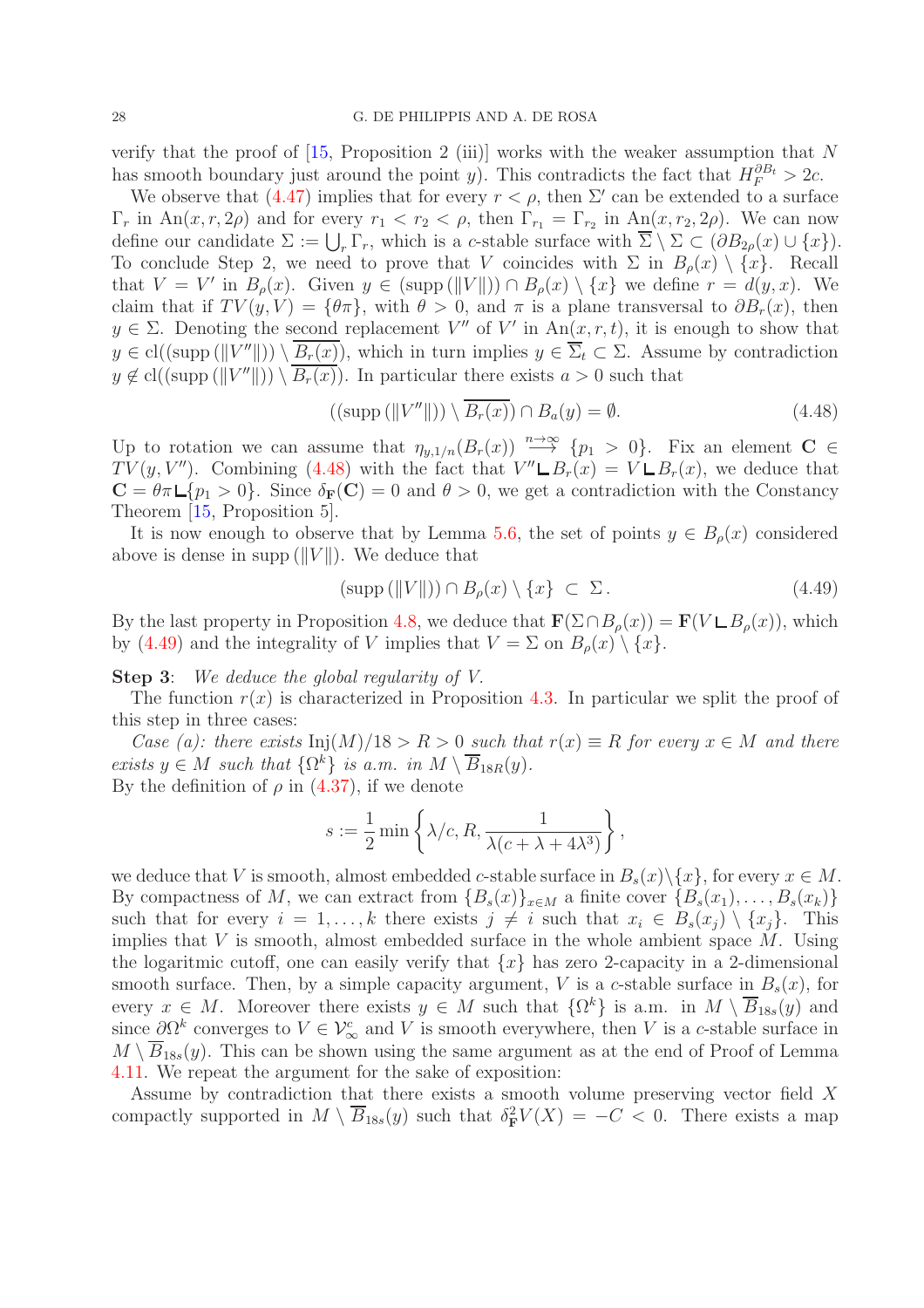$$
\varphi: t \in \mathbb{R} \mapsto \varphi_t \in C^{\infty}(M \setminus \overline{B}_{18s}(y), M \setminus \overline{B}_{18s}(y)) \text{ solving the following ODE:}
$$

$$
\begin{cases} \frac{\partial \varphi_t(x)}{\partial t} = X(\varphi_t(x)) & \forall x \in M, \\ \varphi_0(x) = x & \forall x \in M. \end{cases}
$$

We set

$$
\Omega_t^k := (\varphi_t)(\Omega^k).
$$

Since X is a volume preserving vector field,  $\varphi_t$  has  $C^3$ -norm bounded uniformly in  $t \in [0,1]$ ,  $\delta_{\mathbf{F}}V(X) = 0, \delta_{\mathbf{F}}^2V(X) = -C < 0$  and  $\partial \Omega^k \to V$  as varifolds, we get that there exists  $\varepsilon > 0$ and  $k_0 \in \mathbb{N}$  such that

$$
\mathbf{F}^c(\Omega_t^k) \le \mathbf{F}^c(\Omega^k) - \frac{C}{2}t^2 \qquad \forall t < \varepsilon, \quad \forall k \ge k_0.
$$

We can easily define an homotopy  $\psi(t, x) = \varphi_{\varepsilon t}(x)$  for every  $(t, x) \in [0, 1] \times (M \setminus \overline{B}_{18s}(y))$ and  $\psi(t,x) = x$  for every  $(t,x) \in [0,1] \times \overline{B}_{18s}(y)$ . Then, denoting  $\tilde{\Omega}_t^k := \psi(1,\Omega^k)$ , it is easy to see that  $\{\tilde{\Omega}_t^k\}_{t\in[0,1]}$  satisfies all properties  $(4.6),(4.7),(4.8),(4.9)$  $(4.6),(4.7),(4.8),(4.9)$  $(4.6),(4.7),(4.8),(4.9)$  $(4.6),(4.7),(4.8),(4.9)$  $(4.6),(4.7),(4.8),(4.9)$  $(4.6),(4.7),(4.8),(4.9)$  for k large enough. This contradicts the almost minimality of the sequence  $\{\Omega^k\}$  in  $M \setminus \overline{B}_{18s}(y)$ .

We observe that the radius 18s should be multiplied by a factor, by the definition of s. However the factor is a geometric constant depending just on  $F$  and  $M$ , hence we can omit it without loss of generality.

Case (b):  $r(x) \equiv \text{Inj}(M)/18$  for every  $x \in M$ . We denote

$$
s := \frac{1}{2} \min \left\{ \frac{\lambda}{c}, \text{Inj}(M)/18, \frac{1}{\lambda(c + \lambda + 4\lambda^3)} \right\}.
$$

With the same argument of Case  $(a)$ , we can show that V is a smooth, almost embedded surface in the whole ambient space M and that V is a c-stable surface in  $B_s(x)$ , for every  $x \in M$ .

Case (c): there exists  $p \in M$  such that  $r(x) = d(x, p)$  for  $x \neq p$  and  $r(p) = \infty$ . Again, by the definition of  $\rho$  in [\(4.37\)](#page-23-3), if we denote

$$
s(x) := \begin{cases} \frac{1}{2} \min\{\text{Inj}(M), \lambda/c, d(x, p), \frac{1}{\lambda(c + \lambda + 4\lambda^3)}\} & \text{if } x \neq p \\ \frac{1}{2} \min\{\text{Inj}(M), \lambda/c, \frac{1}{\lambda(c + \lambda + 4\lambda^3)}\} & \text{if } x = p \end{cases}
$$

we deduce that V is smooth, almost embedded c-stable surface in  $B_{s(x)}(x) \setminus \{x\}$ , for every  $x \in M$ . By compactness of M, we can extract from  $\{B_s(x)\}_{x \in M \setminus B_{s(p)/2}(p)} \cup \{B_{s(p)}(p)\}\$ a finite cover  $\{B_{s_1}(x_1),\ldots,B_{s_k}(x_k),B_{s(p)}(p)\}\$  such that for every  $i=1,\ldots,k$  it holds  $x_i\neq p$  and there exists  $j \neq i$  such that  $x_i \in B_{s_j}(x_j) \setminus \{x_j\}$ . This implies that V is smooth, almost embedded c-stable surface in  $M \setminus \{p\}$ . Notice that the stability is not a consequence of the local stbaility (the second variation is not linear), but of the fact that  $r(p) = \infty$ .

### 5. Technical Propositions

<span id="page-28-0"></span>In this section, we prove some techincal propositions of independet interest. Since they are valid in every dimension, i.e. for hypersurfaces in  $(n + 1)$ -dimensional manifolds, just in this section we will denote with n the dimension of the hypersurface and  $n + 1$  will be the dimension of the ambient manifold. We remark that the notation introduced in Section [2](#page-2-0) easily extends to every dimension.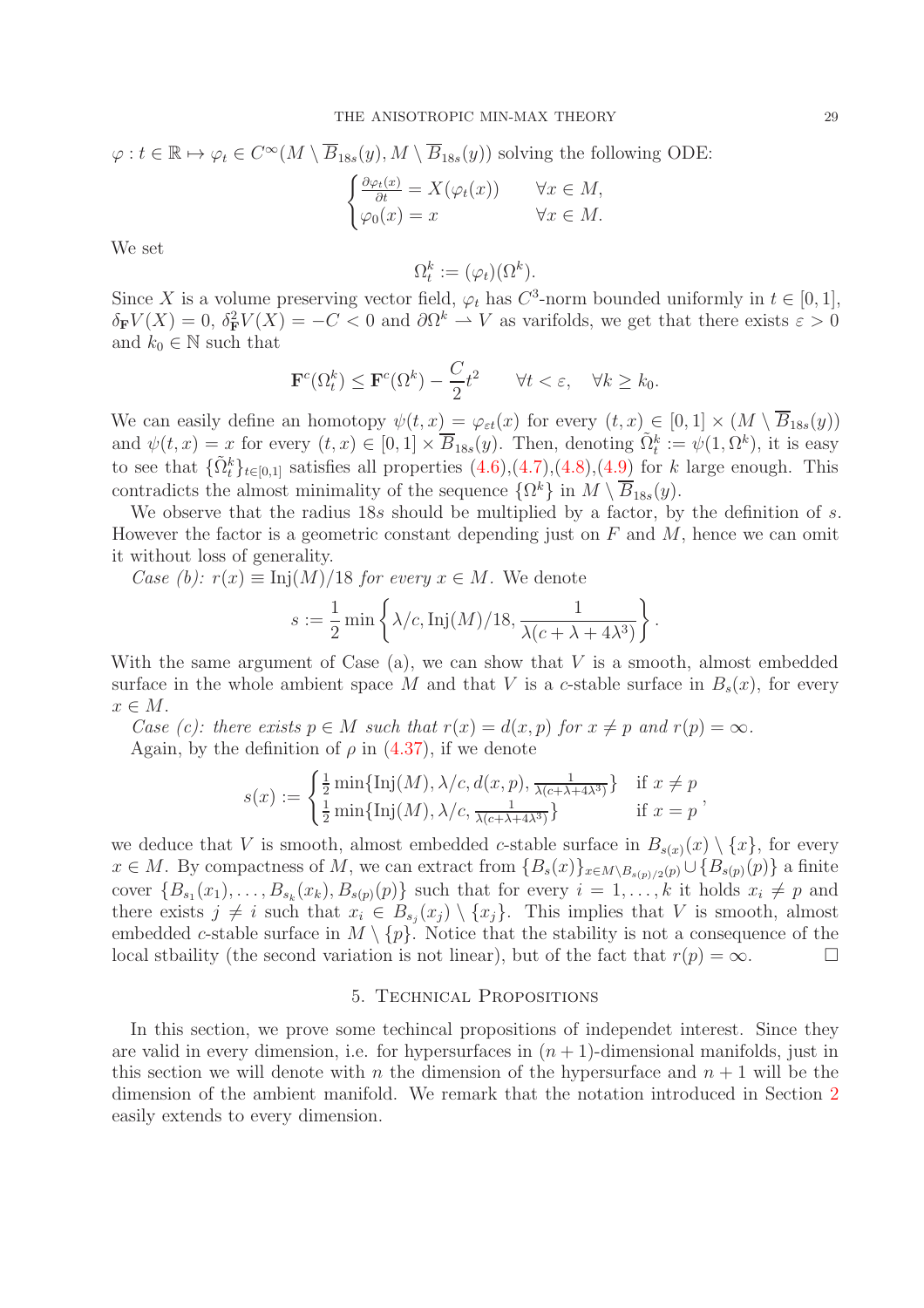<span id="page-29-0"></span>**Lemma 5.1.** Let M be an  $(n + 1)$  dimensional  $C^2$  manifold. Let  $\Sigma \subset M$  be a  $C^2$  almost embedded hypersurface in M with  $H_F^{\Sigma} \equiv c$ . Then the touching set  $\mathcal{S}(\Sigma)$  is  $\mathcal{H}^{n-1}$ -locally finite, i.e., for every compact set  $K \subset M$  there exists  $C > 0$  such that

$$
\mathcal{H}^{n-1}(\mathcal{S}(\Sigma)\cap K)\leq C.
$$

*Proof.* Let  $x \in \mathcal{S}(\Sigma)$ . There exists  $r(x) > 0$  such that  $\Sigma \cap B_{r(x)}(x)$  decomposes as two distinct graphs  $u_1 \leq u_2$  over the common tangent plane  $T_x \Sigma$  (compare with the proof of Theorem [2.9\)](#page-6-3). We define  $u := u_1 - u_2$  and, since  $Lu_1 = -Lu_2 = c$ , then  $Lu = 2c$ . Moreover, by standard regularity for elliptic PDEs, up to shrink  $r(x)$ , we have that  $u, u_1, u_2 \in C^2$ . We further observe that  $\mathcal{S}(\Sigma) \cap B_{r(x)}(x) \subset \{u = 0, Du = 0\}$ . Since at every  $p \in \{u = 0, Du = 0\}$ . 0} ∩  $B_{r(x)}(x)$  the equation  $Lu(p) = 2c > 0$  has just the second order terms, we deduce that  $D^2u(x) \neq 0$ . In particular, there exists  $v \in T_x\Sigma$  such that  $\partial_v(Du)(x) \neq 0$ . By the implicit function theorem, we deduce that there exists  $r'(x) < r(x)$ , an  $(n-1)$ -plane V and  $f \in C^1(V, V^{\perp} \cap T_x \Sigma)$  such that, denoting with  $G_f$  the graph of f over V, it holds:

$$
\{Du=0\} \cap B_{r'(x)}(x) = \mathbf{G}_f \cap B_{r'(x)}(x).
$$

Since  $f \in C^1$ , there exists  $C_x > 0$  such that

$$
\mathcal{H}^{n-1}(\mathcal{S}(\Sigma) \cap B_{r'(x)}(x)) \leq \mathcal{H}^{n-1}(\{u = 0, Du = 0\} \cap B_{r'(x)}(x))
$$
  
\n
$$
\leq \mathcal{H}^{n-1}(\{Du = 0\} \cap B_{r'(x)}(x))
$$
  
\n
$$
= \mathcal{H}^{n-1}(\mathbf{G}_f \cap B_{r'(x)}(x)) \leq C_x(r'(x))^{n-1}.
$$

Since  $\mathcal{S}(\Sigma)$  is a closed set in  $\Sigma$ , then for every compact set  $K \subset M$  the set  $K \cap \mathcal{S}(\Sigma)$  is compact. We can extract a finite covering of  $K \cap \mathcal{S}(\Sigma)$  from the family  $\{B_{r'(x)}(x)\}_{x \in K \cap \mathcal{S}(\Sigma)}$  of balls  $B_1, \ldots, B_k$  of radii  $r_1, \ldots, r_k$  centered in points  $x_1, \ldots, x_k$ . Setting  $C := \max\{C_{x_1}, \ldots, C_{x_k}\},$ we deduce that

$$
\mathcal{H}^{n-1}(K \cap \mathcal{S}(\Sigma)) \leq \sum_{i=1}^{k} \mathcal{H}^{n-1}(\mathcal{S}(\Sigma) \cap B_i) \leq \sum_{i=1}^{k} Cr_i^{n-1}=:C.
$$

This concludes the proof.

Remark 5.2. Given the local nature of Proposition [5.3,](#page-29-1) Proposition [5.3,](#page-29-1) Theorem [5.5,](#page-31-0) Lemma [5.6,](#page-31-3) Lemma [5.7](#page-32-0) and Lemma [6.2,](#page-33-2) by Remark [2.3](#page-5-3) we can replace  $\mathbb{R}^{n+1}$  with a  $C^3$   $(n+1)$ dimensional manifold M.

<span id="page-29-1"></span>**Proposition 5.3.** Let  $\Omega \subset \mathbb{R}^{n+1}$  such that  $\partial \Omega \cap \overline{B_{2R}}$  is  $C^3$  and satisfies  $H_F^{\partial\Omega} > 2c$  in  $B_{2R}$ . Let  $\Gamma$  be a  $C^{2,\alpha}$  embedded  $(n-1)$ -submanifolds in  $\partial\Omega \cap B_{2R}$  with  $\partial\Gamma^{\pm} \cap B_{2R} = \emptyset$ . Let  $\Sigma$  be a  $C^2$  almost embedded manifold in  $\Omega$  such that

<span id="page-29-2"></span>
$$
\delta_{\mathbf{F}} \Sigma(X) = \int_{\Sigma} c \langle X, \nu^{\Sigma} \rangle d\mathcal{H}^2 + \eta_s(X), \qquad \forall \mathcal{X} \in X_c(B_R), \tag{5.1}
$$

where  $\eta_s$  is a finite Radon measure supported on  $\Gamma$ . Then there exists a constant C and a radius  $r_0 > 0$  depending only on  $F, \Omega, x, \Gamma$  such that

$$
\sup_{r
$$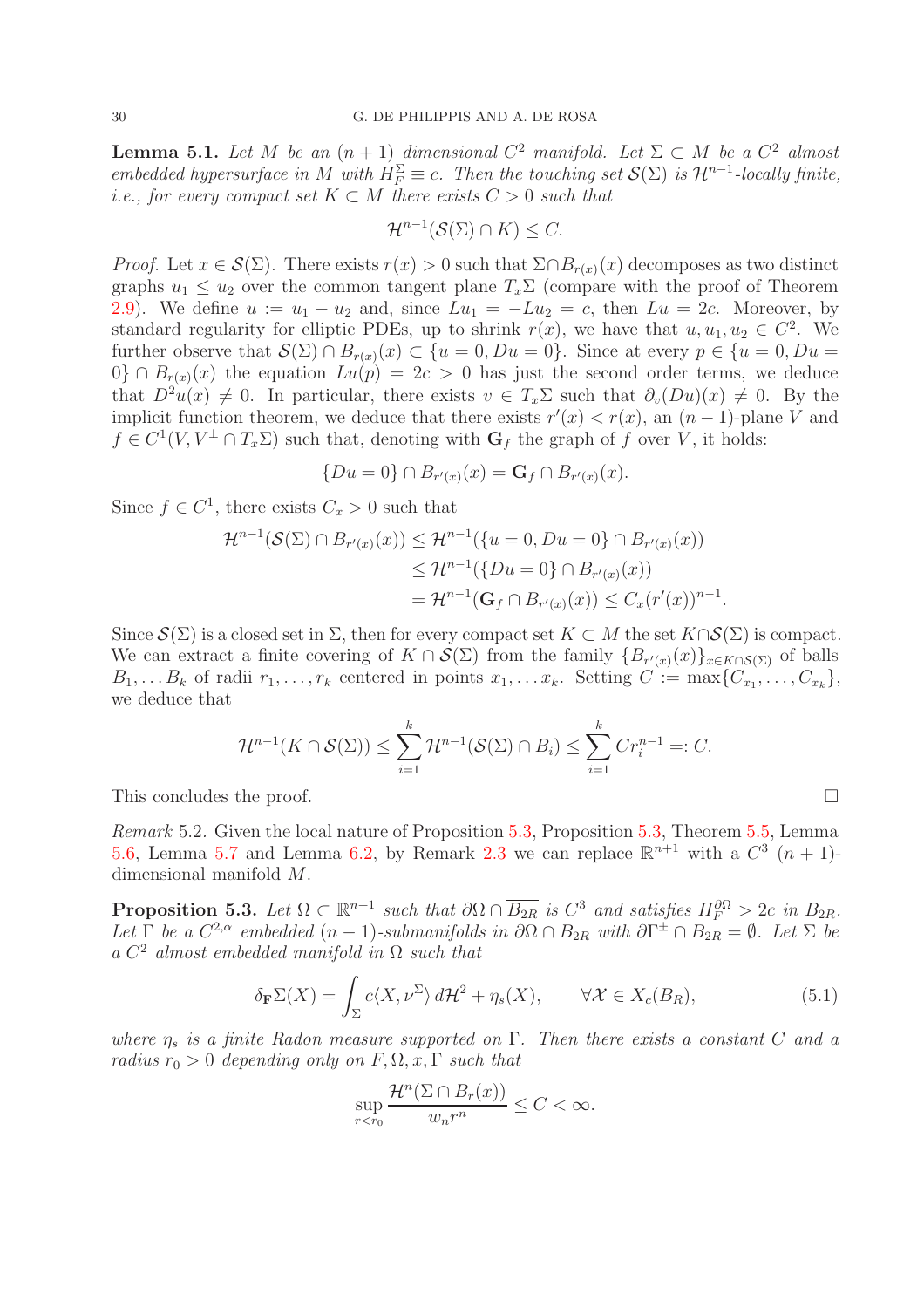Proof. The proof is identical to the proof of [\[15,](#page-36-3) Proposition 6]. Indeed the statement of Proposition [5.3](#page-29-1) differs from the one of [\[15,](#page-36-3) Proposition 6] just in the assumption  $(5.1)$ , which is different from the corresponding one in [\[15\]](#page-36-3), i.e.  $\delta_{\mathbf{F}}\Sigma = 0$  and  $\partial \Sigma \cap B_R = \Gamma$ . However one can easily verify by the maximum principle that  $(5.1)$  is enough for the proof.

<span id="page-30-0"></span>**Proposition 5.4.** Let  $\Omega \subset \mathbb{R}^{n+1}$  such that  $\partial \Omega \cap \overline{B_{2R}}$  is  $C^3$  and satisfies  $H_F^{\partial\Omega} > 2c$  in  $B_{2R}$ . Let  $\Gamma = \Gamma^+ \cup \Gamma^-$ , where  $\Gamma^+, \Gamma^-$  are  $C^{2,\alpha}$  embedded  $(n-1)$ -submanifolds in  $\partial \Omega \cap B_{2R}$ , which are tangent each other in  $x \in \Gamma^+ \cap \Gamma^-$  and such that  $\partial \Gamma^{\pm} \cap B_{2R} = \emptyset$ . Furthermore, let  $\Sigma$  be  $a C<sup>2</sup>$  almost embedded manifold in  $\Omega$  such that

$$
\delta_{\mathbf{F}} \Sigma(X) = \int_{\Sigma} c \langle X, \nu^{\Sigma} \rangle d\mathcal{H}^2 + \eta_s(X), \qquad \forall \mathcal{X} \in X_c(B_R), \tag{5.2}
$$

where  $\eta_s$  is a finite Radon measure supported on  $\Gamma$ . Then there exists a constant C and a radius  $r_0 > 0$  depending only on  $F, \Omega, x, \Gamma$  such that

<span id="page-30-1"></span>
$$
\sup_{r < r_0} \frac{\mathcal{H}^n(\Sigma \cap B_r(x))}{w_n r^n} \le C < \infty. \tag{5.3}
$$

Proof. The proof is analogous to the proof of [\[15,](#page-36-3) Proposition 6]. Indeed the statement of Proposition [5.4](#page-30-0) differs from the one of [\[15,](#page-36-3) Proposition 6] in two assumptions. The first difference is [\(5.1\)](#page-29-2), which is weaker than the corresponding assumption in [\[15\]](#page-36-3)  $\partial \Sigma \cap B_R = \Gamma$ . However one can verify that  $(5.1)$  is enough for the proof. The second difference is that here  $Γ$  is the union of two touching curves  $Γ<sup>+</sup>, Γ<sup>-</sup>,$  while in [\[15\]](#page-36-3) Γ is a single curve. However, one can slightly modify the proof of [\[15,](#page-36-3) Proposition 6] as follows.

Assume the conclusion [5.3](#page-30-1) does not hold, then there exists a sequence  $\Sigma_k$ ,  $r_k$  satisfying

$$
0 < r_k < \frac{1}{k} \qquad \text{and} \qquad \frac{\mathcal{H}^n(\Sigma_k \cap B_{r_k}(0))}{r_k^n} > k.
$$

Let us denote  $\gamma^+$ ,  $\gamma^-$  the projection of respectively  $\Gamma^+$ ,  $\Gamma^-$  onto  $\{x_{n+1} = 0\}$ . Up to subsequences, and performing if necessary a rotation of  $B_2$ , the normals  $\hat{\nu}^+(0)$  and  $\hat{\nu}^-(0)$  of respectively  $\gamma^+$  and  $\gamma^-$  in the plane  $\{x_{n+1} = 0\}$  at 0 satisfy

<span id="page-30-2"></span>
$$
\hat{\nu}^+(0) = e_n
$$
, and  $\hat{\nu}^-(0) = -e_n$  (5.4)

We can choose  $r_0 > 0$  such that for all  $k \in \mathbb{N}$  we have

$$
r_0 < \min \left\{ \frac{1}{\|A^{\gamma^+}\|_{\infty}}, \frac{1}{\|A^{\gamma^-}\|_{\infty}}, \frac{1}{2} \right\},\,
$$

where  $A^{\gamma^{\pm}}$  is the second fundamental form of  $\gamma^{\pm}$ . Defining

$$
B^{\pm} := B_{r_0}^n(r_0\hat{\nu}^{\pm}(0)) \subset \{x_{n+1} = 0\},\
$$

our choice of  $r_0$  implies that  $\overline{B^{\pm}} \cap (\gamma^+ \cup \gamma^-) = \{0\}$ . For each  $0 \le s \le \delta$ , using [\[15,](#page-36-3) Assumption 1] and the notation therein (in particular the definition of  $\Phi$ ), we can consider the unique solutions  $u_s^{\pm} \in C^{2,\alpha}(B^{\pm})$  of the following problems

$$
\begin{cases} Lu_s^{\pm} = s & \text{in } B^{\pm} \\ u_s^{\pm} = \Phi & \text{on } \partial B^{\pm} \end{cases}
$$

From the Hopf-maximum principle, it follows that if  $s > h_{max}$  then  $u_s^{\pm} < \Phi$  and if  $s < h_{min}$ then  $u_s^{\pm} > \Phi$ . We observe that the graphs of  $u_s^{\pm}$  never touch  $\Sigma_k$  in the interior of  $B^{\pm} \times \mathbb{R}$  when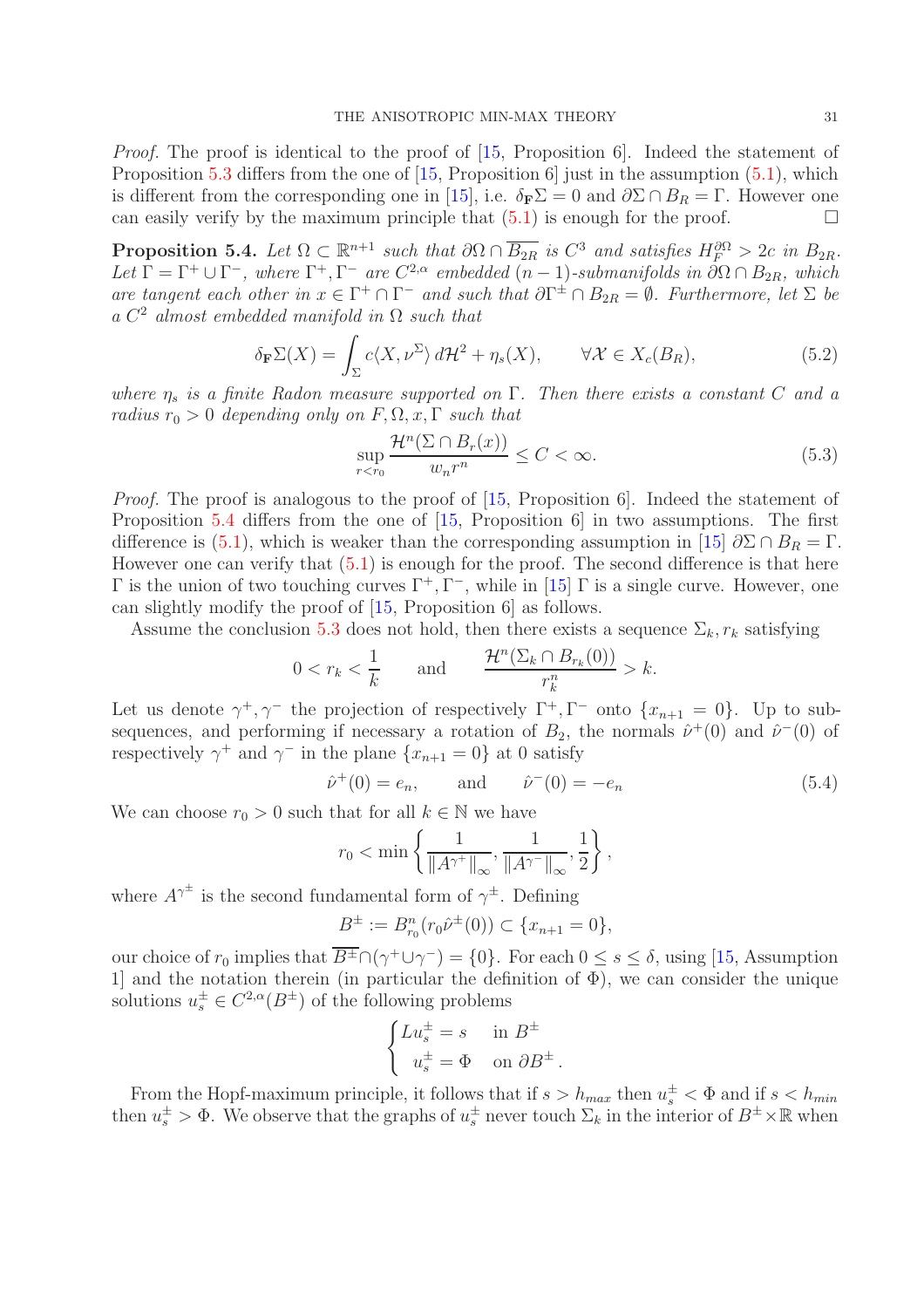$s\geq \frac{1}{2}$  $\frac{1}{2}h_{min}$ . Indeed, if  $s > h_{max}$  this easily follows by  $\Sigma_k \subset \Omega$ . Hence we can assume without loss of generality that there exists a first (the biggest)  $\frac{1}{2}h_{min} < s \leq h_{max}$  where the graph  $u_s^+$  touches  $\Sigma_k$  at a point  $q = (y, u_s^+(y))$ . Then  $\Sigma_k$  is the graph of a map  $f_k$  over the plane  ${x_{n+1}=0}$  in a neighborhood of y. Since  $\Sigma_k$  is c-stationary, we have  $L(f_k) = c < \frac{1}{2}h_{min} < s$ , which contradicts the maximum principle, as  $u_s^+ \leq f_k$ . One can argue analogously for  $u_s^-$ .

We now set  $u^{\pm} := u^{\pm}_{\frac{1}{2}h_{min}}$ . Hopf boundary point lemma allows us to compare  $\Phi$  with  $u^{\pm}$ at 0. We deduce that there exists  $c_H > 0$  depending only on F and  $\partial\Omega$  such that

<span id="page-31-1"></span>
$$
\min\left\{\frac{\partial u^+(0)}{\partial \hat{\nu}^+(0)} - \frac{\partial \Phi(0)}{\partial \hat{\nu}^+(0)}, \frac{\partial u^-(0)}{\partial \hat{\nu}^-(0)} - \frac{\partial \Phi(0)}{\partial \hat{\nu}^-(0)}\right\} > c_H.
$$
\n(5.5)

Now we consider the blow-up sequences

$$
\Sigma'_{k} := \frac{1}{r_{k}} \Sigma_{k}, \qquad \Omega_{k} := \frac{1}{r_{k}} \Omega, \qquad \Gamma_{k}^{\pm} = \frac{1}{r_{k}} \Gamma^{\pm}, \qquad \Gamma_{k} = \Gamma_{k}^{+} \cup \Gamma_{k}^{-}, \qquad \gamma_{k}^{\pm} = \frac{1}{r_{k}} \gamma^{\pm},
$$

$$
d_{k}^{\pm} : x \in \frac{1}{r_{k}} B^{\pm} \to \frac{u^{\pm}(r_{k}x) - \Phi(r_{k}x)}{r_{k}}.
$$

$$
\mathfrak{g} \quad (5.4) \quad (5.5) \text{ since } \frac{1}{r_{k}} B^{\pm} \to \mathbb{R}^{n} \cap \{+x \to 0\} \text{ and } d^{\pm} = 0 \text{ on } \partial(\frac{1}{r_{k}} B^{\pm}) \text{ we conclude that}
$$

Using [\(5.4\)](#page-30-2), [\(5.5\)](#page-31-1), since  $\frac{1}{r_k}B^{\pm} \to \mathbb{R}^n \cap {\{\pm x_n \geq 0\}}$ , and  $d_k^{\pm} = 0$  on  $\partial(\frac{1}{r_k})$  $\frac{1}{r_k}B^{\pm}$ ), we conclude that  $\Omega_k \to \{x_{n+1} \geq 0\}; \qquad \gamma_k^{\pm} \to \{x_n = 0\};$ 

<span id="page-31-2"></span>
$$
d_k^{\pm}(x) \to a^{\pm}x_n \text{ for every } x \in \mathbb{R}^n \cap \{\pm x_n \ge 0\} \text{ for some } a^+, -a^- > c_H. \tag{5.6}
$$

 $\Box$ 

One can now conclude the proof analogously as in [\[15,](#page-36-3) Proposition 6].

<span id="page-31-0"></span>**Theorem 5.5.** Let  $\Omega \subset \mathbb{R}^3$  s.t.  $\partial \Omega \cap \overline{B_{2R}}$  is  $C^3$  and satisfies  $H_F^{\partial\Omega} > 2c$  in  $B_{2R}$ . Let  $\Gamma$  be a  $C^{2,\alpha}$  embedded curve in  $\partial\Omega \cap B_{2R}$  with  $\partial \Gamma \cap B_{2R} = \emptyset$ . Furthermore let  $\Sigma$  be a c-stable,  $C^2$  regular surface in  $\Omega$  such that  $\partial \Sigma \cap B_R = \Gamma$ . Then there exists a constant  $C > 0$  and a radius  $r_1 > 0$  depending only on  $F, \Omega, \Gamma$  such that

$$
\sup_{\substack{p \in B_{\frac{R}{2}} \cap \Omega \\ d(p,\Gamma) < r_1}} r_1 |A(p)| \leq C.
$$

Moreover the constants C and  $r_1$  are uniform as long as  $\Omega$ ,  $\Gamma$  and F vary in compact classes.

Proof. The proof can be repeated verbatim as the proof of [\[15,](#page-36-3) Theorem 4.1]. We highlight here only the differences. One can easily verify by the maximum principle (as in the proof of Proposition [5.3](#page-29-1) and Proposition [5.4\)](#page-30-0) that [\[15,](#page-36-3) Proposition 6] still holds under the assumption that  $H_F^{\partial\Omega} > 2c$  and  $\Sigma$  is a c-stationary surface (rather than stationary). Moreover, by Remark [2.6,](#page-6-0) the c-stable surface  $\Sigma$  satisfies [\[15,](#page-36-3) Equation (41)]. We conclude observing that the proof [\[15,](#page-36-3) Lemma 4.3] applies also to c-stable surfaces, provided [\[15,](#page-36-3) Equation (41)] holds.  $\square$ 

<span id="page-31-3"></span>**Lemma 5.6.** Consider a point  $x \in M$ , an integral n-varifold  $V \in \mathcal{V}_{\infty}^c$  in  $\mathbb{R}^{n+1}$ , and the set

$$
Q = \{ y \in \text{supp}(\|V\|) : TV(y, V) = \{\theta \pi\},
$$
  
with  $\theta > 0$ , and  $\pi$  is a plane transversal to  $\partial B_{d(x,y)}(x) \}.$ 

If 
$$
\rho < \frac{1}{\lambda(c + \lambda + \lambda^3(n+2))}
$$
, then Q is dense in (supp ( $||V||$ ))  $\cap$   $B_{\rho}(x)$ .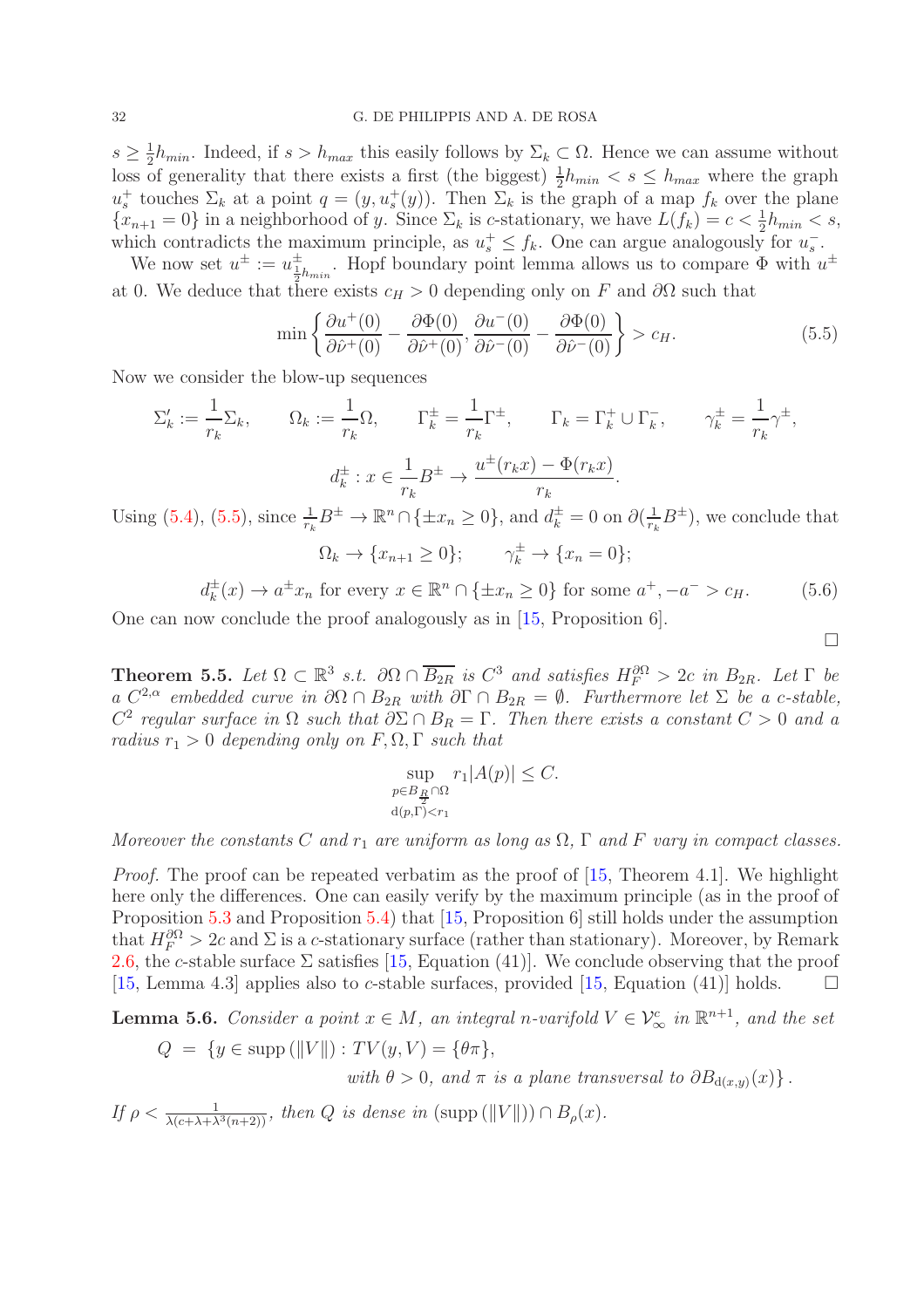*Proof.* Being V integral, we have  $V = \theta \mathcal{H}^n \mathcal{L} K \otimes \delta_{T_x K}$  for some *n*-rectifiable set K and some Borel function  $\theta : K \to \mathbb{N}$ . Assume by contradiction that the lemma is false. In particular, there exists  $y \in B_o(x) \cap \text{supp} (||V||)$  and  $t > 0$  such that  $T_zK$  is tangent to  $\partial B_{d(z,x)}(x)$ , for any  $z \in B_t(y)$ . We choose t so that  $B_t(y) \subset B_\rho(x)$ . Let f be a smooth nonnegative function in  $C_c^{\infty}(B_t(y))$  with  $f = 1$  on  $B_{t/2}(y)$ . We define the vector field

$$
X(z) := f(z)D_{\nu}G(z, \tilde{\nu}(z)), \quad \text{where } \tilde{\nu}(z) := \nu^{\partial B_{\mathrm{d}(x,z)}(x)}(z).
$$

We observe that, by  $(2.5)$ ,

<span id="page-32-1"></span>
$$
|X(z)| \ge \frac{f(z)}{\lambda}.\tag{5.7}
$$

We compute the following contradiction

$$
\delta_{\mathbf{F}}V(X) = \int \langle D_{z}G(z,\nu), X(z) \rangle + (G(z,\nu)Id - D_{\nu}G(z,\nu) \otimes \nu) : DX(z)dV(z,\nu)
$$
  
\n
$$
\geq -\lambda \int |X|d||V|| + \int_{K \cap B_{t}(y)} \theta(z)(G(z,\tilde{\nu}(z))Id - D_{\nu}G(z,\tilde{\nu}(z)) \otimes \tilde{\nu}(z)) :
$$
  
\n
$$
\therefore (Df(z) \otimes D_{\nu}G(z,\tilde{\nu}(z)) + f(z)D_{\nu}^{2}G(z,\tilde{\nu}(z))D\tilde{\nu}(z) + f(z)D_{z\nu}^{2}G(z,\tilde{\nu}(z)))d\mathcal{H}^{n}(z)
$$
  
\n
$$
\geq -\lambda \int |X|d||V|| + \int_{K \cap B_{t}(y)} \theta(z)(G(z,\tilde{\nu}(z))\langle Df(z), D_{\nu}G(z,\tilde{\nu}(z))) +
$$
  
\n
$$
-G(z,\tilde{\nu}(z))\langle Df(z), D_{\nu}G(z,\tilde{\nu}(z))) + f(z)G(z,\tilde{\nu}(z))H_{F}^{\partial B_{d(x,z)}(x)}(z) - f(z)\lambda^{2}(n+2))d\mathcal{H}^{n}(z)
$$
  
\n
$$
\geq -(\lambda + \lambda^{3}(n+2)) \int |X|d||V|| + \int_{K \cap B_{t}(y)} \theta(z)f(z)G(z,\tilde{\nu}(z)) \frac{1}{\lambda d(x,z)}d\mathcal{H}^{n}(z)
$$
  
\n
$$
\geq (\frac{1}{\lambda\rho} - (\lambda + \lambda^{3}(n+2))) \int |X|d||V|| > c \int |X|d||V||.
$$

where in the first inequality we used  $(2.5)$ , in the second inequality we used  $(2.4)$  and  $D\tilde{\nu}(z)[\tilde{\nu}(z)] = 0$ , [\(2.2\)](#page-4-0) and [\(2.5\)](#page-4-1), in the third inequality we used [\(5.7\)](#page-32-1), Remark [2.4](#page-5-5) and the assumption  $\rho < \frac{1}{\lambda(c+\lambda+\lambda^3(n+2))}$ .

<span id="page-32-0"></span>**Lemma 5.7.** There exists  $\alpha \in (0,1)$  and  $r_0 > 0$  (depending just on F) such that, for every *n*-varifold  $V \in \mathcal{V}_{\infty}^c$  and for every  $x_0 \in \mathbb{R}^{n+1}$ 

$$
||V||(B_r(x_0)) \le \alpha ||V||(B_{2r}(x_0)), \qquad \forall r < r_0.
$$

Proof. By Remark [2.1,](#page-4-3) we recall that

$$
\delta_{\mathbf{F}}V(X) = \int \langle D_x G(x,\nu), X(x) \rangle + (G(x,\nu)Id - D_{\nu}G(x,\nu) \otimes \nu) : DX(x)dV(x,\nu).
$$

Up to translation, we can assume  $x_0 = 0$ . Since  $V \in \mathcal{V}^c_{\infty}$ , we have

<span id="page-32-2"></span>
$$
\left| \int \langle D_x G(x,\nu), X(x) \rangle + (G(x,\nu)Id - D_\nu G(x,\nu) \otimes \nu) : DX(x)dV(x,\nu) \right| \le c \int |X| d||V||. \tag{5.8}
$$

We consider  $X(x) := \phi(|x|)x$ , where  $\phi : \mathbb{R} \to [0, \infty)$  satisfies  $\phi(s) = 1$  if  $s \leq r$ ,  $\phi(s) = 0$  if  $s \geq 2r$  and  $\phi'(s) \leq 2/r$  if  $s \in (r, 2r)$ . It follows that  $DX(x) = \phi(|x|)Id + \phi'(|x|) \frac{x \otimes x}{|x|}$  $\frac{c \otimes x}{|x|}$ . Then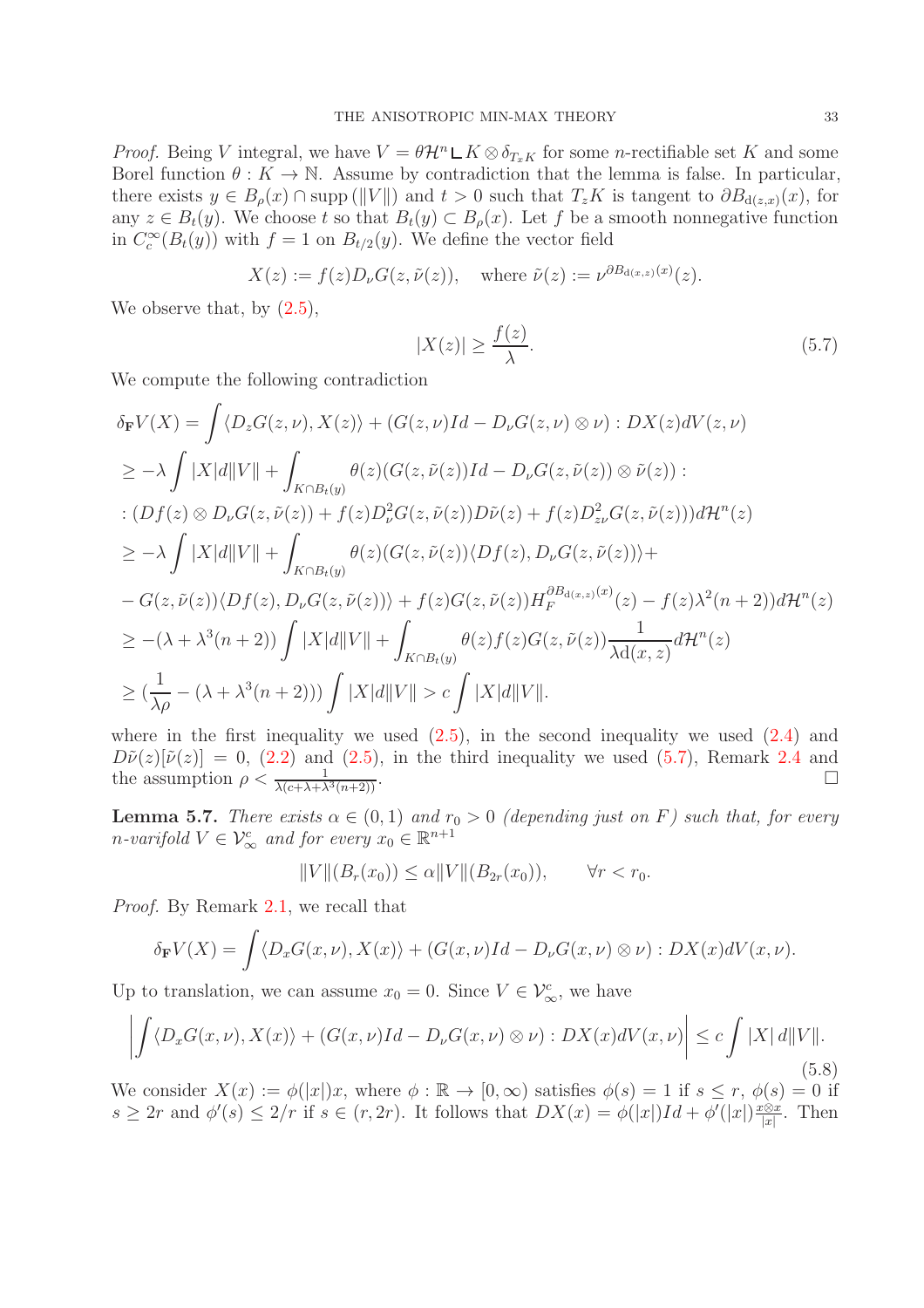[\(5.8\)](#page-32-2) reads

$$
\left| \int nG\phi(|x|) - \langle D_{\nu}G, \nu \rangle \phi(|x|) - \langle \nu, x/|x| \rangle \langle D_{\nu}G, x \rangle \phi'(|x|) + G|x| \phi'(|x|) dV(x, \nu) \right|
$$
  
 
$$
\leq (c + \lambda) \int \phi(|x|) |x| d||V||,
$$

which, using the one-homogeneity of G reads

$$
\frac{n-1}{\lambda} \int \phi(|x|) dV(x, \nu) \n\leq \int \left| \langle \nu, \frac{x}{|x|} \rangle \langle D_{\nu}G(x, \nu), \frac{x}{|x|} \rangle + G(x, \nu) \right| \phi'(|x|) |x| dV(x, \nu) + 2r(c + \lambda) ||V|| (B_{2r}).
$$

By [\(2.6\)](#page-5-0), we deduce that

$$
\frac{n-1}{\lambda} ||V||(B_r) \le \int (G(x,\nu) + G(x,\frac{x}{|x|}))\phi'(|x|)|x|dV(x,\nu) + 2r(c+\lambda) ||V||(B_{2r}),
$$

or equivalently

$$
||V||(B_r) \le \frac{2\lambda^2}{n-1} ||V||(\text{An}(r, 2r)) + 2r(c+\lambda) ||V|| (B_{2r}).
$$

Denoting  $K := \frac{2\lambda^2}{n-1}$  $\frac{2\lambda^2}{n-1}$  and adding on both side  $K||V||(B_r)$ , we deduce that

$$
||V||(B_r) \le \frac{K + 2r(c+\lambda)}{K+1}||V||(B_{2r}).
$$

<span id="page-33-1"></span>Choosing  $r < r_0 := \frac{1}{4(c+\lambda)}$  and  $\alpha := \frac{K+\frac{1}{2}}{K+1}$ , we conclude the claim.

# 6. Appendix: A boundary regularity theorem

<span id="page-33-0"></span>**Theorem 6.1.** Fix  $y \in \partial_{+} A n$  and assume that the finite perimeter set  $\Omega$  minimizes  $\mathbf{F}^c$ in the class  $\mathcal{P}(\Omega, B_o(y) \cap An)$  of the finite perimeter sets equal to  $\Omega$  outside of  $B_o(y) \cap An$ . Moreover assume that  $\partial \Omega \cap B_o(y) \setminus An$  is smooth embedded and  $\partial \Omega \cap B_o(y) \cap \partial_+ An$  is a smooth embedded curve γ. Then there exists a smaller ball  $B_{\sigma}(y) \subset B_{\rho}(y)$  such that  $\partial \Omega \cap B_{\sigma}(y) \cap An$ is smooth up to the boundary  $\partial\Omega \cap \partial_+ An \cap B_{\sigma}(y)$ .

*Proof.* Thanks to [\[25,](#page-36-20) Theorem 0.1], it is enough to prove that the lower density  $\theta_*(\partial\Omega \cap$  $An, y) \leq \frac{1}{2}$  $\frac{1}{2}$ . To this aim, it is enough to show the existence of a blowup  $\mathbf{C} \in TV(y, \partial \Omega \cap An)$ which is half a plane. This is the content of Lemma  $6.2$ .

In the following, given  $\Omega \in \mathbb{C}(\mathbb{R}^3)$  and  $x \in \mathbb{R}^3$ , we denote with  $TV(x, \Omega)$  the sets of all the subsequential limits, as  $r \to 0$ , of  $\eta_{x,r}(\Omega) \in \mathbb{C}(\mathbb{R}^3)$ .

To prove the following Lemma [6.2,](#page-33-2) we closely follow the strategy of [\[16,](#page-36-16) Lemma 5.4], which is the analogous of [\[27,](#page-36-21) Lemma 4.5].

<span id="page-33-2"></span>**Lemma 6.2.** Under the assumptions of Theorem [6.1,](#page-33-0) denoting  $H := \{x_1 > 0\}$ , there exists  $\nu \in \mathbb{S}^2 := \{ |w| = 1 \}$  such that up to rotations

<span id="page-33-3"></span>
$$
H \cap \{ \langle \nu, x \rangle \le 0 \} \in TV(y, \Omega \cap An). \tag{6.1}
$$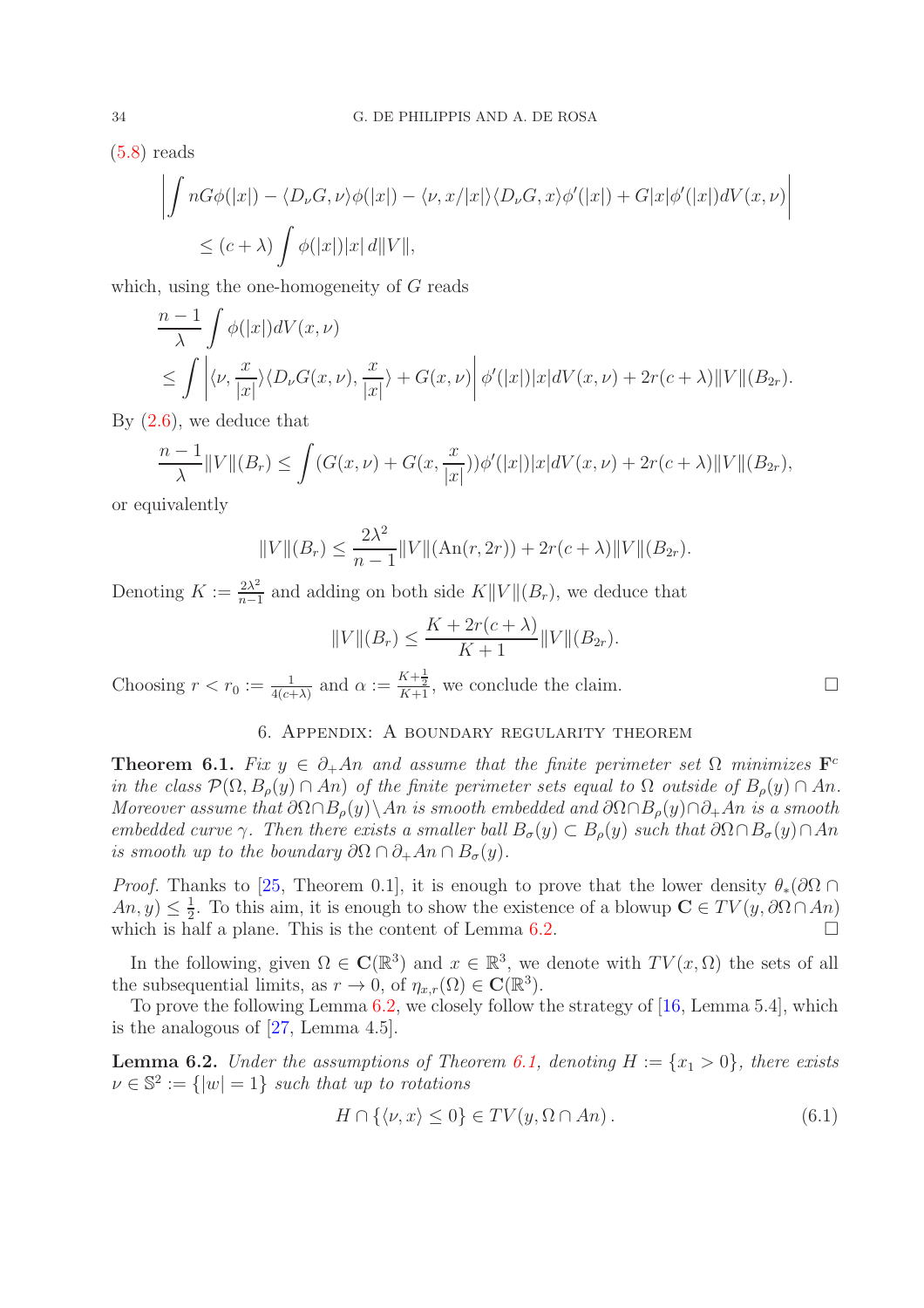*Proof.* We denote  $G^+ = G \cap H$  for every  $G \subset \mathbb{R}^3$ . Up to a translation and a rotation, we assume  $y = 0$  and  $e_2 = \dot{\gamma}/|\dot{\gamma}|$ , hence arguing as in the proof of Proposition [5.3,](#page-29-1) compare also with [\[16,](#page-36-16) Lemma 5.3], we deduce the existence of  $L = L(F, c)$  such that

<span id="page-34-7"></span>
$$
\sup_{(\partial E)^+} \frac{|\langle x, e_3 \rangle|}{\langle x, e_1 \rangle} \le L, \qquad \forall E \in TV(y, \Omega).
$$
 (6.2)

Moreover

<span id="page-34-0"></span>
$$
\partial E \cap \partial H = \{0\} \times \mathbb{R} \times \{0\}, \qquad \forall E \in TV(y, \Omega).
$$
\n(6.3)

We define  $\xi : TV(y, \Omega) \rightarrow [-L, L]$  as

$$
\xi(E) = \inf_{(\partial E)^+} \frac{\langle x, e_3 \rangle}{\langle x, e_1 \rangle}, \qquad \forall E \in TV(y, \Omega).
$$

One can easily check that  $\xi$  is upper semicontinuous on  $TV(y, \Omega)$  with respect to the  $L^1_{loc}(\mathbb{R}^3)$ convergence. Indeed, if  $E_h, E \in TV(y, \Omega)$  and  $E_h \to E$  in  $L^1_{loc}(H)$ , then, for every  $x \in H \cap \partial E$ there exist  $x_h \in H \cap \partial E_h$ ,  $h \in \mathbb{N}$ , such that  $x_h \to x$  as  $h \to \infty$ . Hence,

$$
\frac{\langle x, e_3 \rangle}{\langle x, e_1 \rangle} = \lim_{h \to \infty} \frac{\langle x_h, e_3 \rangle}{\langle x_h, e_1 \rangle} \ge \limsup_{h \to \infty} \xi(E_h),
$$

as claimed. Since  $TV(y, \Omega)$  is compact in  $L^1_{loc}(\mathbb{R}^3)$ , we deduce the existence of  $E_1 \in TV(y, \Omega)$ such that

<span id="page-34-6"></span>
$$
\xi(E_1) \ge \xi(E), \qquad \forall E \in TV(y, \Omega). \tag{6.4}
$$

Let us fix  $\alpha \in (-\pi/2, \pi/2)$  so that  $\tan \alpha = \xi(F_1)$  and set

$$
\nu_1 = \cos \alpha \, e_3 - \sin \alpha \, e_1 \in \mathbb{S}^2 \,, \qquad H_1 = \left\{ x \in H : \langle x, \nu_1 \rangle \le 0 \right\}.
$$

We now prove that

<span id="page-34-2"></span>
$$
(\partial H_1)^+ \subset (\partial E_1)^+ \,. \tag{6.5}
$$

Indeed, by definition of  $\xi$ , it holds

<span id="page-34-1"></span>
$$
(\partial E_1)^+ \subset H_1. \tag{6.6}
$$

Moreover, denoting with  $w: \{z \in \mathbb{R}^2 : p_1 > 0\} \to [-\infty, +\infty)$  the function satisfying

$$
w(z) = \inf \left\{ t \in \mathbb{R} : (z, t) \in \partial E_1 \right\}, \qquad \forall z \in \left\{ z \in \mathbb{R}^2 : p_1 > 0 \right\},\
$$

we deduce from  $(6.3)$ ,  $(6.6)$ , and the lower semicontinuity of w that

<span id="page-34-3"></span>
$$
\{x \in H : x_3 \le w(x_1, x_2)\} \subset E_1,
$$
\n(6.7)

$$
w(x_1, x_2) \ge \xi(E_1) x_1, \qquad \forall (x_1, x_2) \in \{z \in \mathbb{R}^2 : p_1 > 0\}.
$$
 (6.8)

If [\(6.5\)](#page-34-2) fails, then there exists  $\bar{x} \in (\partial E_1)^+$  such that

<span id="page-34-4"></span>
$$
w(\bar{x}_1, \bar{x}_2) > \xi(E_1) \bar{x}_1.
$$
\n(6.9)

By [\(6.8\)](#page-34-3) and [\(6.9\)](#page-34-4), if we set  $\bar{r} = |(\bar{x}_1, \bar{x}_2)|$ ,  $\bar{z} = (\bar{x}_1, \bar{x}_2)$  and  $D_{\bar{r}} = B_{\bar{r}} \cap \mathbb{R}^2 \times \{0\}$ , then we can find  $\varphi \in C^{1,1}(\partial (D^+_{\overline{r}}))$  such that

<span id="page-34-5"></span>
$$
w(z) \ge \varphi(z) \ge \xi(E_1) \langle z, e_1 \rangle, \qquad \forall z \in \partial(D_{\bar{r}} \cap H) \tag{6.10}
$$

$$
\varphi(\bar{z}) > \xi(E_1) \langle \bar{z}, e_1 \rangle. \tag{6.11}
$$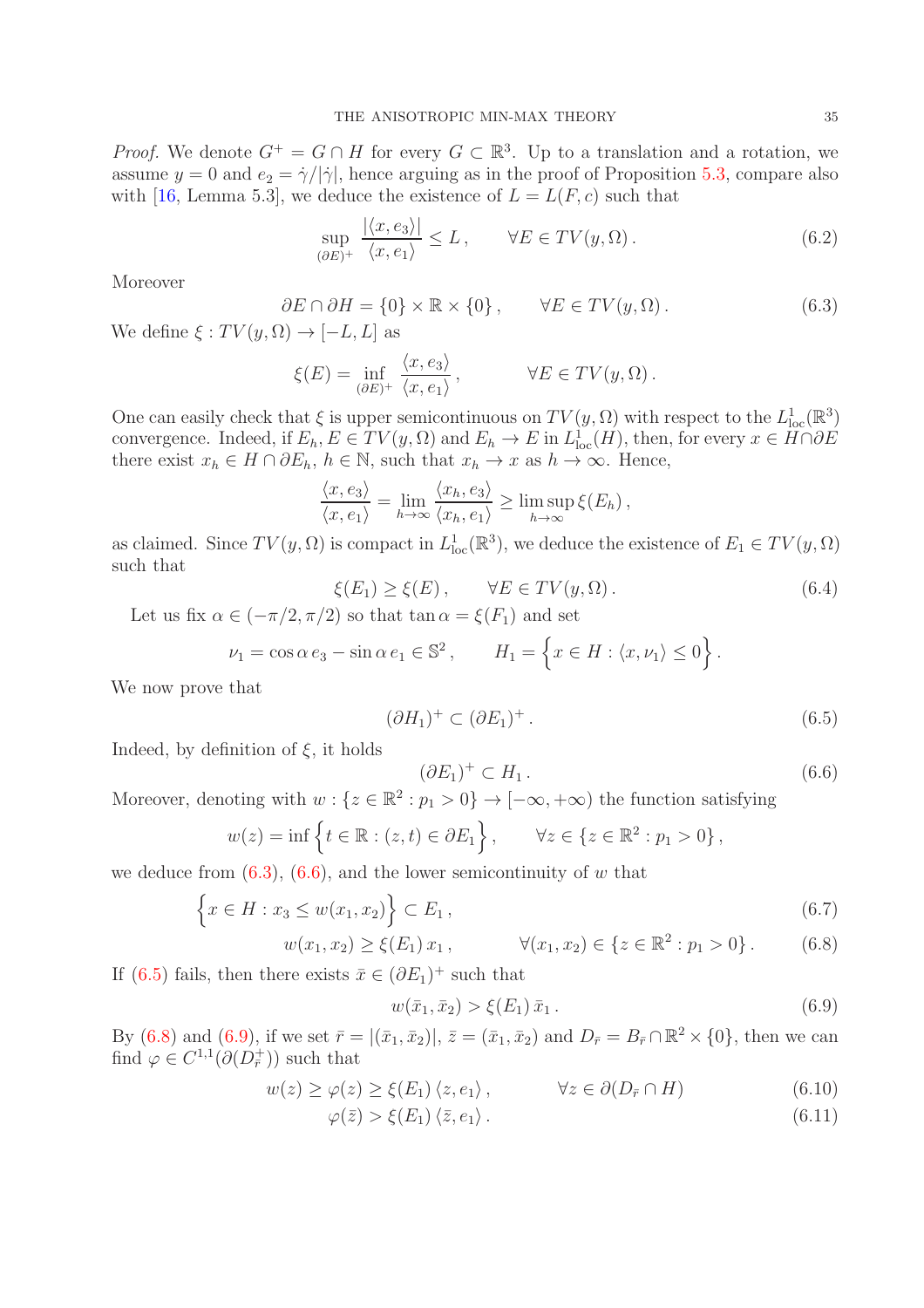In particular,  $\varphi = 0$  on  $D_{\bar{r}} \cap \partial H$ . By part two of [\[16,](#page-36-16) Lemma 2.11], there exists  $u \in$  $C^{1,1}(D^+_{\overline{r}}) \cap \text{Lip}\left(\text{cl}(D^+_{\overline{r}})\right)$  such that, if we set  $G_0^{\#}$  $_{0}^{\#}(p) = G_{0}(p, -1)$  for  $p \in \mathbb{R}^{2}$ , then

$$
\begin{cases} \operatorname{div}(\nabla_p G_0^{\#}(\nabla u)) = 0, & \text{in } D^+_{\bar{r}}, \\ u = \varphi, & \text{on } \partial(D^+_{\bar{r}}), \end{cases}
$$

with

<span id="page-35-8"></span>
$$
|\nabla u(0)| = |\langle \nabla u(0), e_1 \rangle| > \xi(E_1).
$$
\n(6.12)

Since  $\Omega$  minimizes  $\mathbf{F}^c$  in the class  $\mathcal{P}(\Omega, B_\rho(y) \cap An)$ , then the blowup  $E_1$  satisfies

<span id="page-35-11"></span>
$$
\mathbf{F}(E_1, \text{cl}(H)) \le \mathbf{F}(F, \text{cl}(H)), \quad \text{whenever } E_1 \Delta F \subset H,
$$
\n(6.13)

and in particular:

$$
\mathbf{F}(E_1, \text{cl}(D^+_{\overline{r}} \times \mathbb{R})) \leq \mathbf{F}(F, \text{cl}(D^+_{\overline{r}} \times \mathbb{R})), \text{ whenever } E_1 \Delta F \subset D^+_{\overline{r}} \times \mathbb{R}.
$$

This, combined with  $(6.7)$  and  $(6.10)$ , allows us to apply [\[16,](#page-36-16) Lemma 2.12] to infer that

<span id="page-35-7"></span>
$$
\left\{ (z,t) \in D_{\bar{r}}^{+} \times \mathbb{R} : t \le u(z) \right\} \subset E_1 \cap (D_{\bar{r}}^{+} \times \mathbb{R}) \qquad \text{up to zero } \mathcal{H}^3 \text{-measure sets.} \tag{6.14}
$$

If we now pick a sequence  $\{s_h\}_{h\in\mathbb{N}}$  such that  $s_h \to 0$  as  $h \to \infty$  and  $\eta_{0,s_h}(E_1) \to E_1$  in  $L^1_{\text{loc}}(\mathbb{R}^3)$ , then, by [\(6.14\)](#page-35-7) and  $u(0) = 0$ , we find that

$$
\{(z,t):t\leq \langle \nabla u_0(0),e_1\rangle\langle z,e_1\rangle\}\subset \widetilde{E_1},
$$

so that, thanks to  $(6.12)$ ,  $\xi(\widetilde{E_1}) > \xi(E_1)$ . Since  $\widetilde{E_1} \in TV(0, E_1) \subset TV(y, \Omega)$ , this contradicts [\(6.4\)](#page-34-6), and completes the proof of [\(6.5\)](#page-34-2). Since  $\partial\Omega \cap B_{\rho}(y) \setminus An$  is smooth, by [\(6.3\)](#page-34-0), (6.5), and  $(6.6)$ , we conclude that there exists  $\nu \in \mathbb{S}^2 \cap \langle e_1, e_3 \rangle \setminus \{\pm e_1\}$  such that

<span id="page-35-9"></span> $\partial W \subset \partial E_1$  and  $W \subset E_1$ , where  $W := \{ \langle x, \nu \rangle \leq 0 \} \cap H_1.$  (6.15) The two properties above [\(6.15\)](#page-35-9) imply that

<span id="page-35-10"></span>
$$
\mathcal{H}^2(\partial(E_1 \setminus W) \cap \partial W) = 0,\tag{6.16}
$$

compare with  $[29, Section 16.1]$  or with  $[16, Equation (2.7)]$ . We claim that this implies that  $W = E_1$  up to zero  $\mathcal{H}^3$ -measure sets. Indeed if this was not case, by  $(6.16)$  we would deduce that  $\mathbf{F}(\partial W) < \mathbf{F}(\partial E_1)$ , which would contradict [\(6.13\)](#page-35-11), as  $E_1 \Delta F \subset H$  by [\(6.2\)](#page-34-7). Hence  $W \in TV(y, \Omega)$ , which implies the desired [\(6.1\)](#page-33-3).

### **REFERENCES**

- <span id="page-35-4"></span><span id="page-35-3"></span>[1] William K. Allard. On the first variation of a varifold. Ann. of Math. (2), 95:417–491, 1972.
- <span id="page-35-0"></span>[2] W.K. Allard. A characterization of the area integrand. Symposia Mathematica, XIV:429–444, 1974.
- [3] W. K. Allard. An a priori estimate for the oscillation of the normal to a hypersurface whose first and second variation with respect to an elliptic integrand is controlled. Invent. Math., 73:287–331, 1983.
- <span id="page-35-5"></span>[4] Allard, W. K.: An integrality theorem and a regularity theorem for surfaces whose first variation with respect to a parametric elliptic integrand is controlled, in Geometric Measure Theory and the Calculus of Variations, Proceedings of Symposia in Pure Mathematics, vol. 44, edited by F. J. Allard, W. K. Almgren Jr., 1986 .
- <span id="page-35-2"></span><span id="page-35-1"></span>[5] Frederick J. Almgren Jr. The homotopy groups of the integral cycle groups. Topology, 1:257–299, 1962.
- <span id="page-35-6"></span>[6] Frederick J. Almgren Jr. The theory of varifolds. Mimeographed notes, Princeton University, 1965.
- [7] J. L. Barbosa, M. do Carmo, and J. Eschenburg. Stability of hypersurfaces of constant mean curvature in Riemannian manifolds. Math. Z., 197(1):123–138, 1988.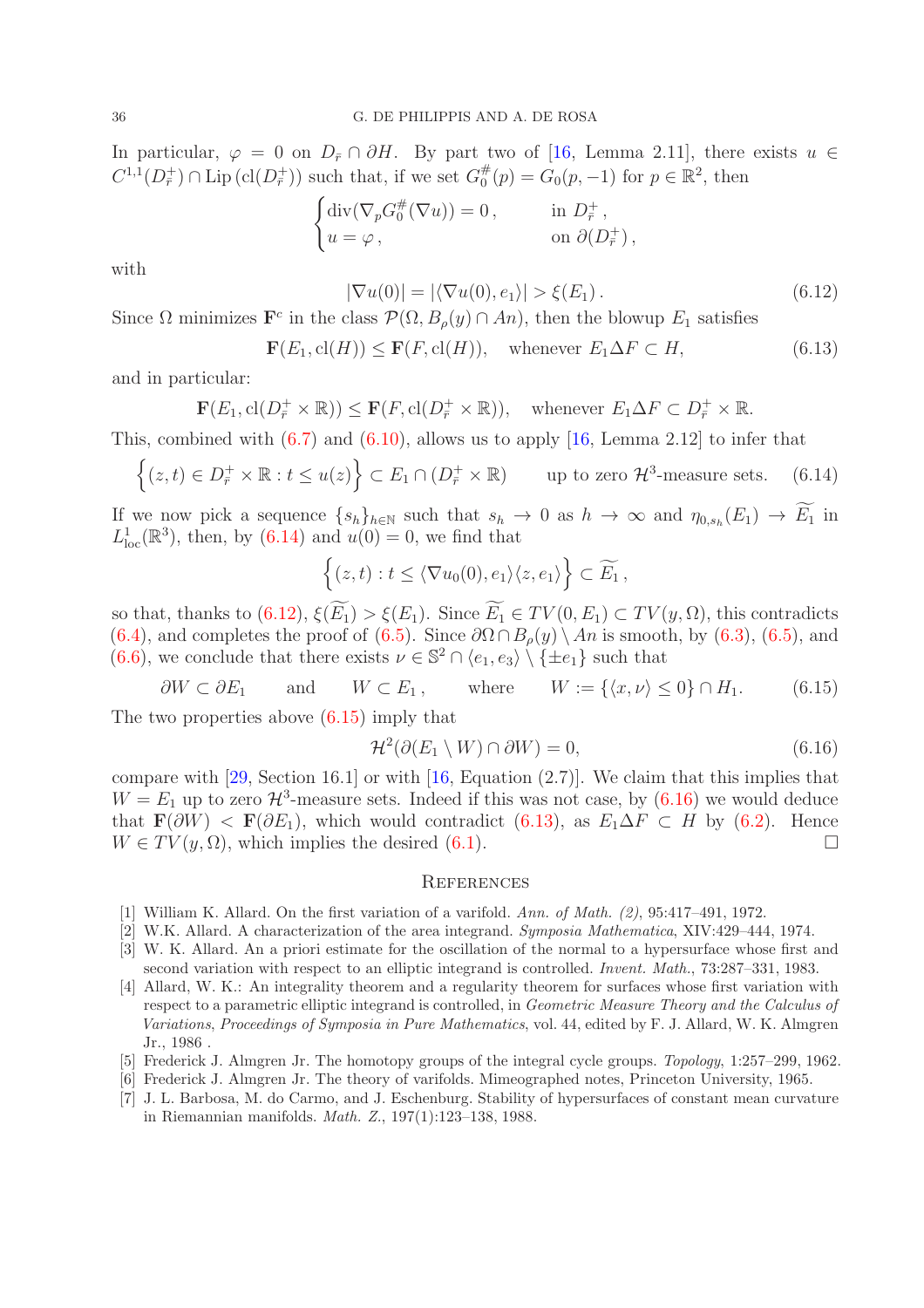- <span id="page-36-15"></span><span id="page-36-0"></span>[8] T. Bourni and G. Tinaglia. Density estimates for compact surfaces with total boundary curvature less than  $4\pi$ . Comm. Partial Differential Equations, 37(10):1870[-1886, 2012.
- [9] Tobias H. Colding and Camillo De Lellis. The min-max construction of minimal surfaces. In Surveys in differential geometry, Vol. VIII (Boston, MA, 2002), Surv. Differ. Geom., VIII, pages 75–107. Int. Press, Somerville, MA, 2003.
- <span id="page-36-19"></span><span id="page-36-1"></span>[10] Enrico Giusti. Minimal surfaces and functions of bounded variation, volume 80 of Monographs in Mathematics. Birkhäuser Verlag, Basel, 1984.
- [11] C. De Lellis and D. Tasnady. The existence of embedded minimal hypersurfaces. J. Differential Geom., 95(3):355–388, 2013.
- <span id="page-36-6"></span>[12] M. G. Delgadino, F. Maggi, C. Mihaila, and R. Neumayer. Bubbling with  $L^2$ -almost constant mean curvature and an Alexandrov-type theorem for crystals. Arch. Rat. Mech. Anal., 230(3): 1131–1177, 2018.
- <span id="page-36-2"></span>[13] G. De Philippis, A. De Rosa, and F. Ghiraldin. Rectifiability of varifolds with locally bounded first variation with respect to anisotropic surface energies. Comm. Pure Appl. Math., 71(6):1123–1148, 2018.
- <span id="page-36-7"></span>[14] G. De Philippis, A. De Rosa, and F. Ghiraldin. Existence results for minimizers of parametric elliptic functionals. J. Geom. Anal., 30(2):1450–1465, 2020.
- <span id="page-36-3"></span>[15] G. De Philippis, A. De Rosa, and J. Hirsch. The Area Blow Up set for bounded mean curvature submanifolds with respect to elliptic surface energy functionals. Discrete Contin. Dyn. Syst. - A., 39(12):7031– 7056, 2019.
- <span id="page-36-16"></span><span id="page-36-4"></span>[16] G. De Philippis, and F. Maggi. Regularity of Free Boundaries in Anisotropic Capillarity Problems and the Validity of Young's Law. Arch. Rational Mech. Anal., 216:473–568, 2015.
- <span id="page-36-8"></span>[17] G. De Philippis, and F. Maggi. Dimensional estimates for singular sets in geometric variational problems with free boundaries. J. Reine Angew. Math. , 725:217–234, 2017.
- [18] A. De Rosa. Minimization of anisotropic energies in classes of rectifiable varifolds. SIAM J. Math. Anal., 50(1):162–181, 2018.
- <span id="page-36-9"></span>[19] A. De Rosa, and S. Gioffrè. Absence of bubbling phenomena for non convex anisotropic nearly umbilical and quasi Einstein hypersurfaces. J. Reine Angew. Math., 2021(780):1–40, 2021.
- <span id="page-36-10"></span>[20] A. De Rosa, and S Gioffrè. Quantitative Stability for Anisotropic Nearly Umbilical Hypersurfaces. J. Geom. Anal., 29(3):2318–2346, 2019.
- <span id="page-36-5"></span>[21] A. De Rosa and S. Kolasinski. Equivalence of the ellipticity conditions for geometric variational problems. Comm. Pure Appl. Math., 73(11):2473–2515, 2020.
- <span id="page-36-11"></span>[22] A. De Rosa, S. Kolasinski, and M. Santilli. Uniqueness of critical points of the anisotropic isoperimetric problem for finite perimeter sets. Arch. Ration. Mech. Anal., 238(3): 1157–1198, 2020.
- <span id="page-36-13"></span><span id="page-36-12"></span>[23] A. De Rosa and L. Lussardi. On the anisotropic Kirchhoff-Plateau problem. Math. Eng., 4(2):1–13, 2022.
- [24] A. De Rosa and R. Tione. Regularity for graphs with bounded anisotropic mean curvature. ArXiv: 2011.09922, 2020.
- <span id="page-36-20"></span>[25] F. Duzaar, and K. Steffen. Optimal interior and boundary regularity for almost minimizers to elliptic variational integrals. J. Reine Angew. Math., 546:73–138, 2002.
- <span id="page-36-18"></span>[26] M. Giaquinta, G. Modica, and J. Soucek. Cartesian currents in the Calculus of Variations. II. Variational integrals. volume 38 of Ergebnisse der Mathematik und ihrer Grenzgebiete. 3. Folge. A Series of Modern Surveys in Mathematics. Springer-Verlag, Berlin, 1998.
- <span id="page-36-21"></span>[27] R. Hardt. On boundary regularity for integral currents or flat chains modulo two minimizing the integral of an elliptic integrand. Comm. Part. Diff. Equ., 2:1163–1232, 1977.
- <span id="page-36-14"></span>[28] J Hirsch, and R Tione. On the constancy theorem for anisotropic energies through differential inclusions. Calculus of Variations and Partial Differential Equations, 60(3):1–52, 2021.
- <span id="page-36-22"></span>[29] F. Maggi. Sets of finite perimeter and geometric variational problems, volume 135 of Cambridge Studies in Advanced Mathematics. Cambridge University Press, Cambridge, 2012. An introduction to Geometric Measure Theory.
- <span id="page-36-17"></span>[30] J. Milnor. Morse theory. Based on lecture notes by M. Spivak and R. Wells. Annals of Mathematics Studies, No. 51. Princeton University Press, Princeton, N.J., 1963.